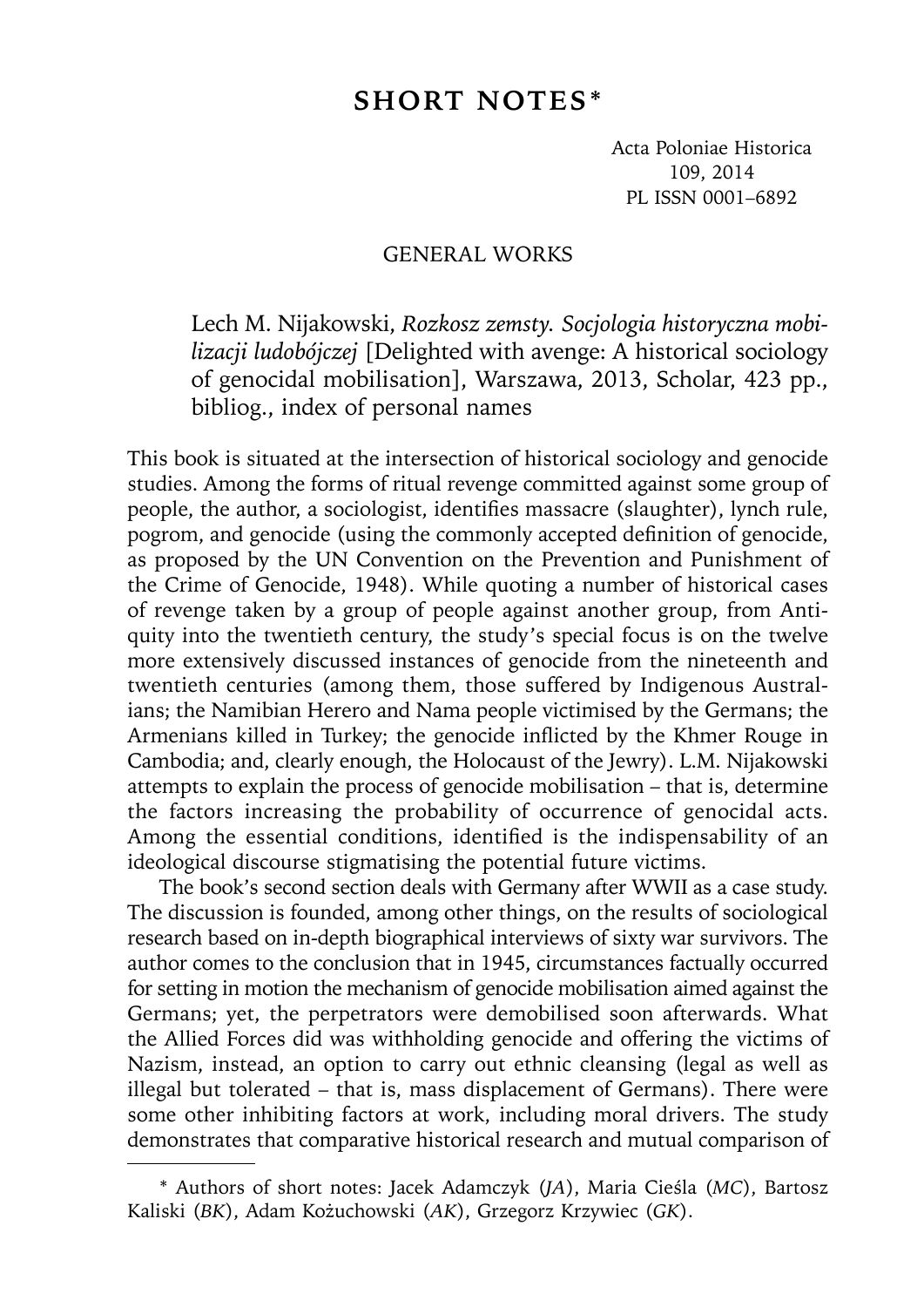temporally and spatially distant phenomena is feasible. It also helps realise and visualises the need to render such research inter(trans)disciplinary – the precondition being that historians beforehand describe in detail concrete genocidal occurrences. (*BK*)

## MIDDLE AGES

*Testimonia najdawniejszych dziejów Słowian* [The *testimonia* of the earliest history of the Slavs], Seria grecka [The Greek series], Fasc. 6: *Pisarze wieku XI* [The eleventh-century authors], trans. and commentaries Anna Kotłowska, contributions Alina Brzóstkowska, Warszawa, 2013, Slawistyczny Ośrodek Wydawniczy, 371 pp., indexes

The volume under review contains an edition of Byzantine sources relating to the history of Balkan Slavs and Ruthenia (the events indirectly related to Slavs have been virtually omitted – such as conflicts inside the Empire or migrations of nomadic Turkish peoples). Fragments of the following works are comprised in the collection: Michael Psellos's *Chronographia* (pp. 15–41); Michael Attaleiates's *Historia* (pp. 42–61); Kekaumenos's *Strategikon* (pp. 62–105); John Skylitzes's *Synopsis* (pp. 106–269); so-called 'Skylitzes Continuatus' (pp. 270–87); Nikephoros Bryennios's *Historical materials* (pp. 288–93); and, Anna Komnena's *Alexiad* (pp. 294–349). The original, Greek versions are presented alongside the Polish translations as well as brief profiles of the authors and their respective works. Although those by Anna Komnena and Nikephoros Bryennios were written in the twelfth century, they 'mentally' belong to the preceding century, the editors remark. The publisher has announced that the last Byzantine source of use for the eleventh-century history of Slavs, will open the subsequent volume in the series. (*JA*)

Adam Wolff and Kazimierz Pacuski, *Słownik historyczno-geografi czny ziemi warszawskiej w średniowieczu* [A historical and geographical dictionary of Warsaw Land during the Middle Ages], ed. by Tomasz Jurek, Marta Piber-Zbieranowska, and Anna Salina, Warszawa, 2013, Instytut Historii PAN, XVI + 348 pp., maps; series: Słownik historyczno-geograficzny ziem polskich w średniowieczu, ed. by Tomasz Jurek, ii, 2: Mazowsze – województwo mazowieckie

This publication has been based on the data contained in the file of placenames of Masovia, collected between 1951 and 1984 by Adam Wolff and,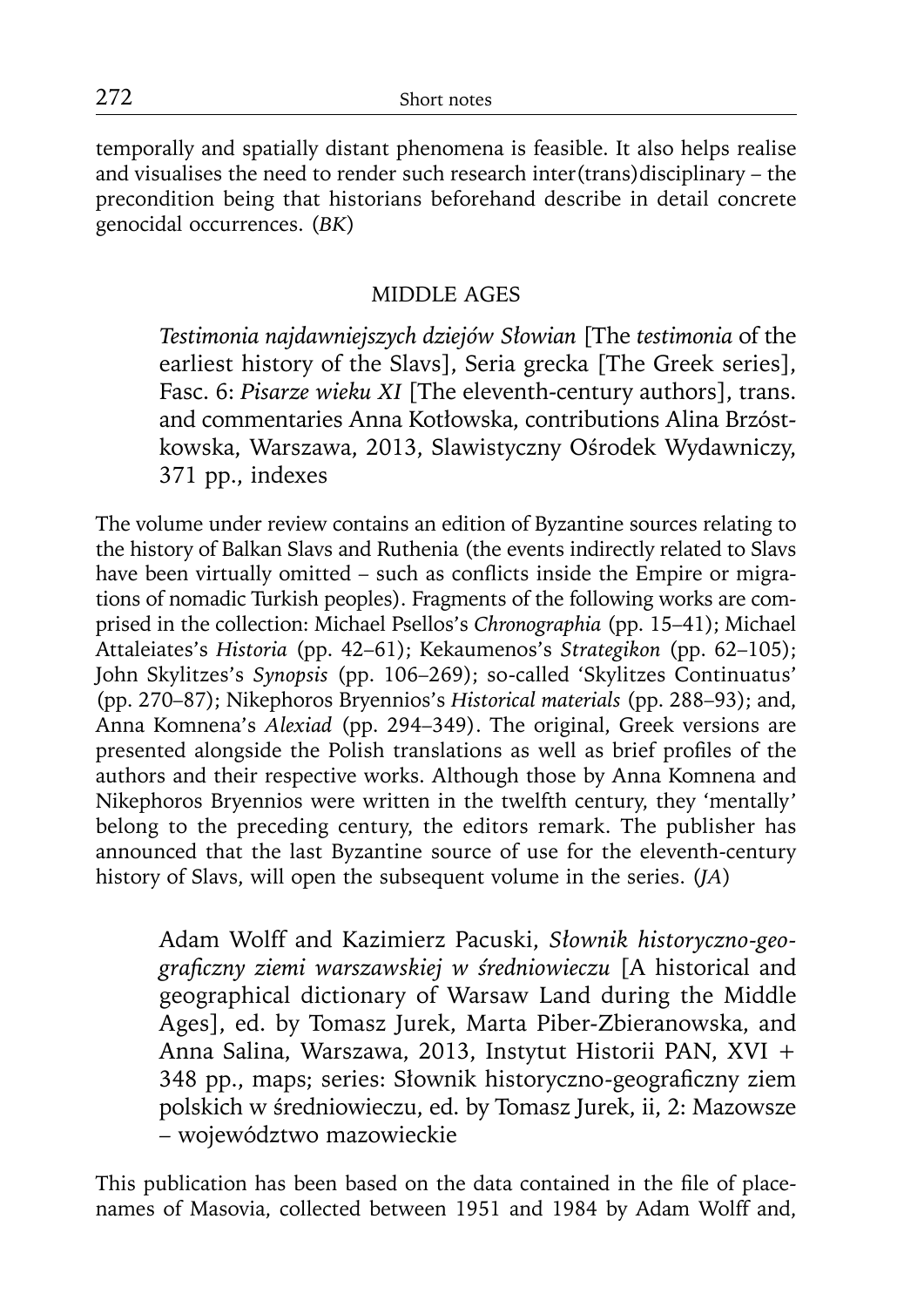subsequently, Kazimierz Pacuski, finally complemented and prepared for publication by Marta Piber-Zbieranowska, Anna Salina, and Tomasz Jurek. The dictionary contains a total of 509 entries on towns (save for a text on Warsaw), villages, physiographic objects (forests, rivers, *etc.*), and units of State and Church territorial divisions, as found in the sources since the earliest time until 1526, and situated in the historical area of Warsaw Land. As far as needed and possible, the entries contain data concerning, in a sequence: the territorial pertinence of the object/area in question; the object's/area's topography (borders, mills, roads, *etc.*); ownership/property rights and sizes of settlements; the functioning of the German law; sacral sites/religious buildings, their emoluments, tithes, clergymen details; major historical events and careers of the people coming from the area under discussion; reference literature; architectural monuments and selected archaeological sites; and, the authors' remarks and commentaries. (*JA*)

Jakub Morawiec, *Knut Wielki, król Anglii, Danii i Norwegii (ok. 995–1035)* [Cnut the Great, King of England, Denmark, and Norway, *ca.* 995–1035], Kraków, 2013, Wydawnictwo Avalon, 363 pp., maps, tables, index of personal names

This book comes as the first Polish scholarly monograph of the ruler (whose proper Polish name equivalent, the authors emphasises, is *Knut* [Old Norse, *Knútr*; Latin, *Cnut*], rather than *Kanut*, as otherwise common in Polish literature [the English *Canute*]). In spite of the king's Danish-Polish descent (Cnut's father was Sweyn Forkbeard, his mother being a daughter of Duke Mieszko I), his main area of activity was England. In his conquest of England, 1015–16, Cnut followed his father; then, he strengthened his political position through the espousal of Emma, the widow of the defeated Anglo-Saxon king Æthelred II (1017), displaying his piety and showing munificence to the ecclesial institutions. Although Cnut's military capabilities cannot be reliably evaluated based on the available sources, there are clear indications that the king was a skilled and successful politician. The overall result of his rule in England ought to be regarded as positive. (*JA*)

Adam Krawiec, *Król bez korony. Władysław Herman, książę polski*  [A king without the crown: Ladislaus Herman, Duke of Poland], Warszawa, 2014, Wydawnictwo Naukowe PWN S.A., 303 pp., index of personal names

Among the recently numerous biographies of Polish mediaeval rulers, this one comes out as the first scholarly monograph of Duke Ladislaus I Herman.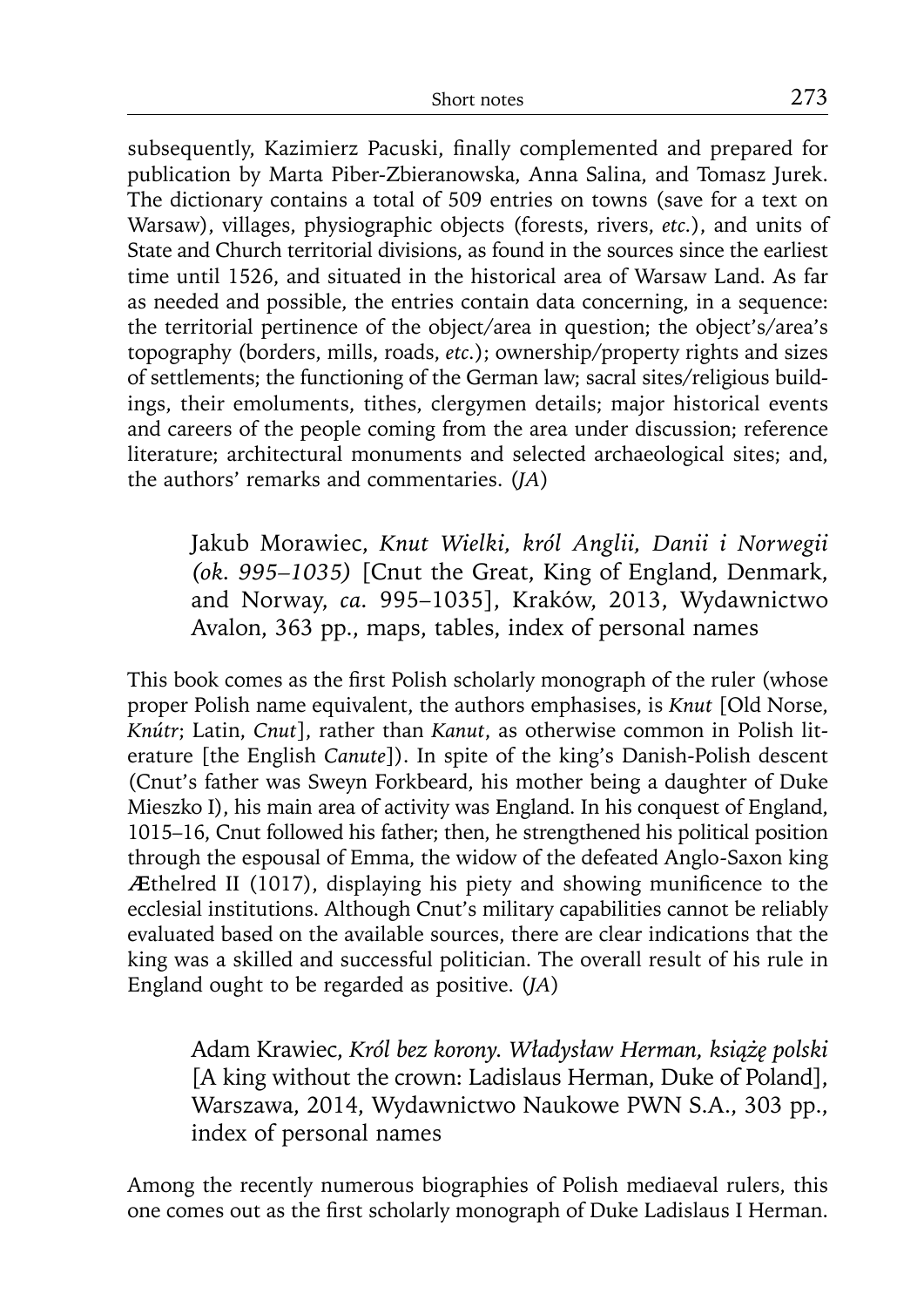As its author points out, the bad opinion related to this figure, as commonplace among scholars to date, is a reflection of what Gallus Anonymus wrote on the duke in his chronicle. Quite important is also the fact that Ladislaus appears not as powerful or spectacular as his predecessor or successor (Boleslaus II and III, respectively). Yet, Ladislaus Herman, albeit not an outstanding personality, was in fact not a poorly performing ruler, and his reign was indeed marked with some political success. Among the successful moments, A. Krawiec points out to his administration of Masovia (during his father's lifetime) in a manner such that any separatist tendency was prevented in the region; contribution to the establishment of the Bishopric of Płock; stabilisation of the authority in Poland (Ladislaus was the first Polish monarch since Boleslaus the Brave's time who was not deposed during his reign); settlement of the political relations with Hungary, Bohemia and the Empire; acting as the arbitrator in the disputes among Ruthenian dukes; the reform of the monarchal administration (establishment of the *pristaldi*, i.e. ducal envoys equipped with extensive competencies). An important factor that restricted the ruler's activity and achievements was, in the author's opinion, the strong opposition on the part of the mighty individuals who gathered around Mieszko, the monarch's fraternal nephew and son of Boleslaus II – and, afterwards, around Ladislaus's own sons. (*JA*)

Grzegorz Pac, *Kobiety z dynastii Piastów. Rola społeczna piastowskich żon i córek do połowy XII wieku – studium porównawcze* [The women of the House of Piast: The social role of Piast wives and daughters before the mid-twelfth century. A comparative study], Toruń, 2013, Wydawnictwo Naukowe Uniwersytetu Mikołaja Kopernika, 696 pp., indexes, English sum.; series: Monografie Fundacji na rzecz Nauki Polskiej

The book deals with the social position and forms of activity of the wives and daughters of the rulers of Poland, from the beginnings of Poland as a state until the middle of the twelfth century, with a focus of the figures best represented in the sources: Dobrawa, Emnilda (third spouse to Boleslaus I the Brave, according to Gallus Anonymus's chronicle), Richeza, Judith Přemyslid of Bohemia, Judith-Maria of Swabia, and Salomea of Berg. As the author points out, apart from their roles of spouse and mother, the central domain of these females' activities was religion (foundations and donations; propagation of cults of saints; Dobrawa's participation in the baptism of Mieszko I – a unique occurrence). Inasmuch as these activities are rather well confirmed by the sources for the queens and duchesses of German or Bohemian descent, the same would not hold true for their Ruthenian peers.

274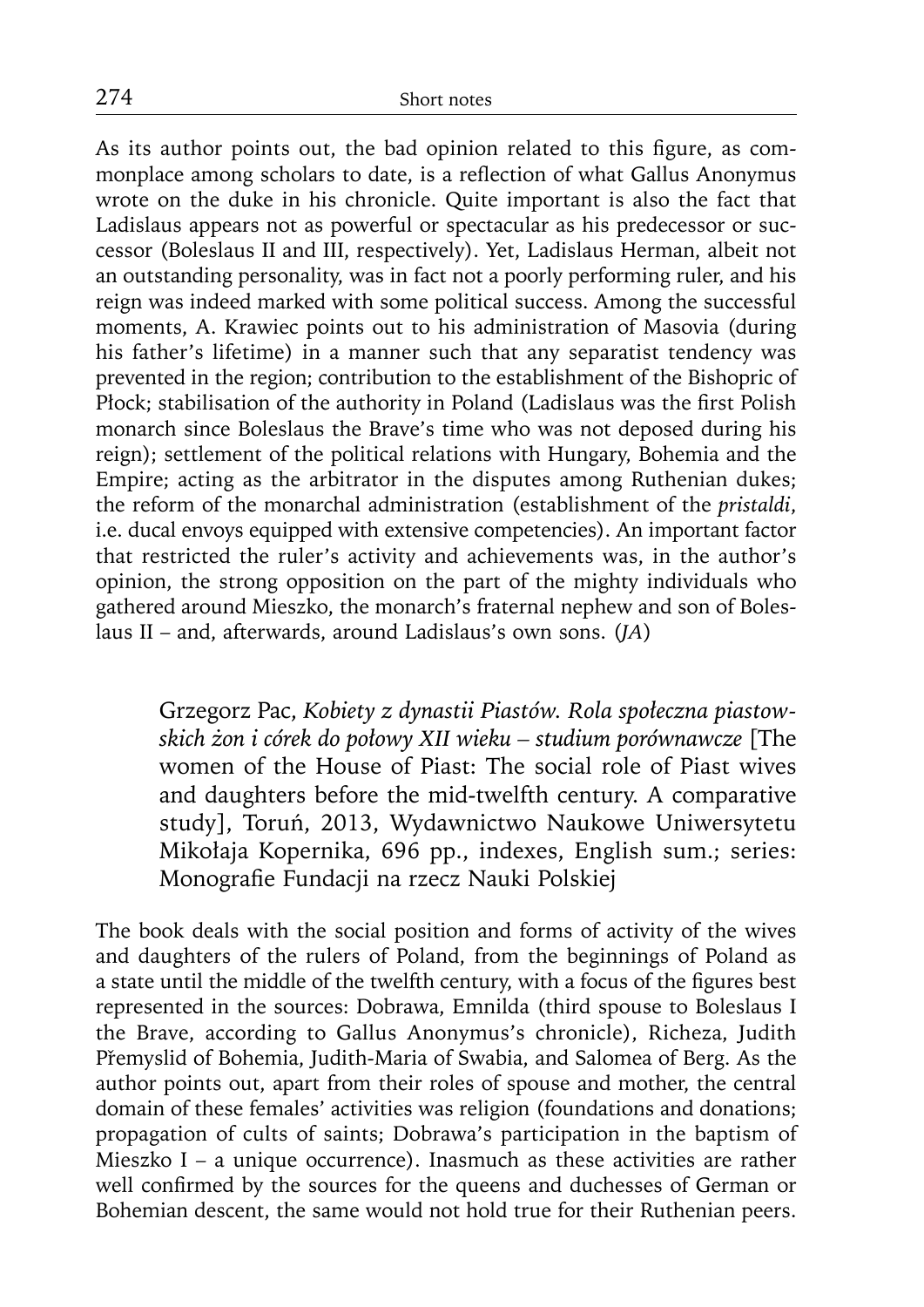In the author's opinion, this has to do with the dynastic policy of the House of Piasts, with the rulers most frequently espousing the princesses from the territory of the Empire, including members of the emperors' families (Richeza, Judith-Maria of Swabia), and wedded their daughters most willingly to the Reich's aristocrats; neither of these women was a wife to any emperor or ruler of another West European country. These considerations lead Mr. Pac to a vision of the Piasts as a 'provincial' dynasty that was primarily striving for establishing ties with the Empire's elite and taking over its cultural patterns, whilst holding a relatively not-too-high position within the elite's circle. (*JA*)

Dariusz Andrzej Sikorski, Wczesnopiastowska architektura sakralna *(jako źródło historyczne do dziejów Kościoła w Polsce)* [Sacred architec ture of the early Piast period (as a historical source for the history of the Church in Poland)], Poznań, 2012, Wydawnictwo Poznańskiego Towarzystwa Przyjaciół Nauk, 218 pp., ills., maps, English sum.; series: Poznańskie Towarzystwo Przyjaciół Nauk. Wydział Historii i Nauk Społecznych. Prace Komisji Historycznej, 72

This book challenges the opinion, which is dominant among scholars, whereby the baptism of Mieszko I in 966 entailed fast Christianisation of the population of Poland as a whole. A survey of the present state of research concerning the remains of the earliest church buildings (in Gniezno, Poznań, Cracow, Wroclaw, Ostrów Lednicki, Giecz, Przemyśl, Łekno, Kałdus, Gromnik, Niemcza, Kołobrzeg, Wiślica, Płock, Tum near Łęczyca, Cieszyn, and Kalisz), with their related organic remnants datable using the C14 method, allows one to date the church in Poznań and, probably, those of Giecz and Ostrów Lednicki, at the time of Duke Mieszko; the remaining edifices date back to *ca.* 980 to the early eleventh century. In the author's opinion, this state of affairs only indicates that Christianisation originally extended to the ruler and his closest relatives and associates; it spread, together with the churches being built, appeared in the late years of Mieszko's reign or in the time of his son Boleslaus the Brave. It is also possible that reason behind the limited reach of the earliest Christianisation was that Poland was at that time divided between the realm of Mieszko and those of his brothers who remained pagan, and it was only the hypothetical unification of the country that enabled the spread of the new religion. A hypothetical and approximate character of dating made with use of the C14 method is emphasised, as caused by some of the old wooden elements having possibly been reused with later-dated buildings, and by the fact that the grain of the wood absorbs organic material for up to a dozen-or-so years, and hence, various segments of the same trunk may vary in dating. Resulting from sophistication of the C14 method as well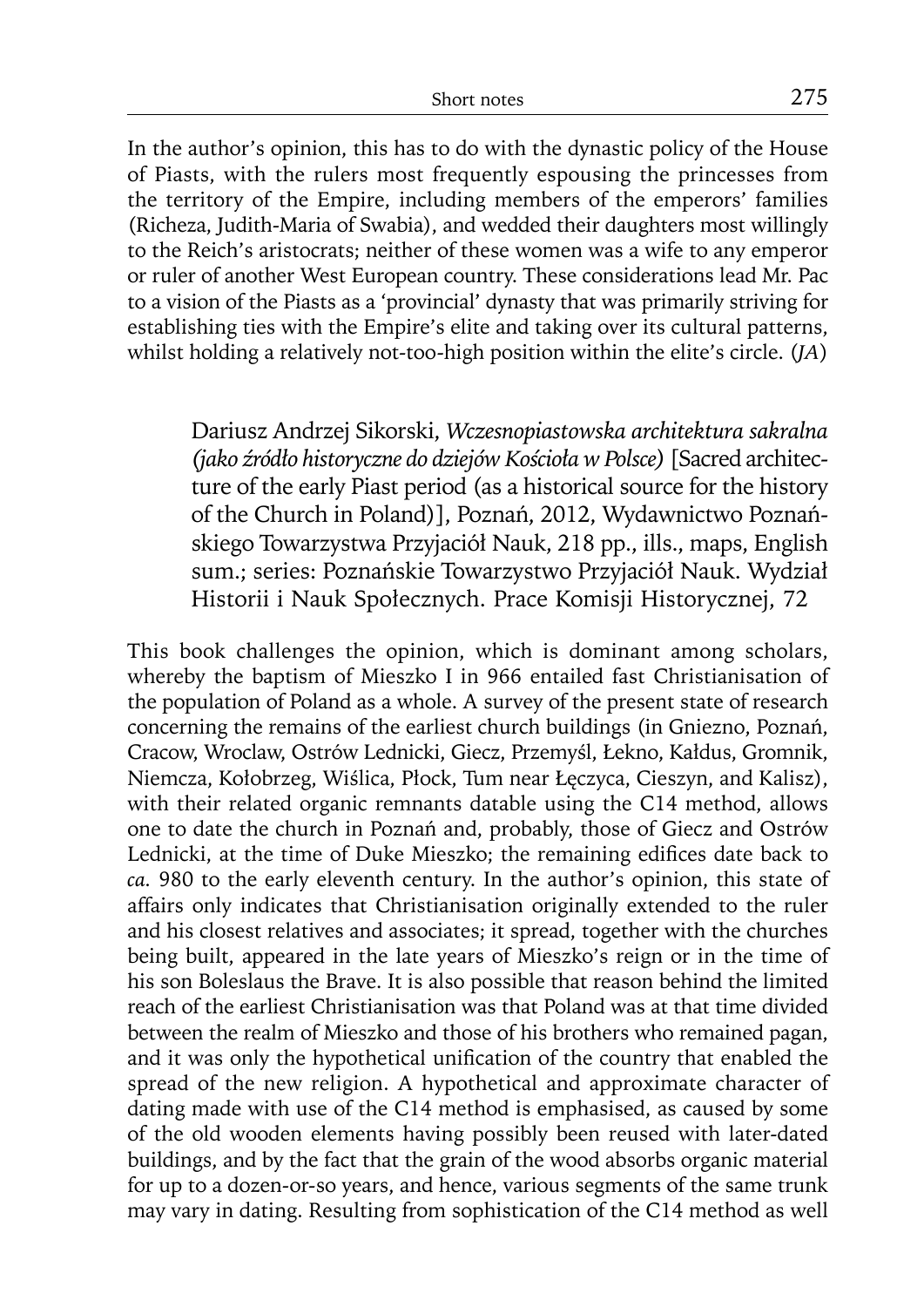as new historical monuments being found, the image of the Christianisation portrayed in this book may still be subject to modification. (*JA*)

Ryszard Chudzik, *Chrześcijańska architektura sakralna Rusi Halic kiej i Wołyńskiej (do końca panowania Daniela Romanowicza)*  [Christian sacred architecture in the Halych Ruthenia and Volhynian Ruthenia (until the end of Daniel Romanovych's rule)], Rzeszów, 2014, Wydawnictwo MITEL, 283 pp., 179 ills., 3 maps, English and Russian sum.

The book considers religious buildings, or sacral sites, of the region, from the appearance of first such edifices until 1264. In total, twenty-three brick monuments, sixteen wooden, and ten mentioned in written sources only, are known to us (a breakdown of these monuments is on pp. 23–135). As emphasised by the author, the appearance in Ruthenia of numerous political centres, resulting from the split of the Kievan state into independent duchies, fostered the dissemination and diversity of church architecture, particularly, brick buildings. The part of Ruthenia under discussion offers an example of such diversity: whereas Byzantine (Kievan) patterns were merely reproduced in Volhynia, the Halych Land showed influences of Romanesque architecture, probably from Hungary, Poland, and, perhaps, Bohemia, displayed in the materials and techniques used, as well as in architectural details. Gothicstyle bricks spread across the region in the thirteenth century. The relics of wooden Orthodox churches, often imitating brick buildings whilst resembling residential and utility buildings as far as their construction techniques go, form a separate group of historical monuments. Although rather concisely, the course of the warfare and the specificity and, importantly, the differences between the opponents, has been shown in a proper manner. Elements of martial arts taken over by Poles and Lithuanians from such opponents, or coming as their response to individual enemies, are shown as well. (*JA*)

Michał Chlipała, *Wojskowość Królestwa Armenii cylicyjskiej w czasach wypraw krzyżowych* [The military system of the Kingdom of Cilician Armenia in the Crusades period], Zabrze and Tarnowskie Góry, 2013, Wydawnictwo Inforteditions, 128 pp., 21 ills., 1 map; series: Szlakiem krucjat, 3

The book is the first Polish scholarly monograph of the military history of the Kingdom of Armenia Minor, 1199–1375. The organisation of the army (against the background of the country's social structure), its numerical force,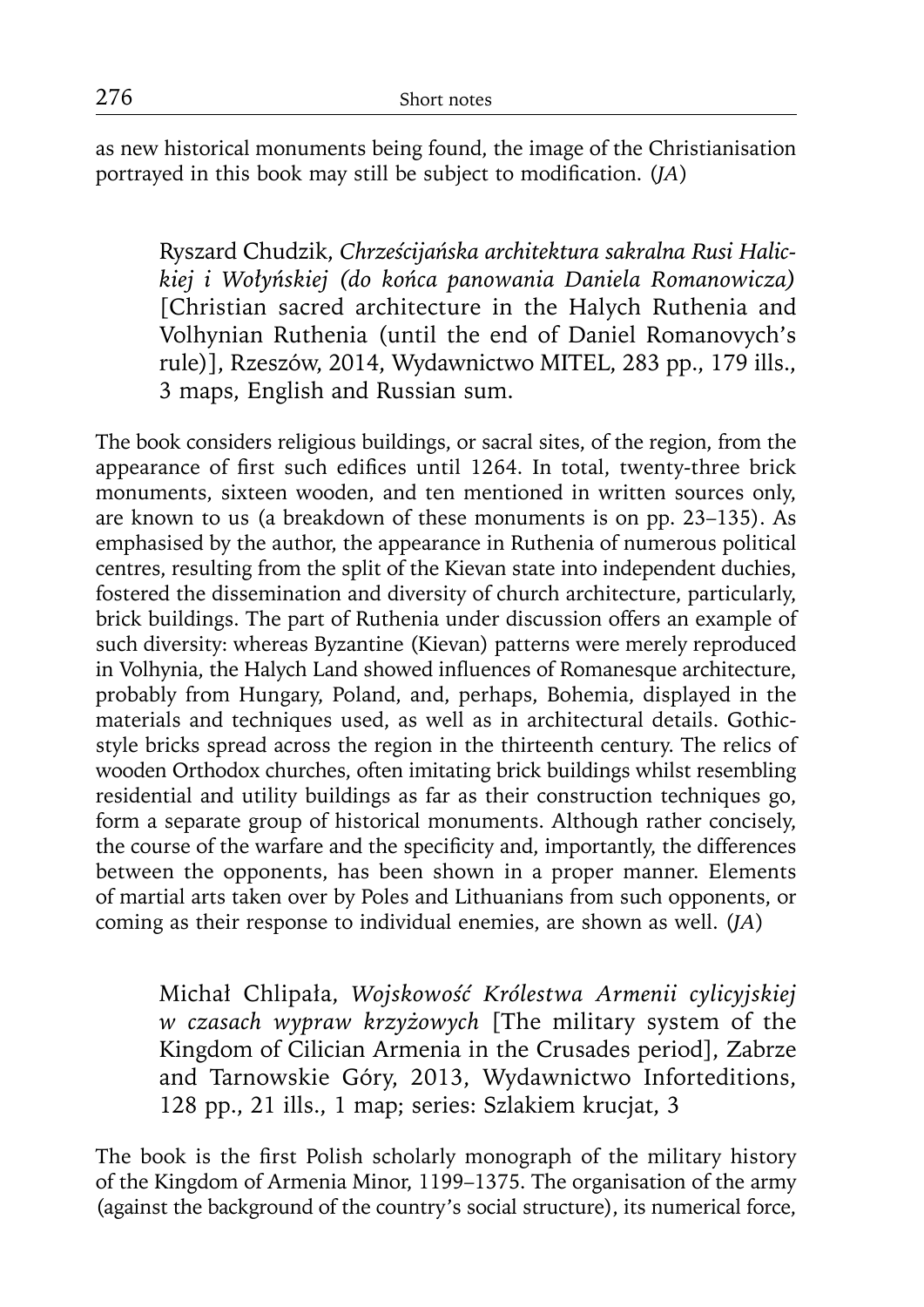armament, and the history of the wars it waged are discussed. Emphasis is put on the significance of the military factor in the history of Armenia Minor as a country that was forced to defend itself against the expanding Muslims, and struggled from time to time against the Crusaders' countries and knightly orders. The organisation of its army was typical to feudal societies, as it was composed of a cavalry recruited from landowners (together with their fellowships) and an infantry that was formed of lower social strata. The field forces were complemented by city garrisons consisting, mainly, of local burghers. Apart from the country's own people, 'Franks' – mainly Normans and Frenchmen – were taken advantage of as mercenaries. Using the reference literature, the author has estimated the army's size at approx. 20,000 (against the country's population of around one million); it is possible that this number was exceeded in moments of special mobilisation. In terms of outward appearance and armament, the Cilician army was no different from its Byzantine counterpart until the early thirteenth century; later on, it began gradually assimilating to the Western models. In his discussion of the military history of Armenia Minor, the author presents the Crusaders' concept of making use of the Kingdom as a base camp for an expedition which was meant to liberate the Holy Land. The concept, never delivered, was proposed in the late thirteenth century, its advocates being Jacques de Molay, the last Grand Master of the Knights Templar, and Pope John XXII, among others. (*JA*)

Marek Plewczyński, *Wojny Jagiellonów z wschodnimi i połud niowymi sąsiadami Królestwa Polskiego w XV wieku* [The Jagiellon rulers' wars with the fifteenth-century eastern and southern neighbours of the Kingdom of Poland], Oświęcim, 2014, Wydawnictwo Napoleon V, 282 pp., ills., maps, indexes

The book deals with the wars waged by Poland and Lithuania with the Bohemian Hussites, Hungary, Moldavia, Turkey, Crimean and Volga Tatars, Moscow, and the rebellion of Švitrigaila (Świdrygiełło). Discussed is the course of each of these conflicts, and emphasised the differences in the methods of waging the struggle by the opponents of the Jagiellons. This differentiation was the reason for the development, later on, of specific Polish-Lithuanian martial arts that combined elements of Western and Oriental military system. Among the major advantages of this military art, the author identifies the skill of manoeuvring actions on the level of defensive strategy and cavalry warfare tactics. He does not think as high of the aggressive warfare strategy, infantry warfare tactics, or neglected castles and ramparts. A point is made about a relatively slow mobilisation and concentration of the armed forces.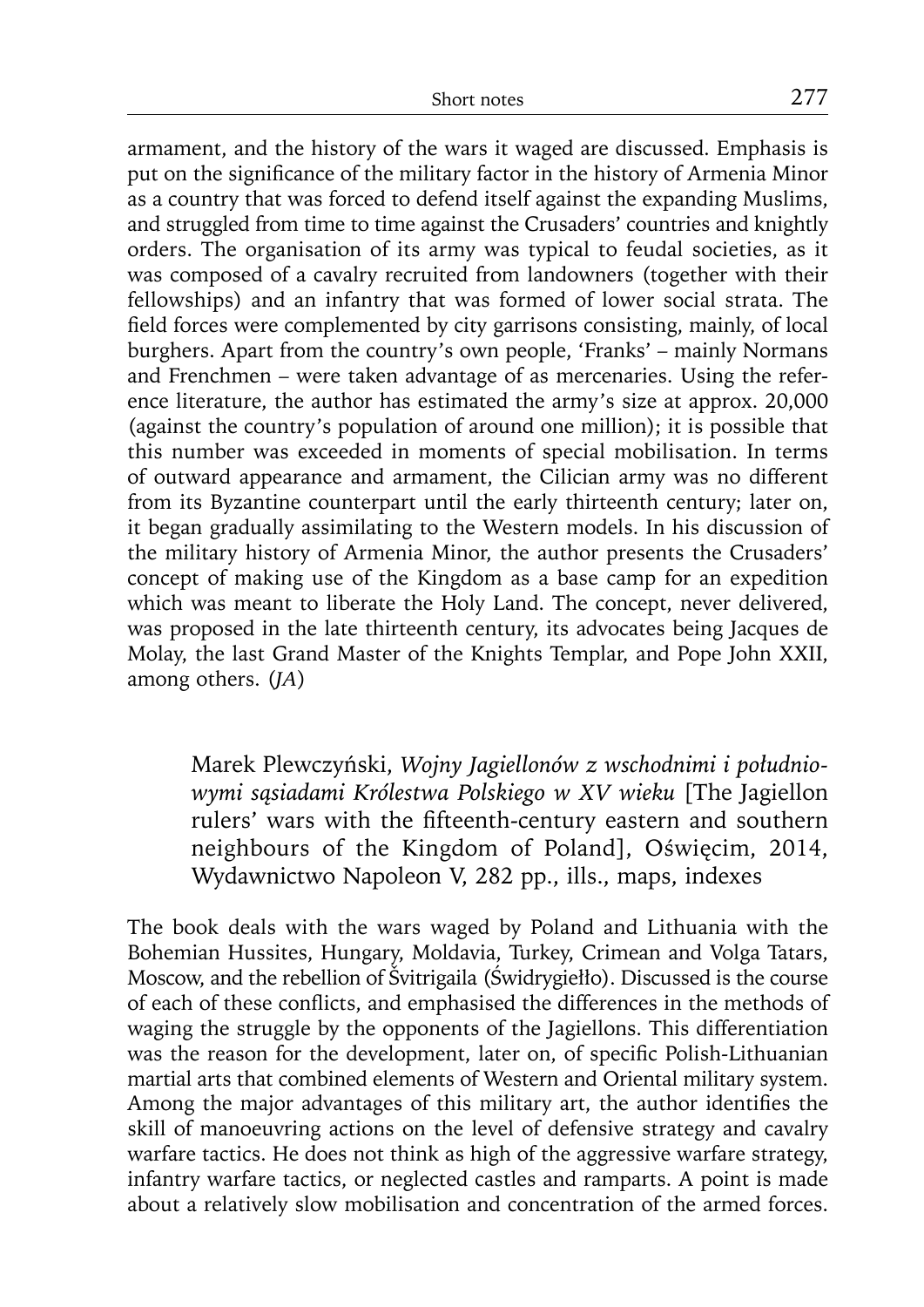In spite of its deficiencies, the military skills of the Polish and Lithuanian forces proved sufficient for strengthening of the power of the Jagiellons. The warfare methods developed at the time considerably informed the military systems of the two states in the early modern period. (*JA*)

#### EARLY MODERN TIMES

Dariusz Kuźmina, *Wazowie a Kościół w Rzeczypospolitej* [The Vasa monarchs and the Church in the Polish-Lithuanian Commonwealth], Warszawa, 2013, Oficyna Wydawnicza Aspra-JR, Instytut Informacji i Studiów Bibliologicznych, Wydział Historyczny, Uniwersytet Warszawski, 315 pp., ills., bibliog., index

The Vasa age and the religious relations in the Commonwealth at that time continue to enjoy unabated interest among historians; thus, one might presume that these topics have already been covered in vast amounts of detail. Dariusz Kuźmina has all the same decided to show the mutual relations between the monarchs of the Vasa house and the Catholic Church. His study is primarily based on the reference literature, also using the scarce sources, the author having limited himself to printed ones. Hence, rather than offering new findings, the study is a compilation of the literature on the subject. Its drawback is that strictly scholarly literature has been put on equal footing with studies whose function is, rather, popular. The reader gets an overwhelming impression that this monograph has been tailored to a thesis, with the argument not being based on an adequate source material.

The study consists of five chapters, the first being an introductory section where the figures of the consecutive Vasa-house monarchs are portrayed. Special attention is paid to the religious education of the Commonwealth rulers and their contacts with exponents of the Catholic Church. The following chapter outlines the biographies of preachers, bishops, and primates associated with the royal Vasa courts. Next, the role of the clergymen in the country's political life is discussed, with a focus on their activities during the free elections and influences on the Vasa rulers' policies. The denominational policies of the Vasa rulers are described in chapter four. The following section focuses on the kings' attitude to Catholic orders.

D. Kuźmina poses a number of daring hypotheses and tries to overthrow certain known theses; however, such attempts at polemicising, when unsupported with source-based arguments, seem merely to show the author's own views, and hence ought to be approached with extreme cautiousness. (*MC*)

278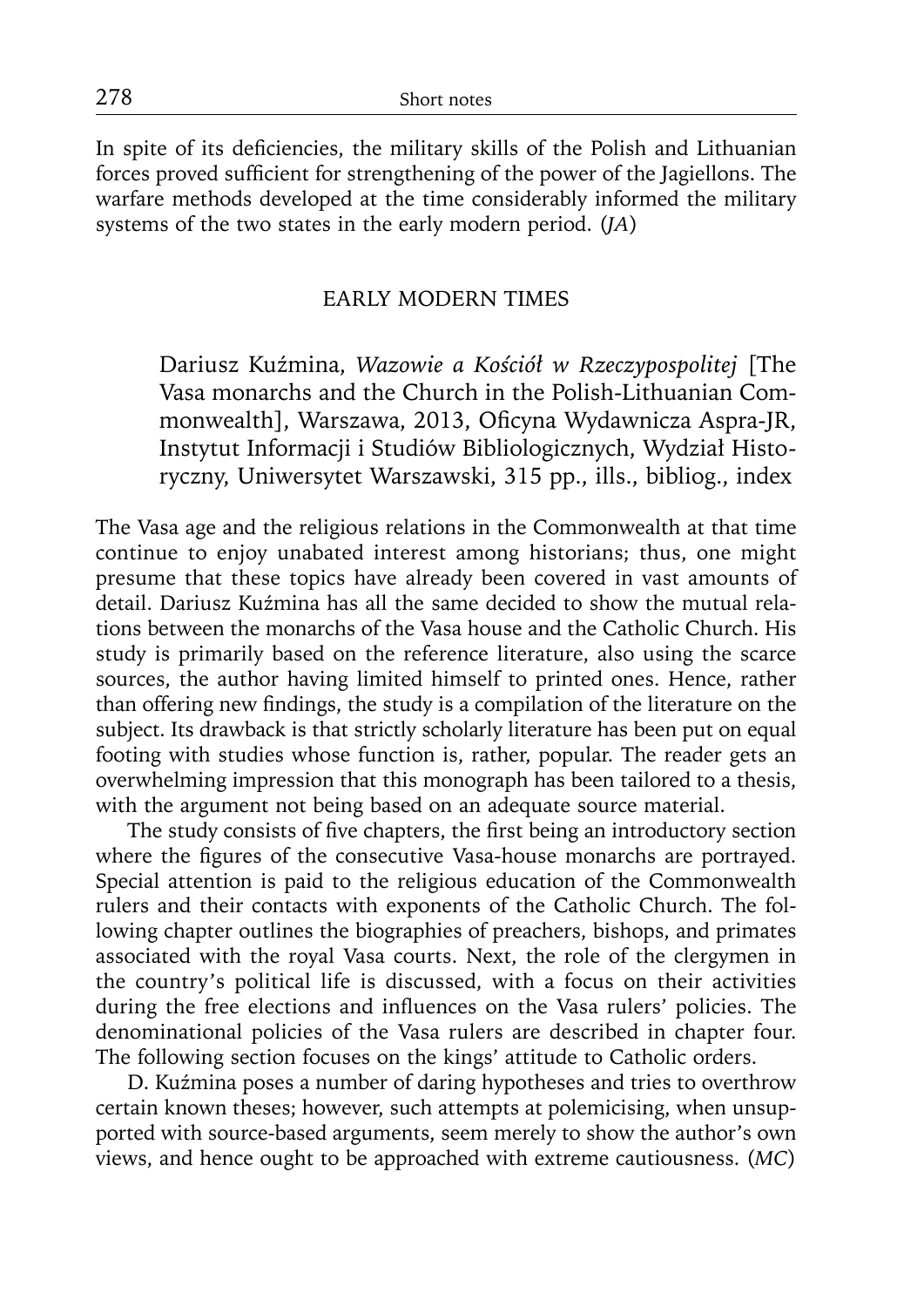Anna Michałowska-Mycielska, *Sejm Żydów litewskich (1623– 1764)* [The Diet of Lithuanian Jews, 1623–1764], Warszawa, 2014, Wydawnictwo DiG, 325 pp., appendix, English sum.

The history of the Jews in the Polish-Lithuanian Commonwealth is a topic intensely researched by Polish, Israeli, and American historians. In spite of considerable interest, there is a health of subjects still remaining unelaborated; the history of the Wa'ad Medinat Lita, the Diet, or parliament, of the Lithuanian Jewry, has been a case in point. The monograph by Anna Michałowska-Mycielska offers the first comprehensive presentation of the activities of this body. Active between 1623 and 1764, the Wa'ad was the top-ranked authority in the Jewish self-government, acting as a central representation of Lithuanian Jewish community; its significance for the functioning of Jews in the Grand Duchy of Lithuania was crucial. Fundamental for this monograph, in terms of sources, is the Hebrew *pinkas* (book of minutes) of the Wa'ad, which – let us emphasise – is one of the scarce extant Jewish sources related to higher authorities of the autonomy. The Lithuanian Metrics (Metryka), Lithuanian Tribunal and Treasury Tribunal files have been used as an auxiliary material.

The book has nine chapters, discussing, respectively: the circumstances of the emergence of the Wa'ad, the Diet's organisation, legislation, finance, judicial activities (the Wa'ad tribunal), as well as contacts with third-party institutions and individuals (non-Jewish institutions and officials, the Crown Wa'ad, Karaites), and, the circumstances of the institution's dissolution. The author's conscientious and professional analysis of the minutes' records has enabled her to present the organisation of the Wa'ad in detail, the roles of its individual functionaries and officials. The argument on contacts with Christians proves to be very interesting as the institution in question apparently managed to work out efficient procedures whose central aim was to protect the community. Emphasis is placed on the specificity of the Grand Duchy, and the author proposes an interesting hypothesis whereby the Lithuanian Wa'ad was less susceptible to the influence of nobility-related political culture compared to its Crown counterpart. A. Michałowska-Mycielska has moreover successfully subverted certain statements made by Israeli historiographers (such as Israel Halpern's argument on a sixteenth-century background behind the Wa'ad).

The monograph in question excellently complements the studies concerning the history of the Commonwealth's Jewry, and is of special interest to historians dealing with the Grand Duchy of Lithuania, as it describes, in quite a straightforward manner, the history of an institution that, with its significant role in the Duchy's political system, has not been known to our contemporary researchers, owing to the language barrier. (*MC*)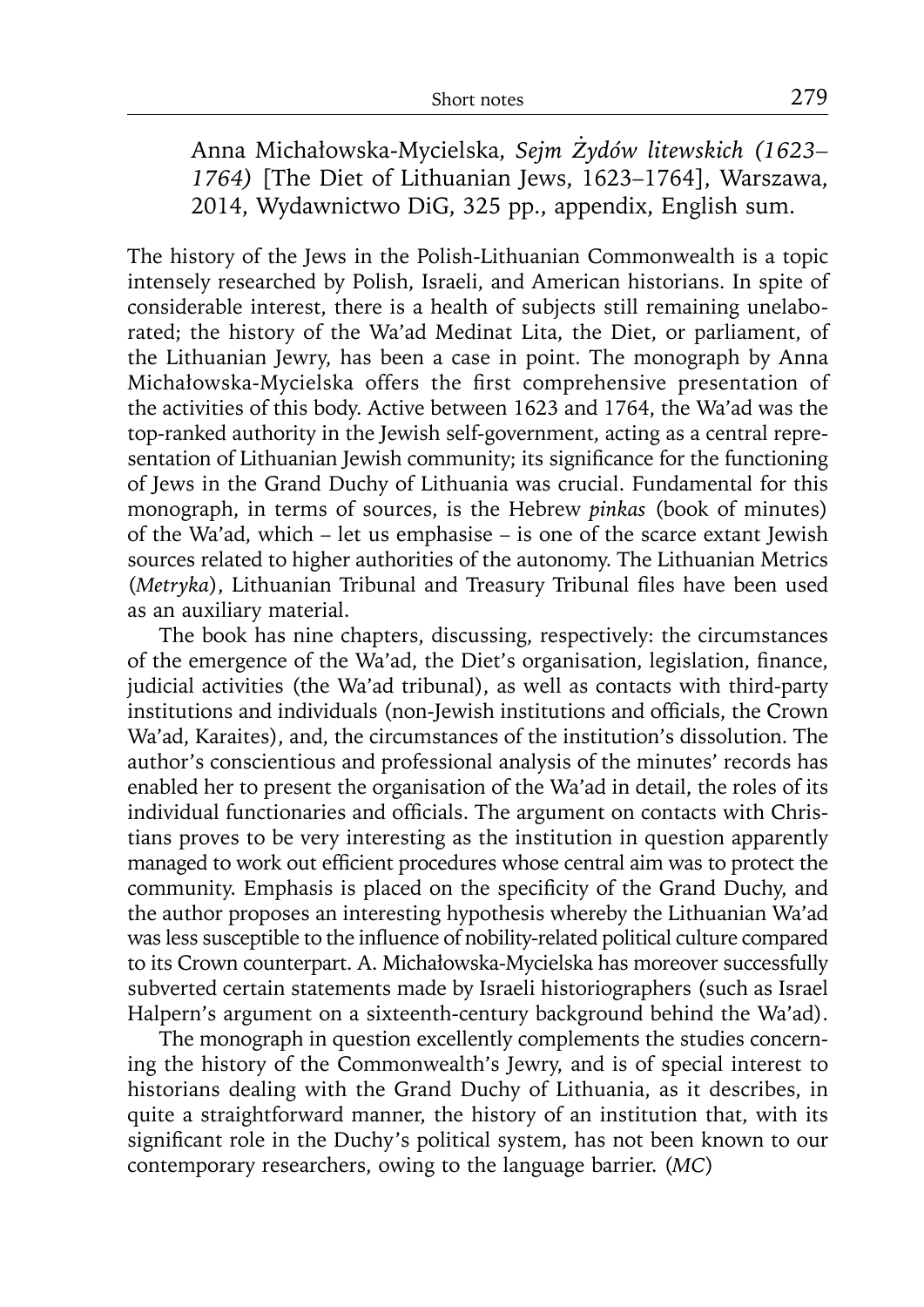Katarzyna Losson, *Komu miła całość Ojczyzny. Świadomość i aspiracje polityczne kancelistów kozackich (1670–1720)* ['Whoever cherishes the Homeland's entirety.' The awareness and political aspirations of Cossack clerks], Warszawa, 2014, Wydawnictwo Neriton, 228 pp., ills., bibliog., index, appendices, English, Ukrainian, and Russian sum.

For the sole sake of the subject-matter dealt with, this book is innovatory in Polish historiography. To date, historians have rarely researched into the history of early modern left-bank Ukraine. Katarzyna Losson has set as a goal for herself to describe the awareness and aspirations of the Cossack Hetmanate's political and cultural elite between 1670 and 1720. The analysis have spun around the so-called *letopis*es – pieces written by Cossack clerks Grygoriĭ Grab'yanka, Samiĭlo Velychko, and treatises by Pylyp Orlyk. The chronological framework, the years 1670–1720, is determined by the dates the prints were published.

The study is composed of three basic chapters discussing the issues related to the state's historical legitimisation, political system (with a detailed description of the notions of equality and liberty), and the Cossack elite's attitude to the Orthodox religion and Islam. The extensive source appendices (five in total, running fifty pages), offering Polish translations of fragments of analysed *letopis*es, complete the proposed analysis. In the introduction, the author very concisely and clearly outlines the historical background of the events to be portrayed. She demonstrates that a separate identity of a political nation developed among the Cossack elite, which, however, is nowise tantamount to the existence of a Ukrainian nation. Very interesting is the argument on the association between the Cossack and Polish political thought, as is argued, in spite of certain obvious influences and borrowings, the impact of Polish political thought on the Ukrainian elite was rather superficial at the time.

The issues subject to discussion are analysed very critically; the author resolutely poses research questions, even though the source material provides no ready-to-use answer. Appreciation is moreover deserved because of an extremely critical and skilful use of the reference literature, which, due to its topics, frequently tends to be burdened by the stigma of our contemporary political occurrences and ideologies. Katarzyna Losson's study is a fascinating piece of reading also for those historians who do not deal with the history of things Cossack on a daily basis. The source appendices add up to the book's value. (*MC*)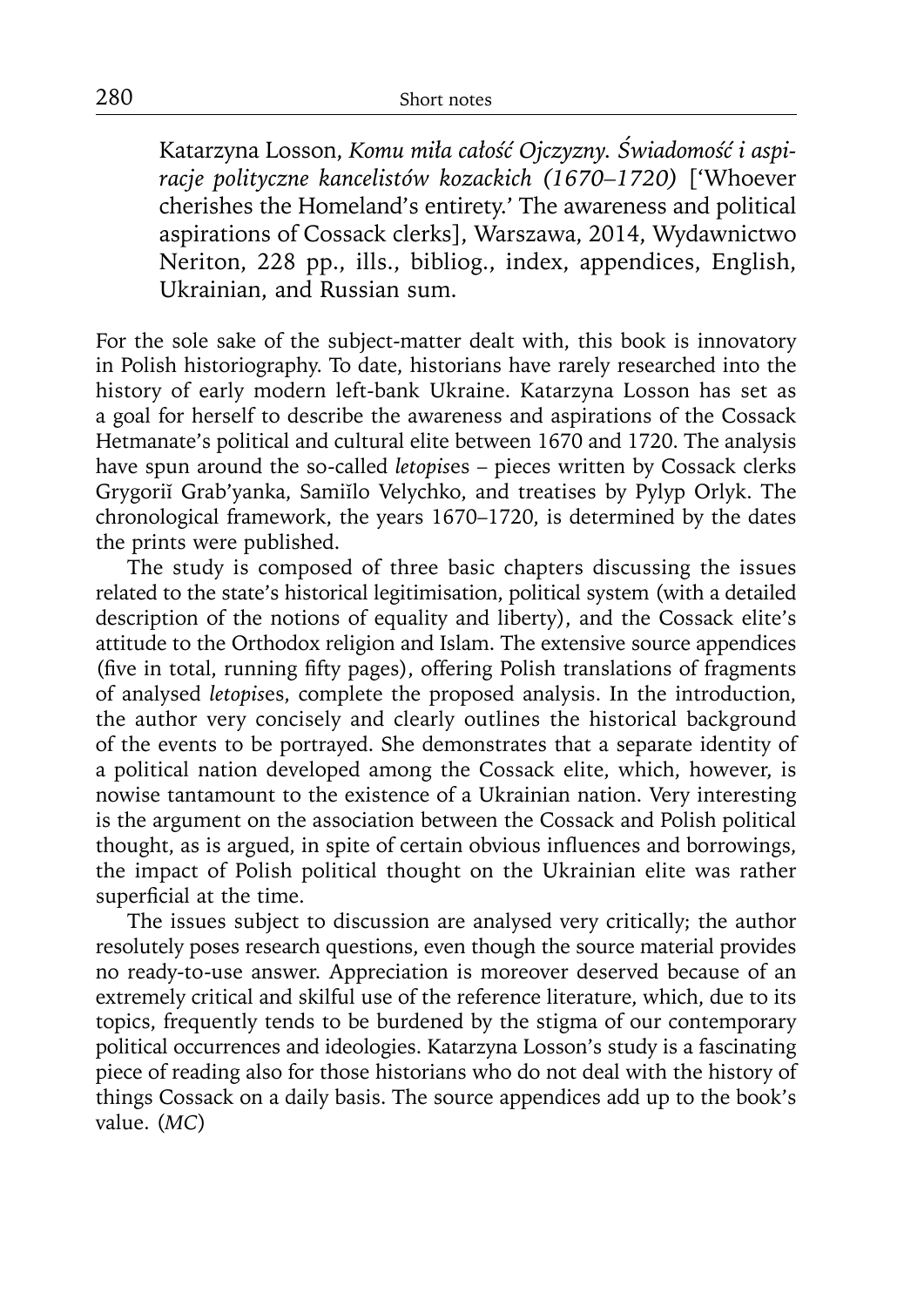Grzegorz M. Kowalski, Z*wyczaj i prawo zwyczajowe w doktrynie prawa i praktyce sądów miejskich karnych w Polsce (XVI–XVIII w.)*  [The custom and the customary law in the legal doctrine and praxis of municipal criminal courts in sixteenth- to eighteenthcentury Poland], Kraków, 2013, Wydawnictwa Uniwersytetu Jagiellońskiego, 201 pp., bibliog., index

The monograph by Grzegorz M. Kowalski is an attempt at defining custom and its role in the municipal law between the mid-sixteenth and the late eighteenth century. The study is composed of two main parts, of which the first, primarily based on analysis of the studies by Bartłomiej Groicki and Paweł Szczerbic, is more theoretical, seeking to define the notions of custom and customary law. The author's choice of these treatises as the source base stems from his correct assumption that the municipal law applied in the Polish-Lithuanian Commonwealth differed from the municipal law used at that time in Western Europe. In the second part, whose source base is the socalled (published) books of malefactors, the author's intention was to show the functioning of the judicature in practice. A detailed analysis of theoretical treatises has enabled G.M. Kowalski to word a definition of custom in the municipal law. As he points out, custom was a formalised practice direction applied within a defined territory or social group. In order for a custom to become the local common law, it had to satisfy a few basic criteria, such as having been several times in use and proving compliant with the written law. The arguments whereby the local custom was the basis at the commencement and conclusion of court proceedings, with use of evidence measures such as torture or oath, are interesting indeed. The second section is somewhat different as it analyses the instances of application of custom in the praxis of the courts. Kowalski finds that customary law was decisive both in the course of the proceedings and when it came to inflicting penalties. A high legal culture of the Commonwealth's courts-of-law is emphasised.

Grzegorz M. Kowalski's monograph is of interest, in particular, to historians researching the history of Polish-Lithuanian Commonwealth. The proposed detailed analysis of the source texts, which are often used by historians, is interesting in that it points to certain new research prospects. The basis for the argument being limited to printed court materials is, however, a drawback. And, one should also reflect on whether the arguments proposed in this book really refer to the Commonwealth in its entirety (which is referred to as 'Poland' in this monograph – a modern and rather awkward name), or rather, the Lesser Poland alone, the area where the sources analysed by the author originate in. (*MC*)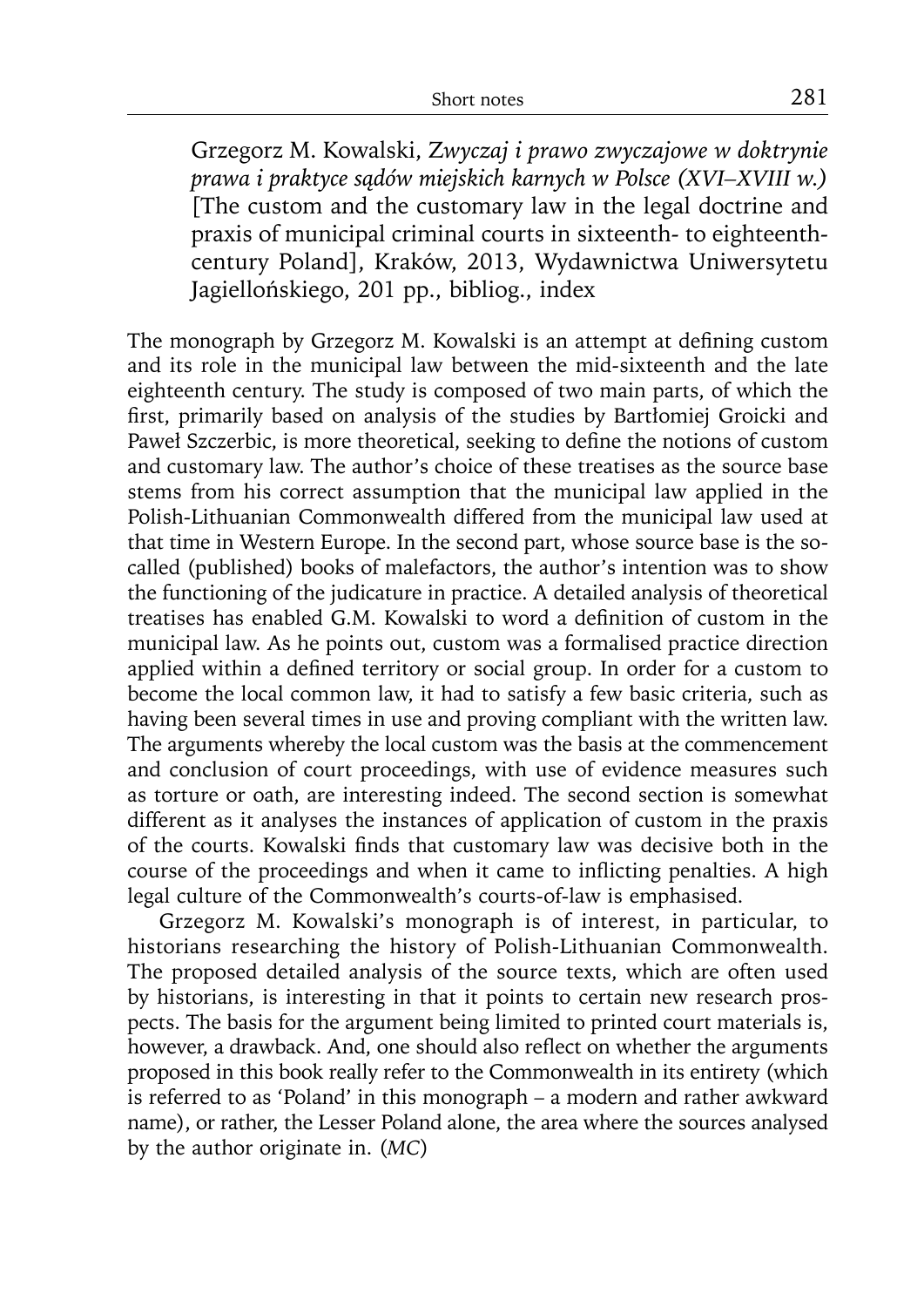Adam Moniuszko, *Mazowieckie sądy ziemskie (1588–1648). Organizacja – funkcjonowanie – postępowanie* [The Masovian noble land courts, 1588–1648: Structure – functioning – procedures], Warszawa, 2013, Wydawnictwo Campidoglio, 364 pp., bibliog., indexes, appendices

The history of Old-Polish judicature does not rank among subject-matters that are willingly elaborated by historians; most of the major studies in this field were written in the early twentieth century. The functioning of the noble land judiciary has been poorly recognised until quite recently. Adam Moniuszko's most recent book has filled in this gap, in an excellent manner. The author's main intention was to show how the noble land court functioned and how disputable cases were considered by it. The research has extended to the whole of Masovia, whereas, let us remark, the source material has survived unevenly across the territory, the north-western lands being the best documented area. The chronology encompasses the reign of the Vasa-house kings Sigismund III and Ladislaus IV. The argument is based on normative sources, law literature, as well as records of land courts – and it is the juxtaposition and comparison of the legal norms against the praxis that forms the study's greatest value. There are many open-ended questions posed; A. Moniuszko shows the need to pursue further, intensified research in a number of areas, which seems to make this study even more valuable.

The book consists of three chapters; the first analyses the organisation and functioning of the land courts. A detailed analysis of records of courts has enabled to refute the hypothesis whereby the judicial system suffered a crisis in as early as the former half of the seventeenth century. It has been ascertained that in the entire period under analysis, these courts convened twice in a year, at the utmost. Extremely interesting are the considerations on the land courts' cast of members. A. Moniuszko presents their career advancement potential, term of office, and how they combined their work at the courts with political activities. The section in question is not a detailed prosopographic study; yet, the author confidently poses research questions and problems, thus indicating the possible directions of further inquiries. The considerations in this chapter are founded upon an immensely valuable list of judges of the Masovian noble land courts (quoted in an appendix). The last section analyses the proceedings before the land courts; as the author demonstrates, these courts primarily settled a variety of civil cases. (*MC*)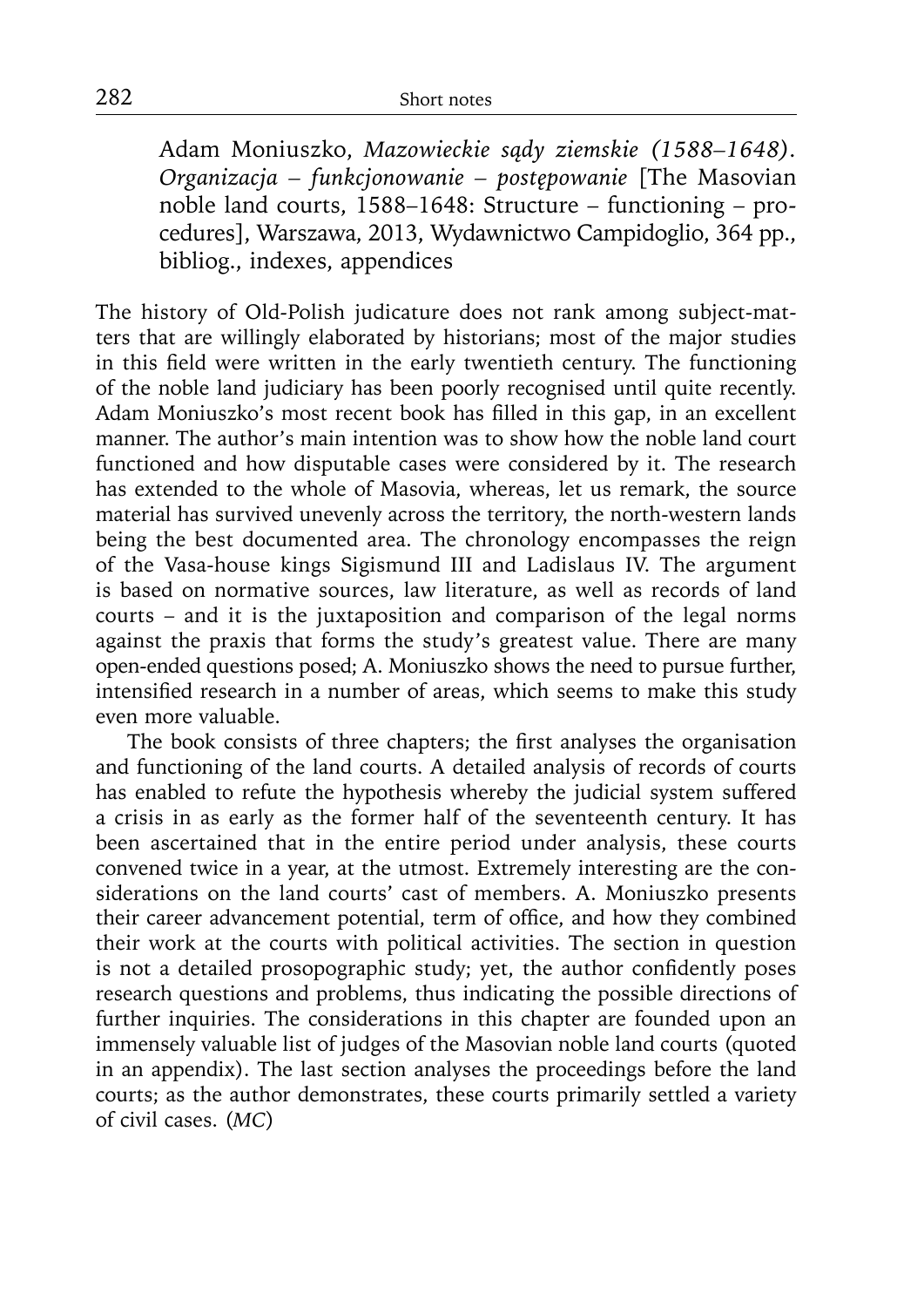Urszula Kicińska, *Wzorzec szlachcianki w polskich drukowanych oracjach pogrzebowych XVII wieku* [The model of noblewoman in Polish seventeenth-century printed funeral orations], Warszawa, 2013, Wydawnictwo DiG, 404 pp.; English and French sum.

The author's central purpose was to describe a baroque model of woman, on the basis of funeral orations used as the source. While the research on the role of women in Old-Polish society has been pretty popular for some time now, scholars have made a minimal use of the funeral literature in this area, U. Kicińska observes. She accordingly has intended to fill in this gap, using the orations written for the funerals or death anniversaries of a total of eighty-seven women as the source base. All these orations date to the seventeenth century; the query has been carried out through the resources of the main Polish libraries. The assembly of such originally dispersed source material is an unquestionable value of this study. The description 'noblewoman' (*szlachcianka*) used by the author is somewhat misleading, as the characters featured include daughters and wives of the most eminent magnates (members of Radziwiłł or Sapieha houses), along with noblewomen of whom not much is known. Although Kicińska has declared her intent to narrow down the scope of her research to Catholic sermons, she has provided references to Protestant orations as well.

There are three chapters, the first showing funeral sermons and orations as an element of the funeral ceremonial, and analysing the attitude toward death and sermons as a specific type of source. In this section, the author confirms the statements known from earlier research, confronting them with quotations from funeral orations. The following section, which is based entirely on the reference literature, portrays the position of woman in the family as well as in the noble society. The third chapter, discussing the model of woman emerging from the funeral orations, appears to be the most interesting. This section analyses the amassed source material in detail. Otherwise, the book is quite verbose, the detailed introductions to the subject matters to be dealt with seeming irrelevant; in many of these cases, it would arguably have sufficed to refer the reader to the relevant literature. On the other hand, the abundant quotations from hitherto-unknown source materials seem to be of central value in this study. (*MC*)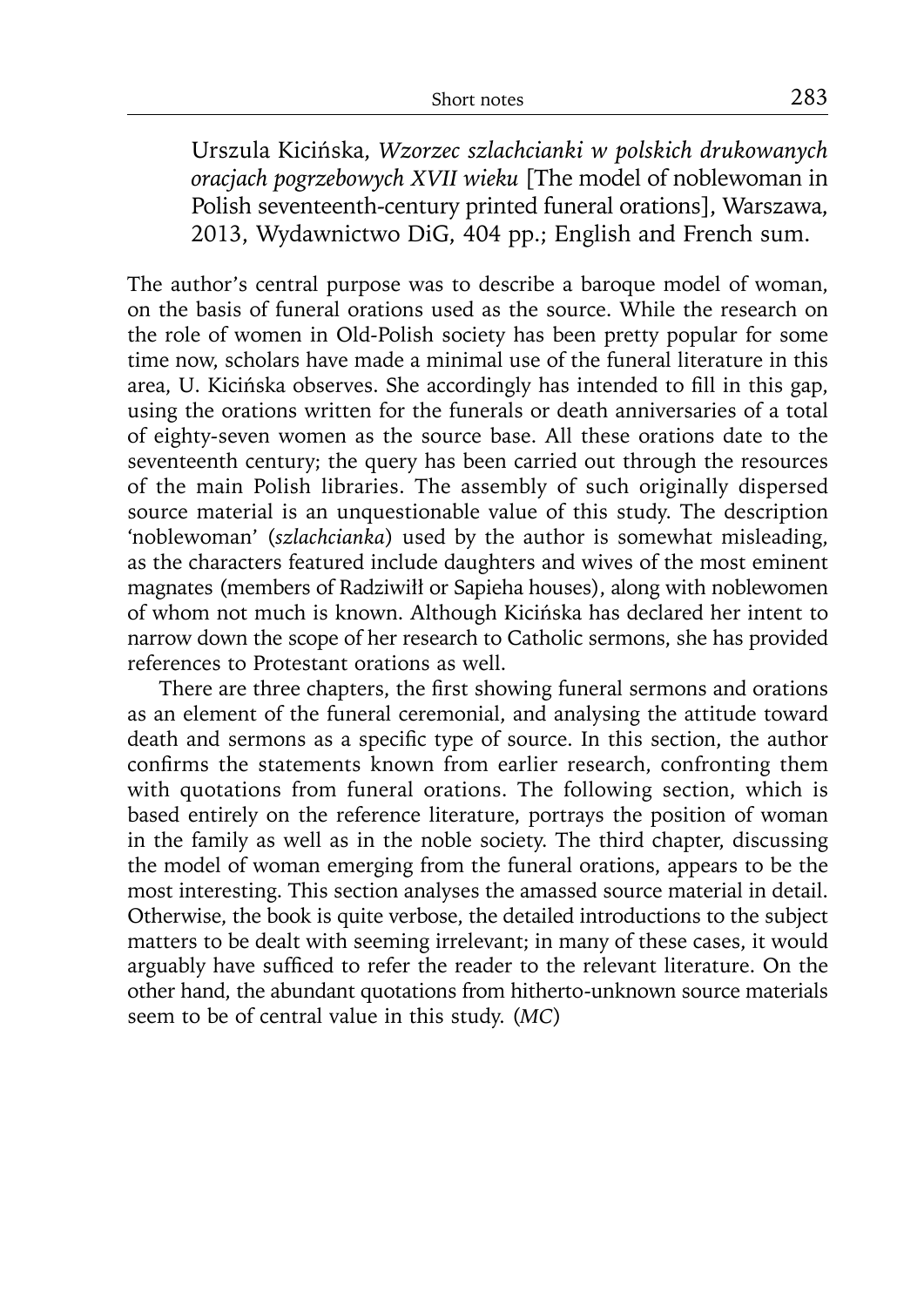Emil Kalinowski, *Ród Kalinowskich herbu Ślepowron w XVII wieku*  [The seventeenth-century history of the house of Kalinowski, of the *Ślepowron* coat-of-arms], Warszawa, 2013, Wydawnictwo Neriton, 302 pp., ills., index of personal names, English sum.

Although petty-nobility families formed the largest group among the Polish-Lithuanian Commonwealth's nobility, they have rarely been an object of interest to historians. Hence, the research undertaken by Emil Kalinowski on the family of Kalinowski, of the *Ślepowron* coat-of-arms, deserves a mention. The objective was to show one of the petty-nobility families of Podlasie, and to draw the reader's attention, through a case study, to certain permanent mechanisms governing the life of the nobility of yore. With an extensive underlying source base, the study analyses the town records of Brańsk, tax registers, and armorials, as an auxiliary source. The study's style is eloquent and zestful: the spinning tale of individual members of the family makes it a really interesting piece of reading. However, the publication is not merely a family story; it proposes some interesting hypotheses too.

There are three main parts: the first shows the history of the family, its individual representatives, and describes the history of Kalinowo, the family's residence. Historians would find the second section more interesting, as it analyses, in a more synthetic fashion, the living conditions of Kalinowski family members; particularly valuable seem the breakdowns concerning the number of homesteads in Kalinowo estate, or those made with respect to the property-related stratification of the family's representatives. Also discussed in this section are the issues related to daily life (attire, diet), religiosity, and the functioning of the family's representatives within the Commonwealth authorities, or their contacts with the neighbour families. The third part is purely genealogical: the author has compiled genealogical tables of individual representatives of the family, and renders the reader better acquainted with the most eminent figures. Although the study under review has not put forward many new propositions or arguments, and merely seems to confirm the regularities observed in the earlier research, it is a valuable monograph. Of importance is the fact that the author has focused on the life of the Commonwealth's petty nobility; his findings can become the basis for further research and comparisons. (*MC*)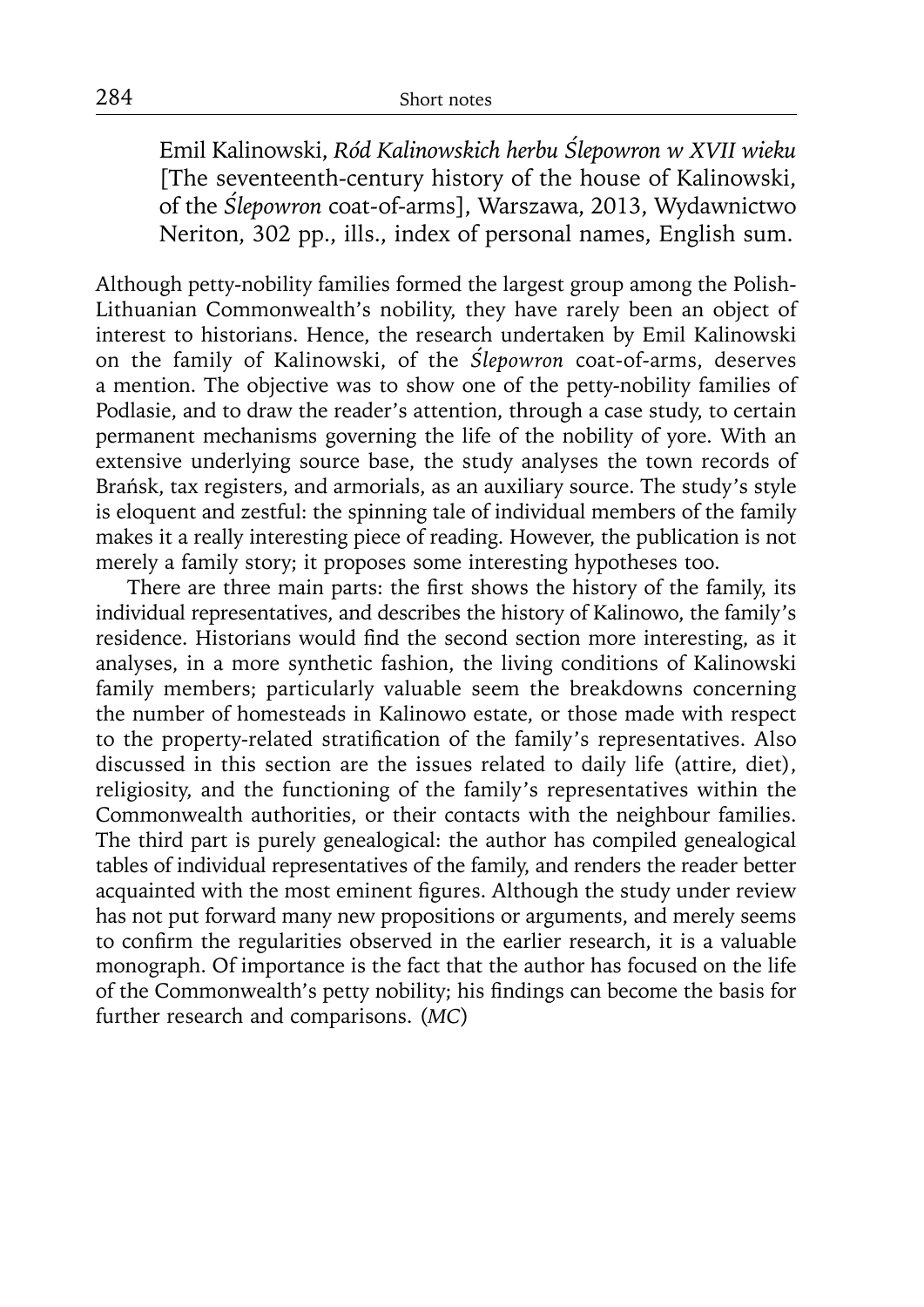*Pamiętniki króla Stanisława Augusta. Antologia* [The Memoirs of King Stanislaus Augustus. An anthology], sel. Dominique Triaire, trans. Wawrzyniec Brzozowski, introd. Anna Grześko wiak-Krwawicz, ed. Marek Dębowski, Warszawa, 2013, Muzeum Łazienki Królewskie w Warszawie, 573 pp., ills.

Stanislaus Augustus Poniatowski does not call for introduction. The last of the kings of the Polish-Lithuanian Commonwealth is one of those historical figures who have for years now been attracting interest of the researchers. Nonetheless, the King's memoirs were first printed and published, in their French original, only in 2012; also very recently has this historical source been published in Polish. Stanislaus Augustus began writing his memoirs in 1771, and subsequently made his memoiristic notes and edited them till his death (his reminiscences end with the year 1778). These memoirs are comprised of the King's recollections, detailed records of talks with politicians, excerpts from political correspondence, and political documents. In analysing this particular source, it has to be borne in mind that it was conceived and made with quite a specific purpose: aware of his failure, the King wanted to leave his testimony to the posterity. The memoirs reflect their author's views, opinions, and visions. Historians keen on political history may find these memoirs not quite interesting. Research on the downhill years of the Commonwealth, advanced as it presently is, has resulted in discovery and dissemination of a considerable number of sources, in the light of which the memoirs of the last Polish king appear not to have much new to offer. Still, attention should be paid to the abundance of details concerning the daily life, customs and morals, and the culture of Europe in the Enlightenment age. Particularly interesting are the descriptions of the characters King Stanislaus Augustus encountered.

The edition under review, compiled by Marek Dębowski, offers a Polish translation of large fragments of the memoirs of the last king of the Commonwealth. The text has been selected by Dominique Triaire, the editor of the French original. The Polish edition omits certain portions of the original work – above all, extensive quotations of the letters and political writings. The source text edition is preceded by an introduction by Anna Grześkowiak-Krwawicz, outlining the monarch's profile. The editors' intent has been to target a broader reading public, not limited to professionals researching into the period referred to in the Commonwealth's history as 'Stanislavian'; hence, the biographical notes and factual footnotes included, which otherwise may seem too simple or basic to professional historians. Such elements do not depreciate the edition's significance and value, though. An evident shortcoming, for a change, is the language of the translation. Wawrzyniec Brzozowski, the translator, has resolved to use a language adapted to the eighteenthcentury style; the inversions and sophisticated, though not always quite apt expressions of phrases applied render the reading somewhat impeded. (*MC*)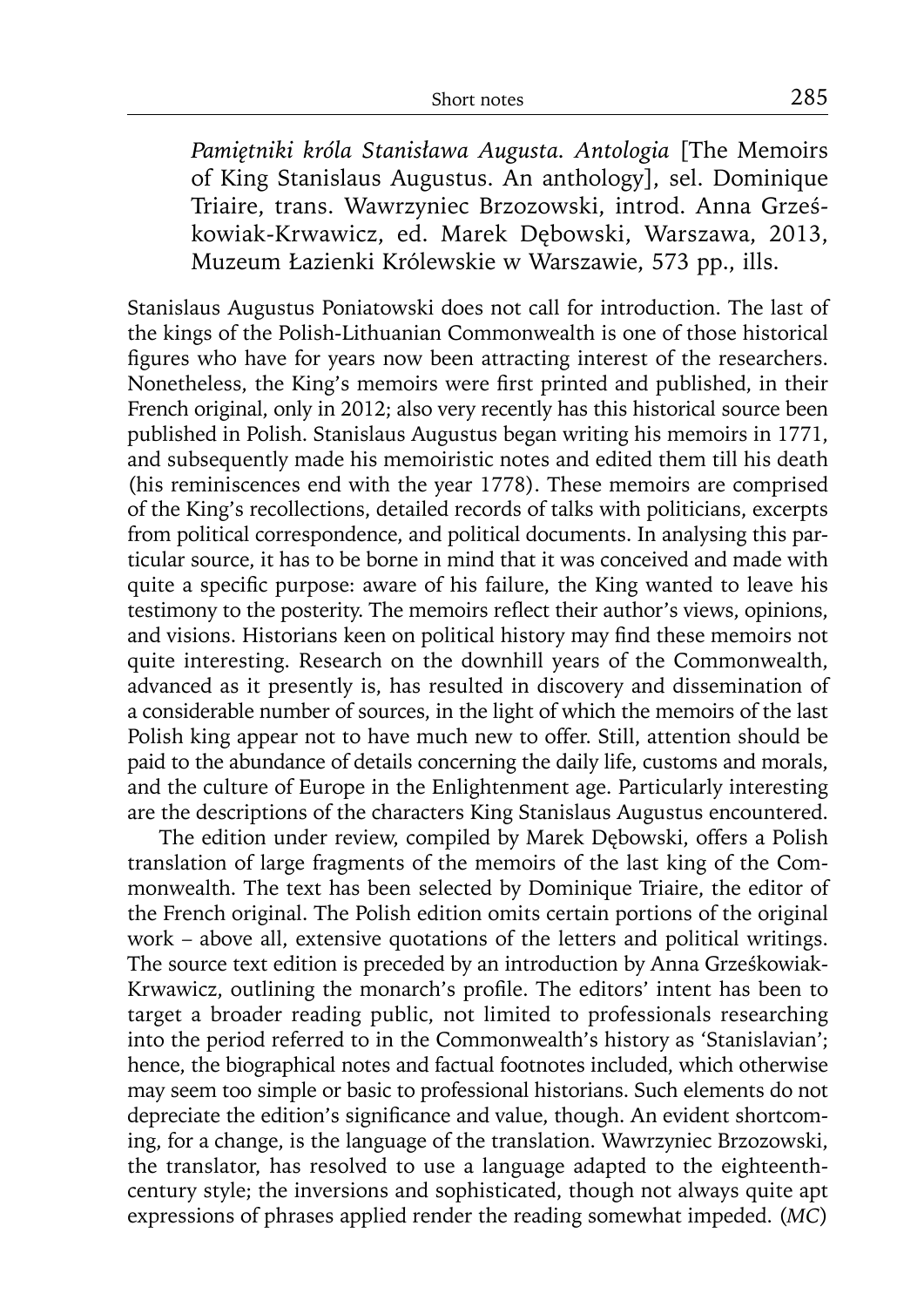### NINETEENTH CENTURY (PARTITION PERIOD)

Arkadiusz Janicki, *Kurlandia w latach 1795–1915. Z dziejów guberni i jej polskiej mniejszości* [Courland in 1795 to 1915. Aspects of the history of the Courland *Guberniya* and its Polish minority], Gdańsk, 2012, Wydawnictwo Uniwersytetu Gdańskiego, 1027 pp., bibliog., index of personal names, 28 appendices, German and English sum.

The Duchy of Courland (which is south-western Latvia today) was for 234 years of its history connected with the Commonwealth of the Two Nations as a fiefdom of the kings of Poland. With the last partition of the Commonwealth, 1795, it became part of the Russian Empire and remained within it, as the second-to-last smallest *guberniya*, until the German occupation of 1915. This provincial corner of the Empire was additionally marginalised as the railroad network was extended in the second half od the nineteenth century. By the century's end it became – owing mostly to the Libava port – one of the main routes of Russian maritime trade, and an important spot on the route of transatlantic emigration from the Empire. Polish historians have so far not devoted too much attention to the region's history under the partition, focusing instead on so-called Polish Livonia – the south-eastern part of what today is Latvia, populated by an influential Polish minority. Arkadiusz Janicki's book is the first comprehensive and, moreover, extremely thorough, Polish-language elaboration of the region's history in that period.

Apart from the existing Latvian, German, and Russian studies, the author makes references to Latvian, Lithuanian, Estonian, German, and Russian archival sources, memoirs, guides, printed statistical sources, the press, letters, and photographs. Aside from an elaborate outline of the *guberniya*'s history, the book offers a detailed insight in the history of the rather small but significant Polish minority in the region, composed primarily of well-off landowner families, of German, Lithuanian, or Ruthenian descent, Polonised in the seventeenth to nineteenth century. The histories of the most influential of these families are discussed with an impressive solicitude. The author moreover emphasises the substantial part the Polish and German landed gentry played at the onset of the Latvian national movement – despite themselves, as it were, not realising the far-reaching effects of what in principle was an anti-Russian policy.

The book's arrangement is problem-oriented and chronological. The first chapter discusses the *guberniya*'s political history, emphasising the most 'disturbed' moments in the history of an agricultural region that was, as a general rule, situated aside of the great occurrences; these historical moments are the Napoleonic occupation of 1812, the Russification action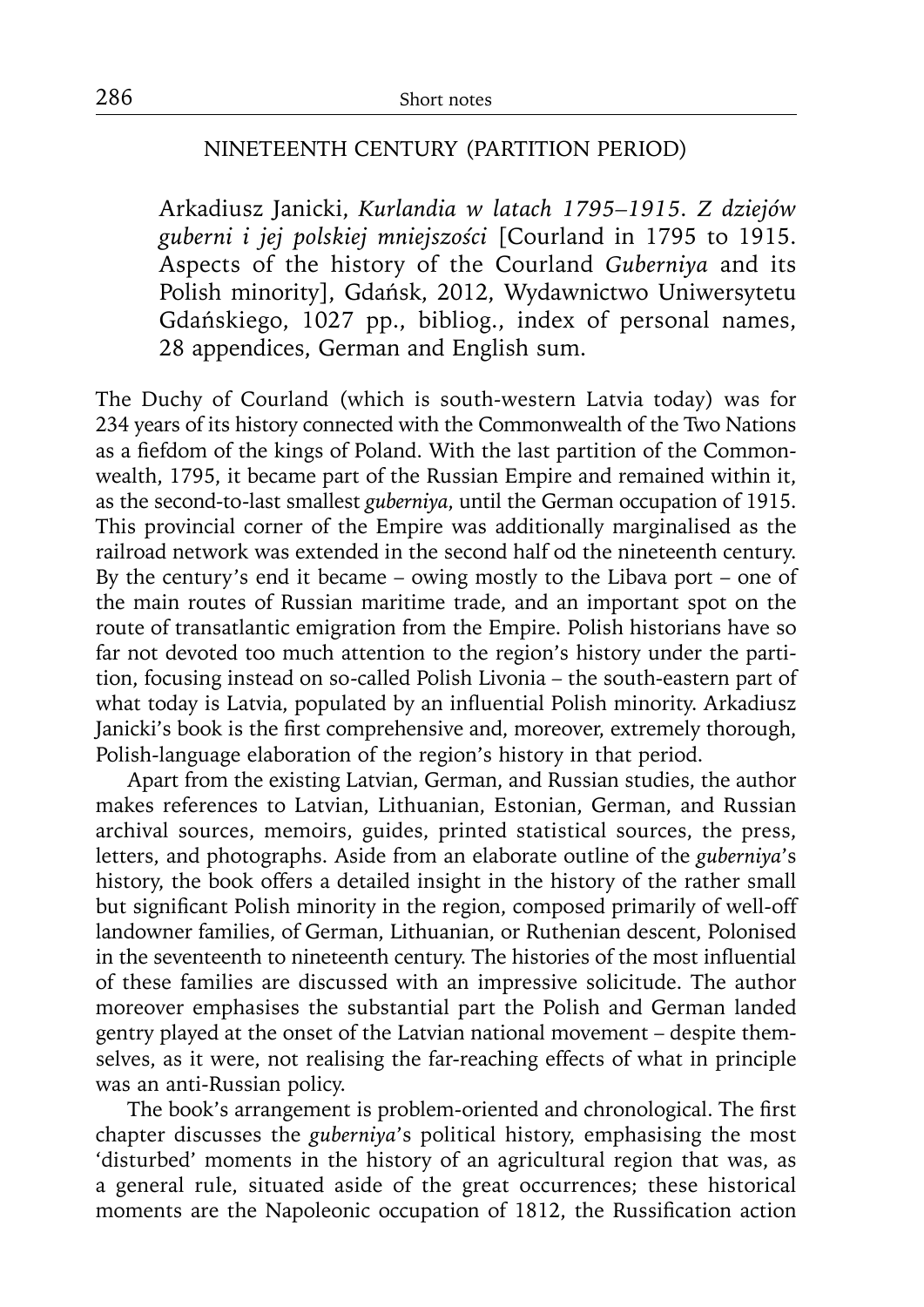under Tsar Alexander III, and, the 1905–7 Revolution. Interesting is the fact that Courland was gradually entering into the orbit of 'great politics' and, simply put, of Petersburg's political interference in the course of the nineteenth century. Particularly interesting is the *guberniya*'s non-Russian character, which initially was perceived by the tsardom as an almost neutral factor, but grew increasingly troublesome with time (for both the authoritities and the local population). The second chapter describes the administrative and legal situation, and local government institutions. Chapter three draws a statistical and demographic portrait of Courland, imaging the dynamics of demographic changes, as well as the birth of the Latvian movement, social organisations, the denominational issues (in particular, the situation of the Catholic Church, with Poles gathering around it). Chapter four discusses the economic situation, industrialisation, the development of commerce, and, cultural and educational institutions. Chapter five is on the situation of Polish minority in Courland, reconstructing its numerical force, the locations of the main hubs; discussed are the histories of the major landowner families, local careers, and governmental careers in Petersburg. The book is complemented by twenty-eight impressively detailed appendices, where the Polish, German and Russian terms are mutually compared, a complete list of nobles is provided, along with demographical data and land proprietorship data, Polish estates coming to the fore. (*AK*)

Mikołaj Getka-Kenig, *Ojcowie 'wskrzeszonej' ojczyzny. Senat w rzeczywistości społeczno-politycznej Księstwa Warszawskiego*  [The fathers of the 'resurgent' Homeland: The Senate in the social and political realities of the Duchy of Warsaw], Warszawa, 2013, Wydawnictwo Neriton, 228 pp., bibliog., index of personal names, English sum.

The Duchy of Warsaw (1807–15) was one of the satellite countries to the First French Empire. In the consciousness of its inhabitants and of the following generations of the Poles, the Duchy marked the first stage of continued Polish statehood, which undermined the arrangements for the Third Partition of the Commonwealth of 1795. Combining the independence tradition with the Napoleonic legend, the Duchy of Warsaw has enjoyed unfading interest among Polish historians, not least as a political formation that fused the indigenous models and the solutions superimposed by Napoleon, the author of the Duchy's Constitution. Mikołaj Getka-Kenig's book is focused precisely on this aspect of the Duchy's functioning, taking its Senate as a case study object. The institution that was rooted in both constitutional models: the Imperial French one, and that of the Polish-Lithuanian Commonwealth. Yet,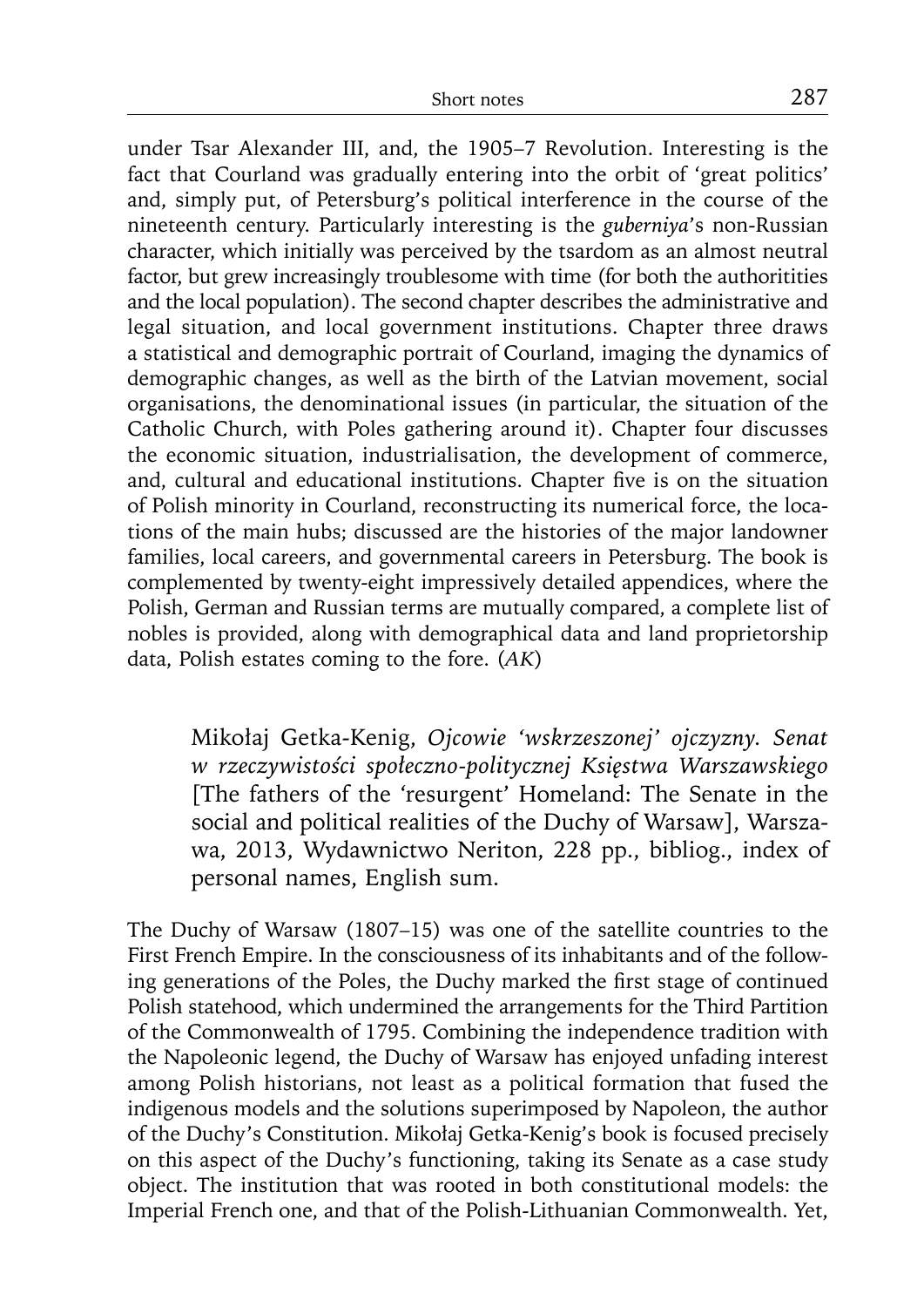the study under review exceeds the confines of history of legislation and political systems as it extensively analyses the social facet of the Senate: its members, their worldviews, symbolical status, and real political influence.

In the Polish-Lithuanian Commonwealth, the senators were members of the country's top-rank social and political elite; the Polish nobility perceived the post of senator as competing with, or indeed surpassing the aversionarousing aristocratic titles. The authority of the Senate was clearly abated in the last years before the partitions: in the Great *Sejm* period, 1788–92, it was outshined by the *sejm* – the parliament's lower house. Senate enjoyed high prestige in Napoleonic France as well: the body theoretically supervised the legality of resolutions adopted by the lower house, and in the Consulate period it formally nominated the consuls and a number of senior officials, and even proclaimed the appointment of the Emperor (based on the 1804 plebiscite). But in fact, the French Senate's political importance was illusory, and in reality it boiled down to authorising the decisions made by the First Consul and, afterwards, the Emperor; and such was the role afforded to this body by Napoleon in the countries subordinate to France (Spain, the Kingdom of Italy). M. Getka-Kenig's book analyses in detail the collision of these two models in the functioning of the Duchy of Warsaw's Senate. The emphasis is placed on the status of the senators: formally equal to that of the ministers (which gave them, among other things, the right to demand personal audience with the monarch, or the right to be judged by him), they actually held no real power. The author stresses that owing to this, the Senate outlived the Duchy, as a matter of fact, and was afterwards made part of the Kingdom of Poland instituted in 1815 and related to the Russian Empire – as a body which enjoyed prestige whilst remaining unentangled in politics directly.

The study places special emphasis on the senators' individual prestige, which is shown through the prism of the process of co-opting new members and their formal status as compared to the other officials and the ancestral aristocracy (the so-called precedence question, debated in those years and evolving in time). This problem serves the author as the point of departure for original considerations on hierarchies of political and civic values, and moral and patriotic merits, which in the perception of the contemporary public a senator ought to have had to his credit – being a sanctioned member of the elite of a country that endeavoured to combine the Polish tradition and the Napoleonic designs. The book uses a rich material from the archives of the Duchy's Council of State and Council of Ministers, political commentaries and correspondence; in particular, the surviving documents left by the pretty influential senators Stanisław Kostka Zamoyski and Stanisław Kostka Potocki. (*AK*)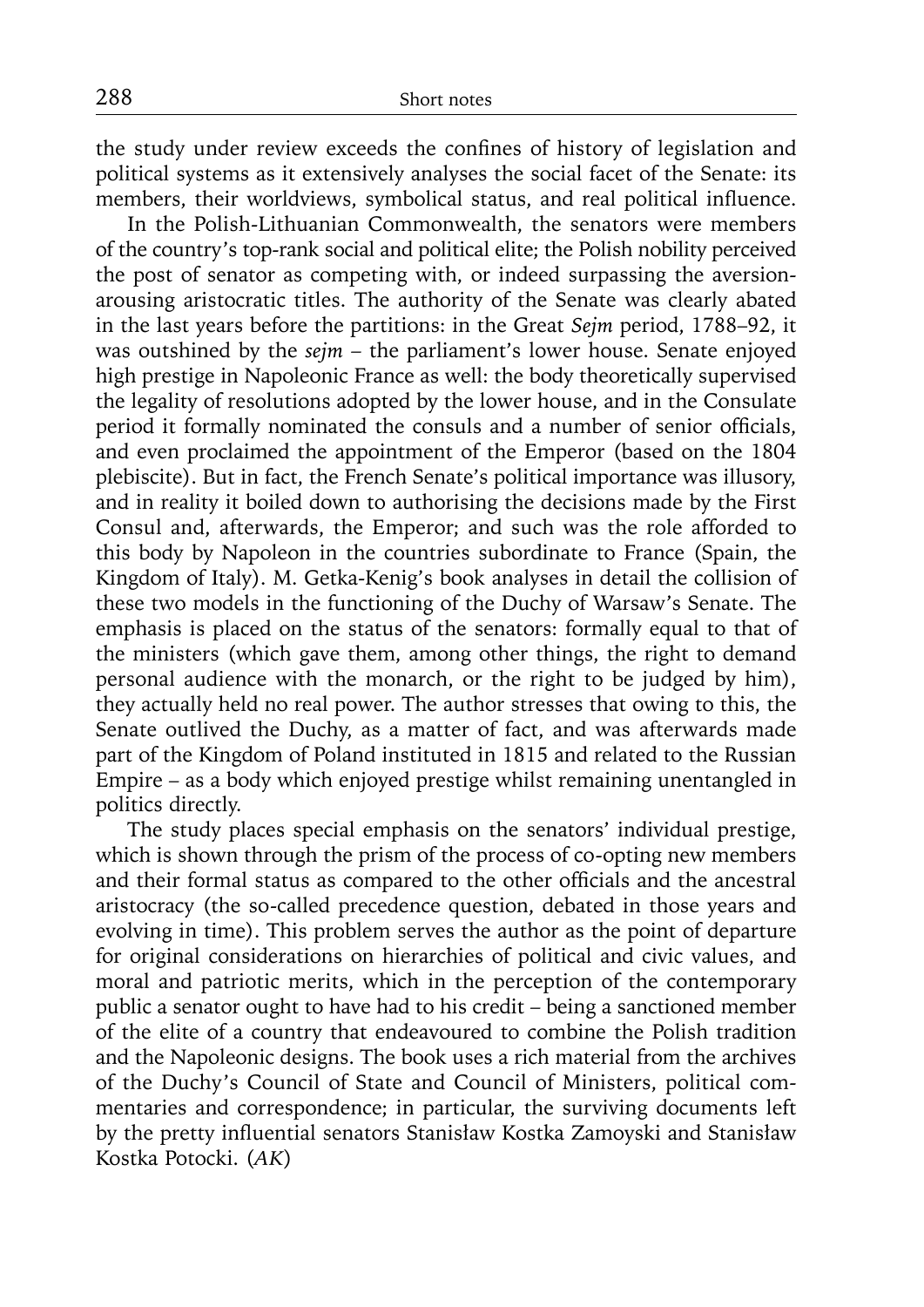Paweł Samuś, *Wasza kartka wyborcza jest silniejsza niż karabin, niż armata… Z dziejów kultury politycznej na ziemiach polskich*  pod zaborami ['Your ballot is more powerful than a rifle or canon': Aspects of political culture in the Polish territory under partition], Łódź, 2013, Wydawnictwa Uniwersytetu Łódzkiego, 369 pp., bibliog., index of personal names

This book attempts at a synthetic description of the more or less 'democratic', or legal, political activities of the population of the Kingdom of Poland, Galicia, and Grand Duchy of Poznań in the second half of the nineteenth and early twentieth centuries. These forms of political activity, connected with massification of politics, emergence of modern political parties, and extended electoral system, have doubtlessly not been described in an exhausting and synthetic fashion by Polish historians. Instead, they remained kept in the background, against the paradigm of struggle for the country's independence and the related conspiratorial and diplomatic activities. There is, however, a significant number of monographs on the topic, including synthetic takes of the history of mass-scale political movements in Polish lands: the socialists, peasant party activists, or National Democrats. P. Samuś has made a profuse use of these studies, focusing, for the most part, on the formations or factions seeking support among the fast-forming working class that was growing in numbers due to the industrialisation and urbanisation. Unfortunately, the book does not extensively refer to sources unknown to the literature, nor does it propose an original reinterpretation of the arguments or propositions functioning in the historiography. As a matter of fact, a significant portion of the studies it refers to date back to the People's Republic period: at that time, studies on the history of industrial proletariat were intensely carried out on political order but were also burdened with the related ideological baggage. The author's innovative approach is, virtually, reduced to cutting this baggage out of the narrative and replacing it by a paradigm of 'democratisation' of Polish society in the period being described, approached in today's terms.

The book offers a review of political activities of the basic mass (or, aspiring as such) political movements and organisations referring to workers, such as the Polish Socialist Party, the Social Democracy of the Kingdom of Poland, the Jewish Bund, the Silesian-Poznań branch of the SPD, the National League and the National Democracy, the Christian Populist Party, trade unions, and other, ephemeral political organisations. The initial chapters discuss the political demonstrations related to the national anniversaries, the First of May, or funerals, monument unveiling ceremonies, and the like. Chapter 4 focuses on the Revolution of 1905–7. The subsequent sections discuss the organisation and course of general strikes, as well as the strategies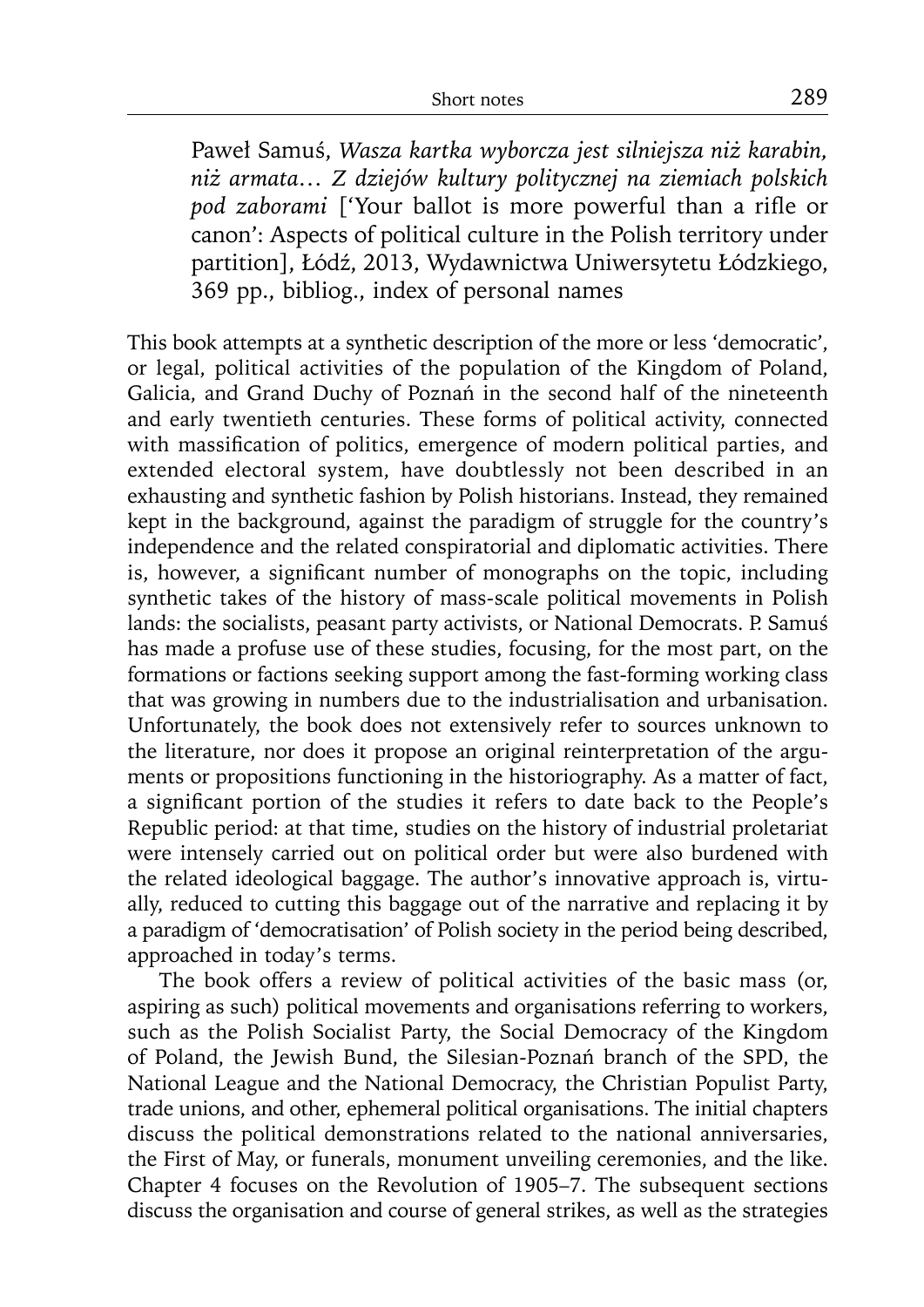and activities related to the elections for the Reichstag (in Poznań Province and Silesia), the Diet of the Land and the Council of State (Galicia) and the State Duma (Kingdom of Poland).

The book's style is vivid and approachable, and so the study can be an attractive introduction to the topic for the not-quite-well-versed reader. Yet, it would not be named a new quality contributed in the historiography. The author does not penetrate any of the disputable interpretative questions with insight. He combines the nineteenth-century patriotism with an apology of the labour movement, following the People's Republic-period literature, adding up civil democratic values in the twenty-first century way. This leads to a facilitated categorisation into those 'evil' and 'good' ones, in the spirit of optimistic presentism and didacticism. He credulously seeks for the 'good' ones among activists of all persuasions who mobilised the workers for political activity. This leads him to rather peculiar conclusions concerning the political life of the Second Republic, under regained independence: "In the public life of the time some severe perturbations, contradictory to the democratic ideas and values, did appear … with contributions from representatives of workers' milieus, which attested to a substantial deficit in their preparedness for civic life. The parties and other formations made efforts to counteract these adverse phenomena … ." (*AK*)

Rafał Łysoń, 'Wiecznie proszący, nigdy nie wysłuchani…' *Polskie ugrupowania ugodowe w Wielkim Księstwie Poznańskim w latach 1894–1918* ['Endless requesting, never getting heard': Polish conciliatory formations in Grand Duchy of Poznań, 1894–1918], Warszawa, 2013, Polskie Towarzystwo Historyczne, Instytut Historii PAN, Wydawnictwo Neriton, 314 pp., bibliog., index of personal names, German and English sum.

Predominant in the political history of the Prussian Partition in the latter half of the nineteenth century and the years preceding WWI was a conflict between the German administration, which identified the Polish population as an element disloyal toward the State, and those Polish organisations that actively opposed the Germanisation campaign. The view has been adopted among Polish historians whereby at the beginning of the twentieth century, the National Democracy grew to become the central or, as a matter of fact, the only mouthpiece of the national aspirations of the Polish people (save for the Catholic Church). Rafał Łysoń has entered a polemic against this view, pointing to the activity of the conciliatory milieu that sought agreement with the Berlin-based government and was strongly anchored in, and backed by,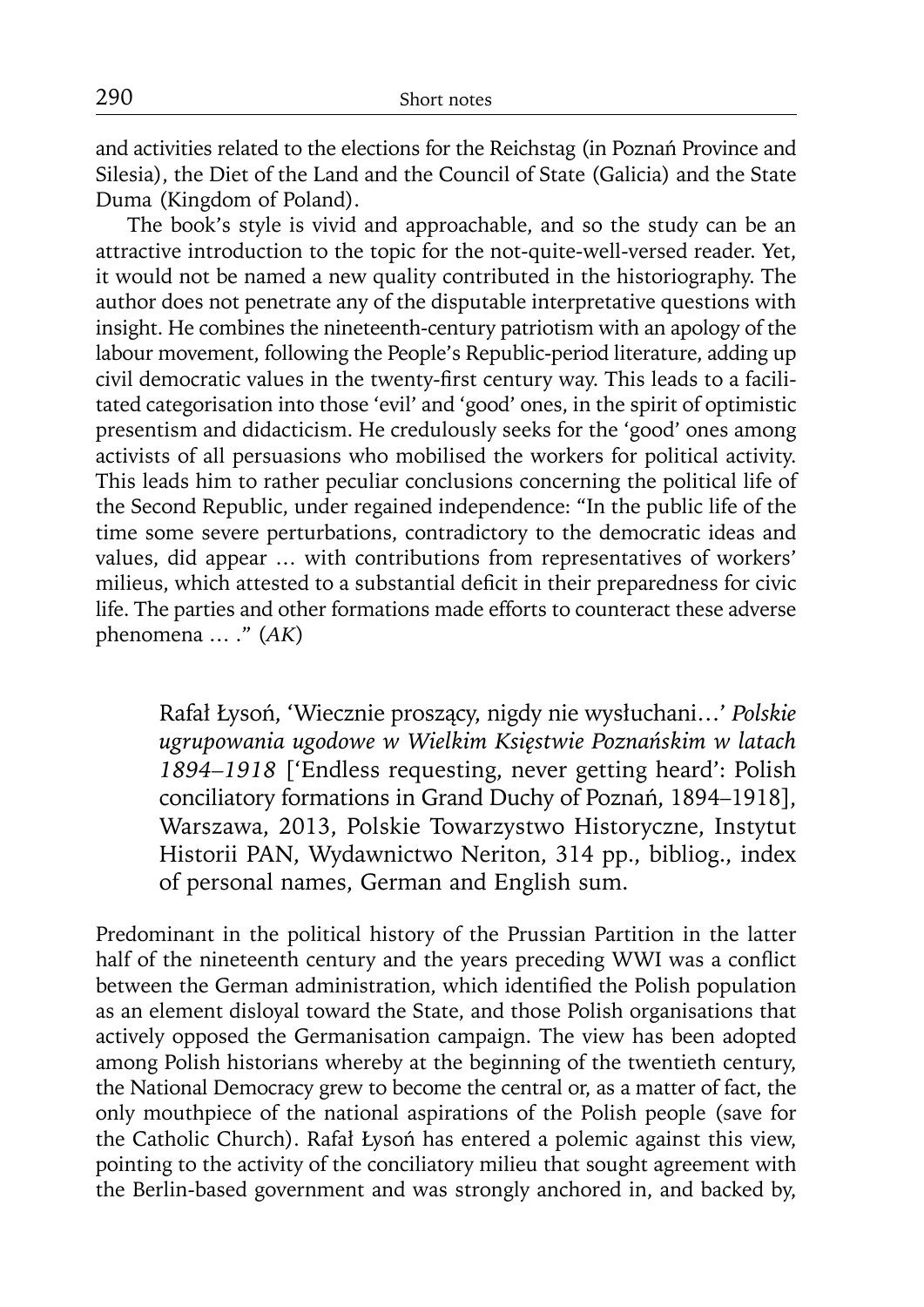the landowning milieu of the Province of Poznań (*Provinz Posen*). The book is the second attempt in Polish historiography to analyse and describe this particular circle, the first one being Lech Trzeciakowski's 1960 monograph *Polityka polskich klas posiadających w erze Capriviego 1890–1894* [The Policies of the Polish Upper Classes under the Caprivi Government 1890–4]. R. Łysoń resumes the thread at the point Trzeciakowski severed it: the moment Chancellor von Caprivi, the only head of the Reich's government who was inclined to seek conciliation with the Polish elite, resigns.

The crucial difficulty Łysoń faces is that the 'formation' he has undertaken to describe had no structure, leader, or specified programme whatsoever. It was, basically, a group of people who were active in the political life of the Province, sharing similar views, opinions and interests, and maintained stricter or looser relations with one another. They held the upper hand in the Reichstag's Polish Circle when Caprivi was in office; in 1897 turned into opposition (not boycotting the parliamentary actions, as was the case under Bismarck), and afterwards lost their majority in the Circle after the 1903 election, giving way to more radically oriented deputies. Their disposition for compromising with the government stemmed, to an extent, from their conservative worldview which was based on their landed-gentry background: they perceived themselves as loyal subjects of the monarchy, the monarchy itself being their natural ally. An ideal 'conciliation', as mentioned in the title, would have been one resembling the arrangement of 1868 between Emperor Francis Joseph and Galicia's political elite; however, Poznań landowners realised, for the most part, that such an ideal solution was unattainable. Hence their inclination to confine themselves to a more modest ideal: they offered their cooperation and loyalty to the government, in exchange for abolishment of the most severe anti-Polish laws and for limitation of the Germanisation action in the Province. R. Łysoń has reconstructed this never-written-down programme based on the press, archival materials, and memoirs. He moreover presents the activities and biographies of the 'formation's' main actors, the activity of the Civic Casino, a peer-group institution associating the adherents of 'conciliation'. Finally, the only moment is shown when the book's characters gained some influence on the government's policy: during WWI some of them became members of the authorities of the Kingdom of Poland, then occupied by Germany; also, a National Work Party was set up, in 1916, the only formal organisation consisting of the advocates of conciliation. (*AK*)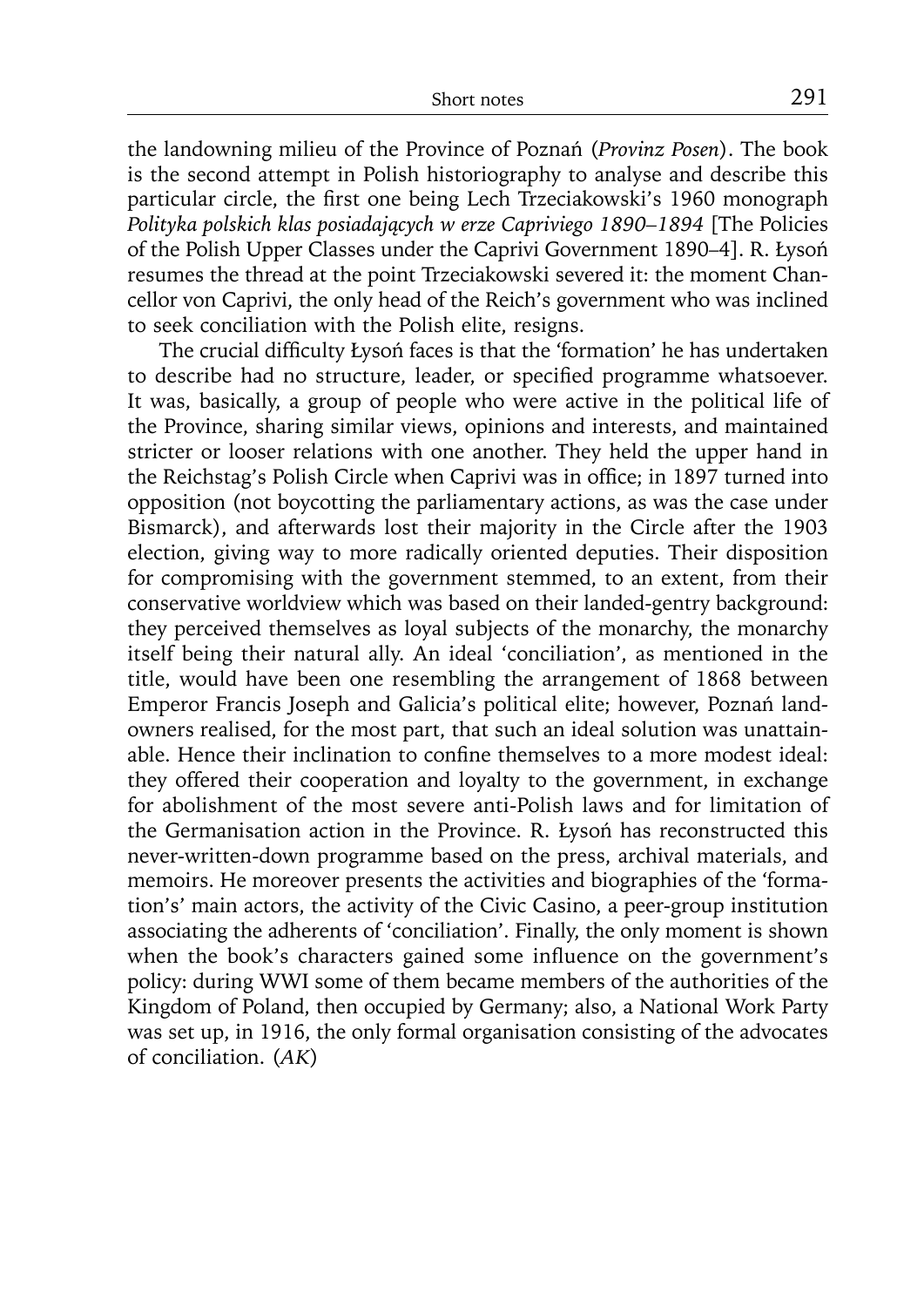Alicja Kulecka (ed.), *Dziedzictwo Powstania Styczniowego. Pamięć* – historiografia – myśl polityczna [The heritage of the January Uprising. Memory – historiography – political thought], Warszawa, 2013, Wydawnictwa Uniwersytetu Warszawskiego, 344 pp., indexes, ills., English sum.

The inspiration for this collection of studies on topics connected with the history of the 1863–4 Insurrection, and its reception in the historical and popular culture, has come from the 150th anniversary of its outbreak. With dozens of meticulous studies and several thorough synthetic elaborations on the January Uprising produced by Polish historians, the editor of this volume has successfully assembled texts touching upon certain hithertounresearched, or plainly new, questions. These twenty-one essays encompass an extremely diverse range of issues: from the Uprising's military history, the vicissitudes of individual insurgents, original accounts of the witnesses, through to literary, cinematic and television resonances. The essays are grouped into five, rather loosely arranged, chapters; the first heralds 'politics and memory' and comprises texts on topics as diverse as physicians participating in the combats, the Insurrection veterans in the restored Poland, after 1918, the memory of the struggles in Poznań region and in the area of Konin, and the celebrations of the 100th anniversary in the People's Republic of Poland. The second chapter collects accounts form the area of Piotrków Trybunalski, reports of St Felix Order nuns, and the vicissitudes of Narcyz Wojciechowski, an insurgent and Siberian deportee. The next chapter describes the struggles led by two commanders. Chapter 4 deals with historiographic grasps of the Uprising by the Lvov researcher Bertold Merwin and the Russian historian Mikhail P. Chernushevich. The last chapter shows the reverberations of the Uprising, in the context of its 50th anniversary, in the literary prose works of Józef Ignacy Kraszewski and Tadeusz Konwicki, the films of Juliusz Machulski, and the broadcasts of Polish public television. (*AK*)

Mariola Hoszowska (ed.), *Szymon Askenazy i jego korespondencja z Ludwikiem Finklem* [Szymon Askenazy and his correspondence with Ludwik Finkel], Rzeszów, 2013, Wydawnictwo Uniwersytetu Rzeszowskiego, 387 pp., ills., index, appendices

This book is, virtually, a two-in-one offer. The opening section (entitled 'Between Lvov and Warsaw. Szymon Askenazy's intricate vicissitudes and affairs') offers the reader, in fact, the most complete, comprehensively and painstakingly documented, biography of the historian. The second section presents Askenazy's (1865–1935) ninety-three letters exchanged between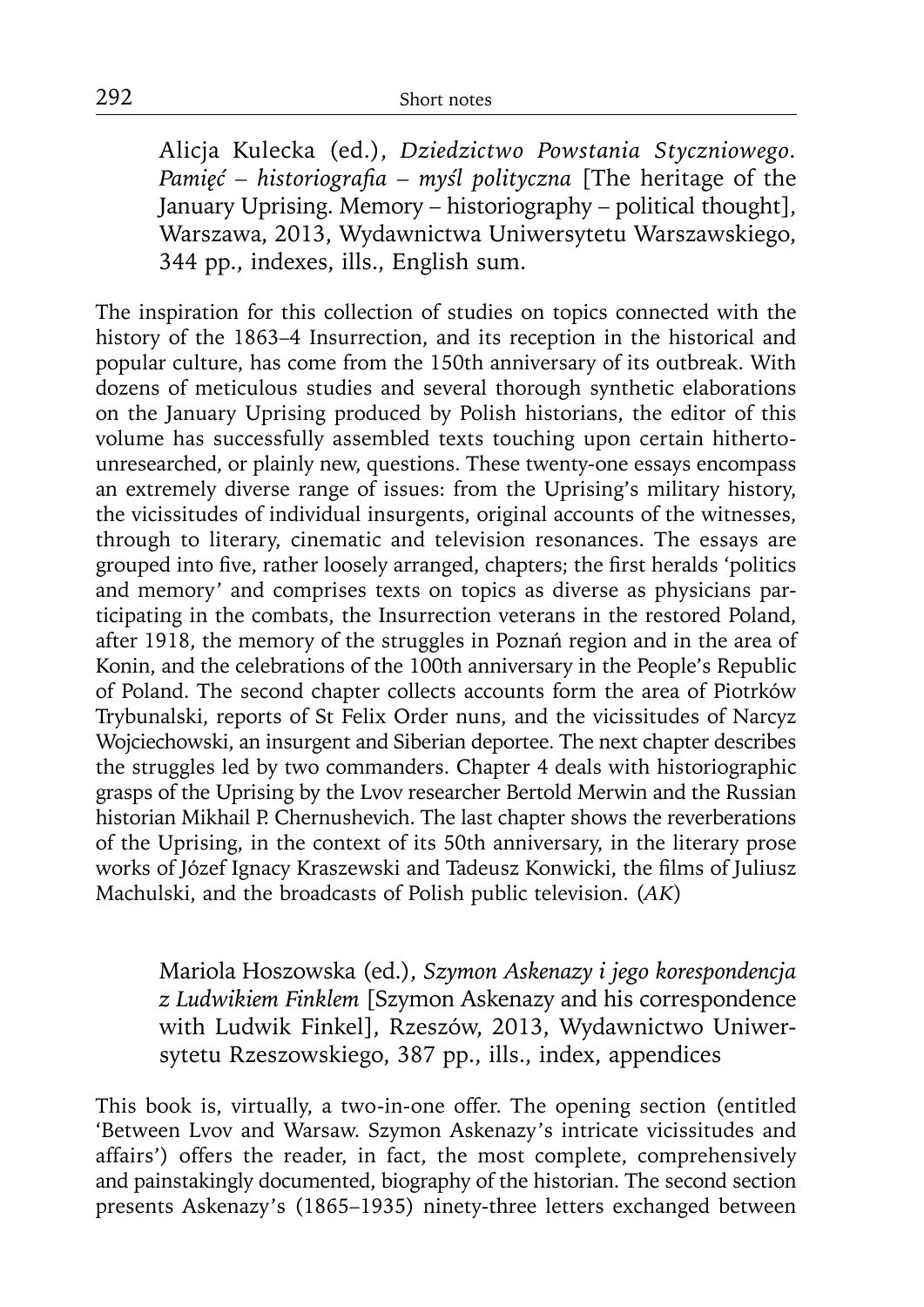1897 and 1926 with Ludwik Finkel (1858–1930), an outstanding historian from Lvov, and a friend of Szymon's. In those years, Askenazy never lost his unique gift of attracting the public's attention to himself and the coextensive skill of sensing the historical prosperity, and of naming it properly. The letters reflect everything we know of this man: his character  $-$  exuberant, though rather hard-to-cope-with; his indomitable ambitions; and, above all, a fascinating personality of an eminent historian, attentive observer, and talented author displaying all the makings of a thoroughbred diplomat. Professor Mariola Hoszowska, a historian affiliated with the University of Rzeszów, the volume's editor, is quite right in saying that interest in this correspondence should be taken not only by historians of historiography. It offers, in the first place, an important document of the history of the Polish intelligentsia in the late nineteenth and the former half of the twentieth century. Two annexes are attached, referring to interesting archival material and a selection of pieces of reminiscent journalism, including a few specimens of National-Democratic libels mocking the historian. (*GK*)

Wiesław Puś, *Statystyka przemysłu Królestwa Polskiego w latach 1879–1913. Materiały źródłowe* [The statistics of the industries of the Kingdom of Poland as for 1879 to 1913. Source materials], Łódź, 2013, Wydawnictwa Uniwersytetu Łódzkiego, 260 pp., bibliog.

Wiesław Puś has been dealing with the history of industrialisation in the Kingdom of Poland for several dozen years, focusing on the most intensive developments that took place between the 1870s and WWI. Apart from an impetuous increase in the output, upgraded methods of production, and concentration in the three main hubs (Warsaw, Lodz, and the Coal Basin), characteristic of the period was the production's slant toward exports to Russia, which was facilitated by the 1877 reduction in the customs duties. This author's major works on this topic include *Przemysł Królestwa Polskiego w latach 1870–1914* (1984) and *Rozwój przemysłu Królestwa Polskiego* (1997), both on the industrial developments in the Kingdom of Poland. The materials contained in the book under review have already been partly used, by the author himself and by other researchers in the area. This comprehensive edition has probably been meant to facilitate the efforts of future historians. As W. Puś stresses, this is the most extensive collection of statistical data concerning industrial establishments or plants in the Kingdom's territory, compiled based upon the period's published sources, and never before used in its entirety. The said sources include: lists of industrial establishments dated 1879, 1884, 1893, and 1900, published by P.A. Orlov and V.E. Varzar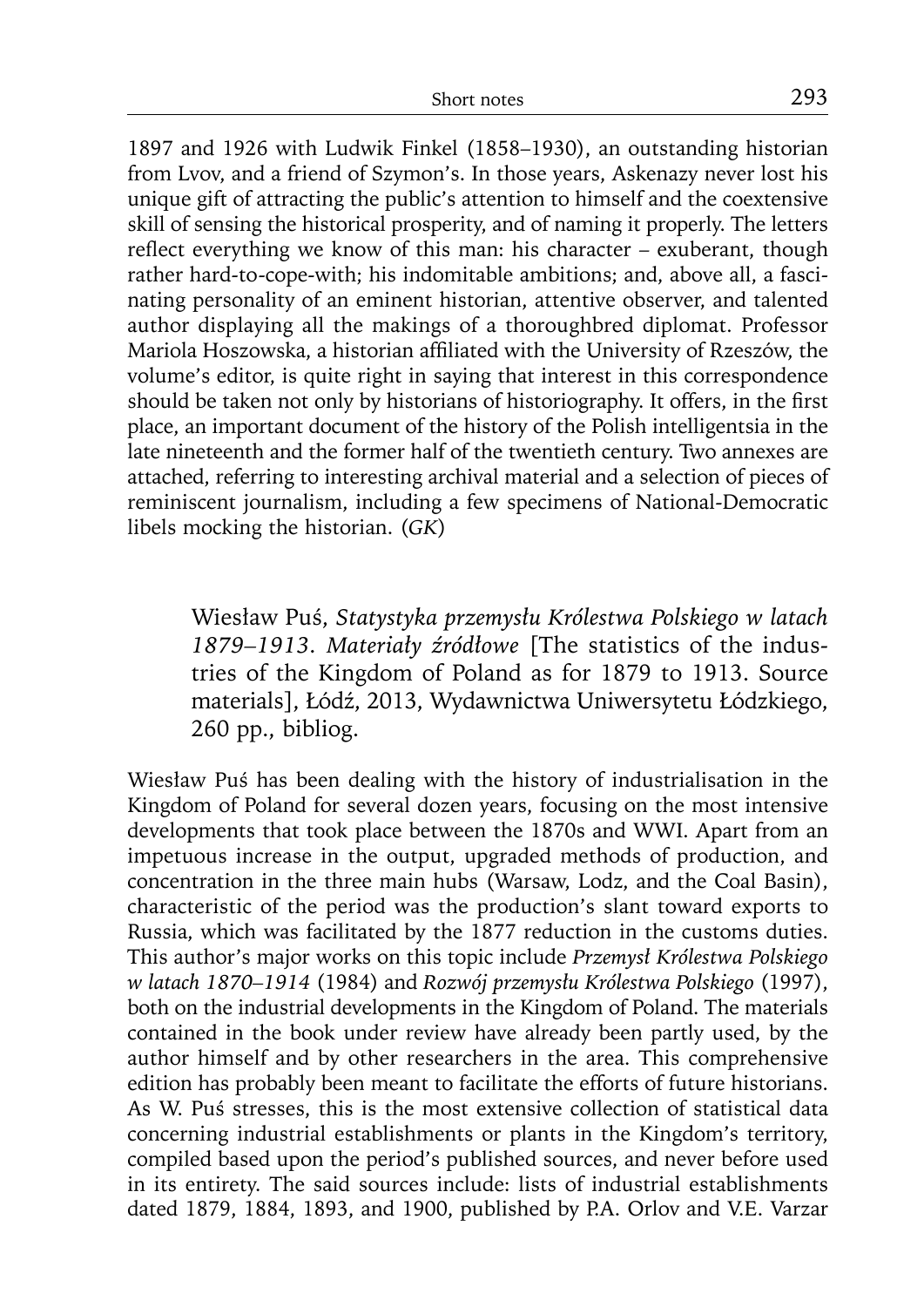(Petersburg, 1881, 1887, 1895, 1903, resp.) and address books from 1903 and 1913, edited by L. Jeziorański, A.R. Sroka, and D.P. Kaudanov (Warsaw, 1903, 1914; Petrograd, 1914). The book consists of three parts, containing a total of 321 tables, all discussed and interpreted. The first chapter shows tables picturing the number of establishments, value of the output, numbers of workers, capacity of power-engineering facilities, as well as evolutions of the structure and profile of production across the Kingdom. Chapter two discusses spatial changes and detailed data concerning the main centres: Lodz, Warsaw, Sosnowiec/Częstochowa, and the so-called Old-Polish (i.e. Świętokrzyskie) hub. Chapter three provides analogous data for smaller hubs. A classification of industrial establishments into seven categories, by the number employed, proposed by a Russian factory inspection of the 1890s, has been followed. In total, the data concern 17,521 establishments, in twelve categories, by profile of production. (AK)

Szczepan Kozak, *Kobieta na prowincji galicyjskiej w świetle akt notarialnych 1871–1914. Studium historyczno-źródłoznawcze* [Woman in the provinces of Galicia, in the light of notarial files, 1871–1914. A historical and source-science study], Rzeszów, 2013, Wydawnictwo Uniwersytetu Rzeszowskiego, 255 pp., ills., tab., bibliog., index, appendices

The interest in social history of the late nineteenth and early twentieth century has been resumed by Polish historiographers in the last few years – with scholarly centres from the south of Poland being in the lead, Cracow and Rzeszów first of all. The study by Szczepan Kozak, a young historian associated with the University of Rzeszów, concerns a selected aspect in this particular field. The social history of women in provincial areas of Galicia is a demanding topic, calling for extensive query and precise research questionnaire. Thus, the book is doubtlessly an ambitious undertaking. It is, primarily, a source-science study encompassing a few smaller urban hubs in West Galicia. Of the four chapters, the first is an introduction to archival research on the documentation material sourced from a notary's office; apart from registers-related material, notarial resources offer, probably, the most complete source for research in the private sphere. Chapters two and three deal with the position of woman in the life of provincial town, attempting at outlining the woman's social roles. At last, the fourth chapter discusses the place of woman in the economic life and capital turnovers. The author has skilfully used the period's local press and the memoiristic material. He has also made an abundant use of the demographic sources, charts and diagrams, figures, drawings and photographs from the period in question. A dozen-or-so annexes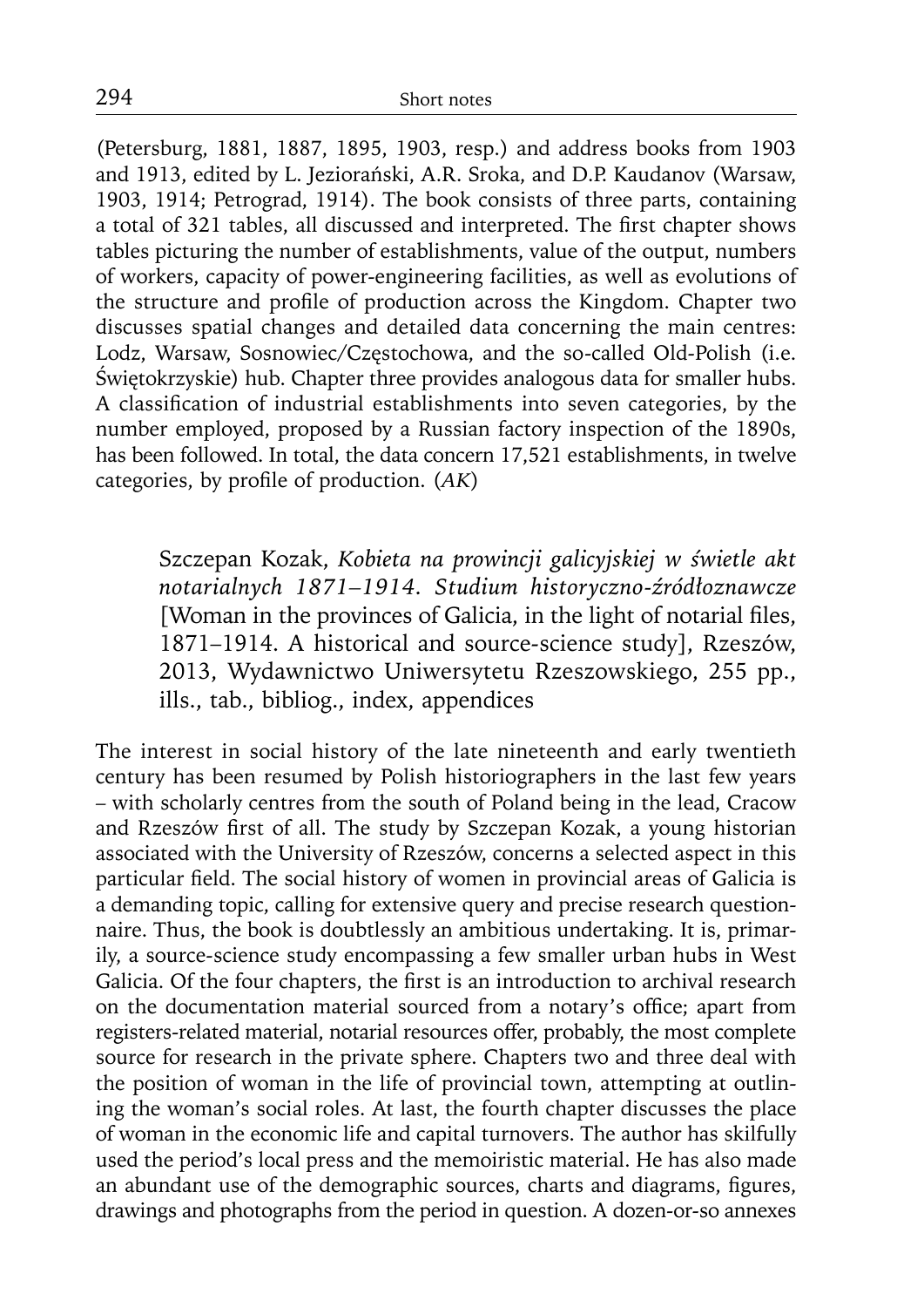are attached. Although the dissertation seems somewhat conservative at some moments, it will appeal not only to experts in the field concerned. *(GK)* 

Waldemar Potkański, *Terroryzm na usługach ugrupowań lewicowych i anarchistycznych w Królestwie Polskim do 1914 roku* [Terrorism in the pay of Left and anarchist groupings in the Kingdom of Poland before 1914], Warszawa, 2014, Wydawnictwo DiG, 568 pp., bibliog., index

A Szczecin University-based valued historian specialising in Polish political thought of the late nineteenth/early twentieth century, Waldemar Potkański, has now tackled an issue that has tended to be circumvented by historians: the position of terror in the political activities of leftist milieus, in the broad sense of the term. The study contains four sizeable chapters, each running above a hundred pages. The first offers a panorama of leftist groupings in Polish lands at the century's turn, with particular focus on the currents seeking to resort to violence in politics – that is, anarchists and a part of Polish Socialist Party. Chapter 2 broadly describes the Revolution of 1905; Chapter 3 discusses the terroristic methods used or advocated by the leftist groups. How these methods were perceived by the rightist public opinion as well as by the social sciences of the time is shown in the fourth chapter. The issue, interesting in itself, and the enormous query that has extended to archival documentation as well as the reference literature in several languages, regrettably cannot make up for the weaknesses ensuing from a mental mess: one finds the same threads reappearing and certain somewhat vague speculations. Having read this monograph, one still ponders what was, actually, the reason behind embarking on such a broad-based project, except for filling in a research gap. Nonetheless, with all these objections in mind, the book may serve as an interesting compendium of knowledge on the issues it discusses. (*GK*)

Agnieszka Puszkow-Bańka*, Polska i Polacy w myśli narodowej demokracji na przełomie XIX i XX wieku (Jan Ludwik Popławski, Zygmunt Balicki, Roman Dmowski)* [Poland and Poles in the National Democracy's concepts at the turn of the 20th century (Jan Ludwik Popławski, Zygmunt Balicki, Roman Dmowski)], Kraków, 2013, Akademia Ignatianum, Wydawnictwo WAM, 316 pp., bibliog., index, English sum.; series: Dyskurs Politologiczny

The central trouble with this study by a young Cracow-based political scientist is that she considers the ethno-linguistic concept of Polishness an obvious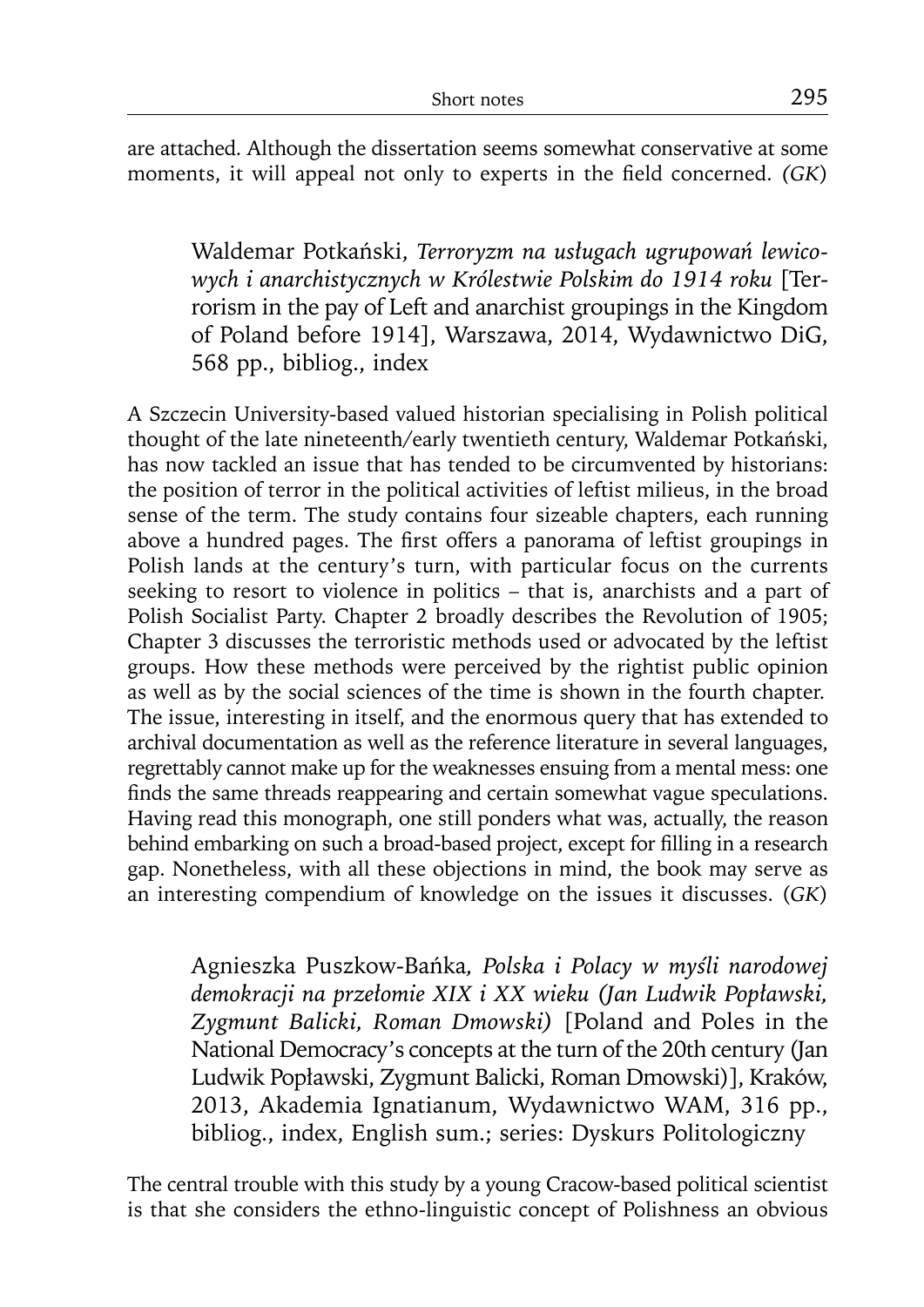thing, rather than an ideological construct. Such an approach leads to a variety of intellectual abuses stemming indirectly from the primary one: an extremely Right-oriented idea of national identity turns in A. Puszkow-Bańka's book into an objectified fact. The thus understood identity may basically be accepted or rejected, the latter option implying renunciation of national identifications. The profiles of National-Democratic ideologists as pictured in the book show a tear occurring between modernity and conservatism. All the three thinkers approached the Enlightenment tradition as a collection of foreign novelties not fit for transplantation into the Polish soil. Their visions of Polishness were essentially rooted in a contestation of that tradition. The author has embarked on a difficult topic that called for in-depth analysis of the ideas and views of the title characters. The outcome is not thoroughly successful. Puszkow-Bańka's analysis of J.L. Popławski's ideas seems the most convincing, whereas the elaboration of Dmowski appears textbook-like, if not schematic. In spite of these deficiencies, the book is, on the whole, an interesting and ambitious study. (*GK*)

Arkadiusz Stempin, *Próba 'moralnego podoboju' Polski przez Cesarstwo Niemieckie w latach pierwszej wojny światowej* [A 'moral conquest' of Poland attempted by the German Empire during WWI], Warszawa, 2013, Wydawnictwo Neriton, 652 pp., bibliog., index of personal names, English sum.

Although WWI enjoys incessant interest among German historians, and has undisputably become an en-vogue topic among Polish researchers in the last years, Arkadiusz Stempin's book is the first so comprehensive attempt at describing the German rule in the Kingdom of Poland, 1915–18, since Werner Conze's 1958 study *Polnische Nation und deutsche Politik im Ersten Weltkrieg*. The author's focus is not on political programmes or diplomatic negotiations of the WWI years, as otherwise exhaustingly described in the scholarly literature (Marceli Handelsman, Lech Trzeciakowski, Jerzy Holzer). Instead, as the title suggests, central to this study are the attempts of the German authorities to win a kind attitude from the Kingdom's population, which are perceived as a key element of the Empire's political agenda with respect to the Polish lands, and Poles in general. Such a take of the subject makes the Stempin book original. It is moreover distinct with its underlying reliable source base, logical structure, and meticulousness (as reflected in the book's rather voluminous size – in spite of the fact that an overwhelming majority of official archives of the German administration have not survived).

As A. Stempin emphasises, General Hans Hardtwig von Beseler, head of the civil and military administration of the Generalgouvernement, was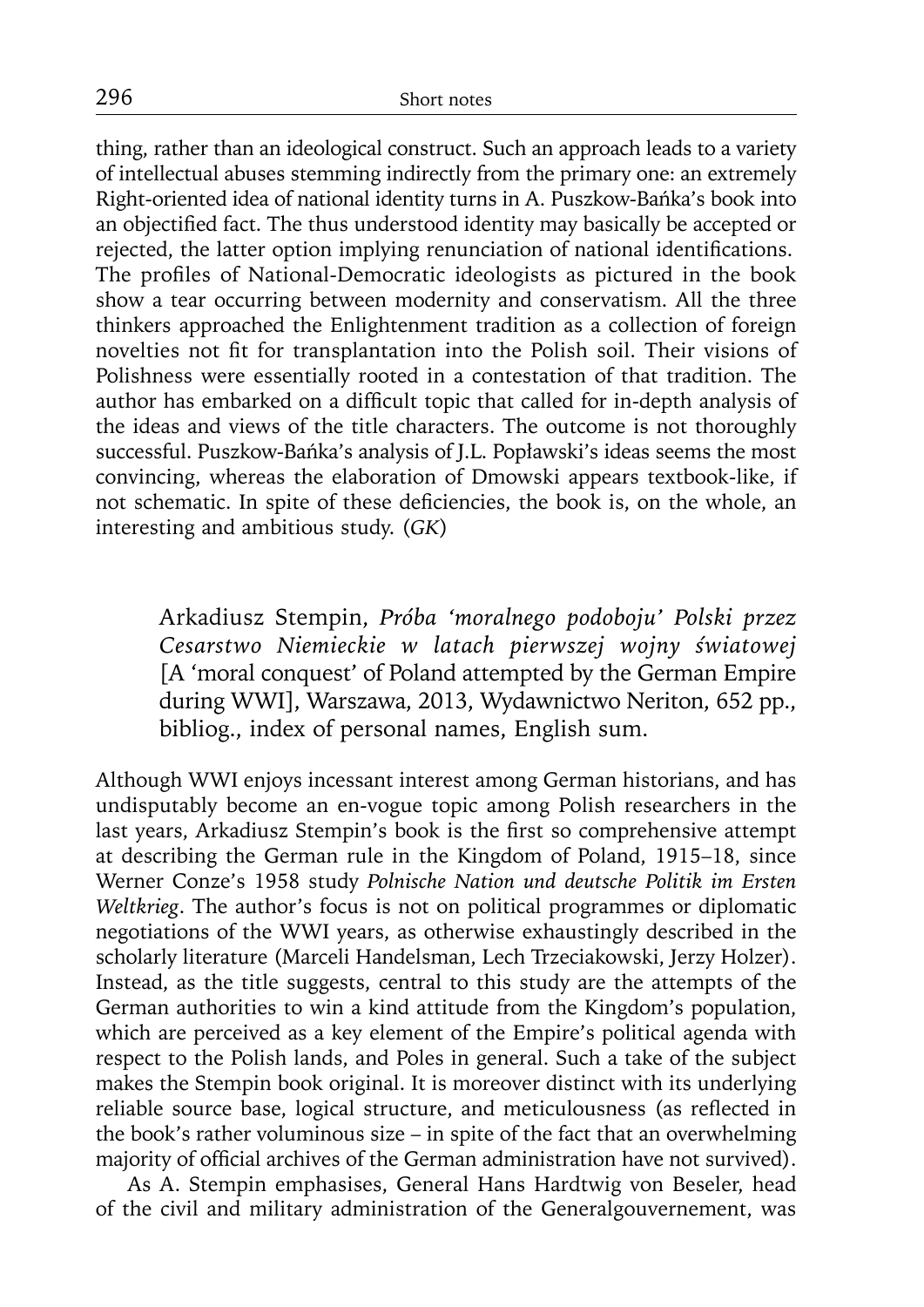the main architect of the German policy with respect to the Kingdom. His activity lasted from the summer of 1915 till November 1918, when, after the revolutionary Council of German military-men was established in Warsaw, he eventually fled from the city, dressed in civil clothes. Hence, his private views, known from his reports and letters (addressed, among others, to his wife), are the author's focus. Stempin moreover seeks to identify the other figures whose role was crucial in the German administration of the Generalgouvernement, and who were responsible for the individual aspects of the German policies. The period under research is split into two parts: before and after the Central Powers announced, in November 1916, their manifesto proclaiming the establishment (in the future) of a Polish monarchy. The author stresses that the said manifesto has paradoxically complicated the German administration's efforts to propitiate the Polish population under occupation: it brought about radicalised spirits and excessive expectations, against which all the 'petty concessions', such as those concerning public demonstrations or use of the Polish language, lost in their attractiveness. Moreover, it put Governor Beseler in the face of a new, and tough, partner: the Polish Provisional Council of State. The book's argument makes it apparent, in any case, that the attempts made by Beseler and his administration at winning an affinity amidst the Poles for the Germans and their warlike purposes was doomed to failure. First of all, this was not their central objective: the civil administration was continually subjected to the military administration, which overexploited the Polish territory. Second, the Polish society was reluctant to welcome the German troops entering, and in spite of certain successes General Beseler had had to his credit, the claims of full independence for Poland soon got the upper hand among the Polish people – and the General would not be in a position of satisfying such expectations. Finally, the German military and civil administration were also reluctant toward Poles. Moreover, the former's sense of superiority over the latter was reinforced by the appeals made by the German national minority in Lodz and elsewhere who demanded special rights and privileges for themselves.

The first three chapters are arranged according to a chronology, and discuss: the first months of the German occupation; the Polish society's response to the invading Germans; the establishment of the Generalgouvernement and its administrative structure. The following chapters cover as follows: the formation of a Polish university in Warsaw; propagation of German cultural and scientific achievements; the bargaining on the oversight of the educational system in the Kingdom; the relations between the German administration and the Catholic Church; and, the authorities' policies with regards to the German and Jewish minorities. In conclusion, emphasised is, in the first place, a temporary status of the formation called the Generalgouvernement, and the related partialness of General Beseler's 'cultural' policy, subordinated as it was to the incessantly short-term warfare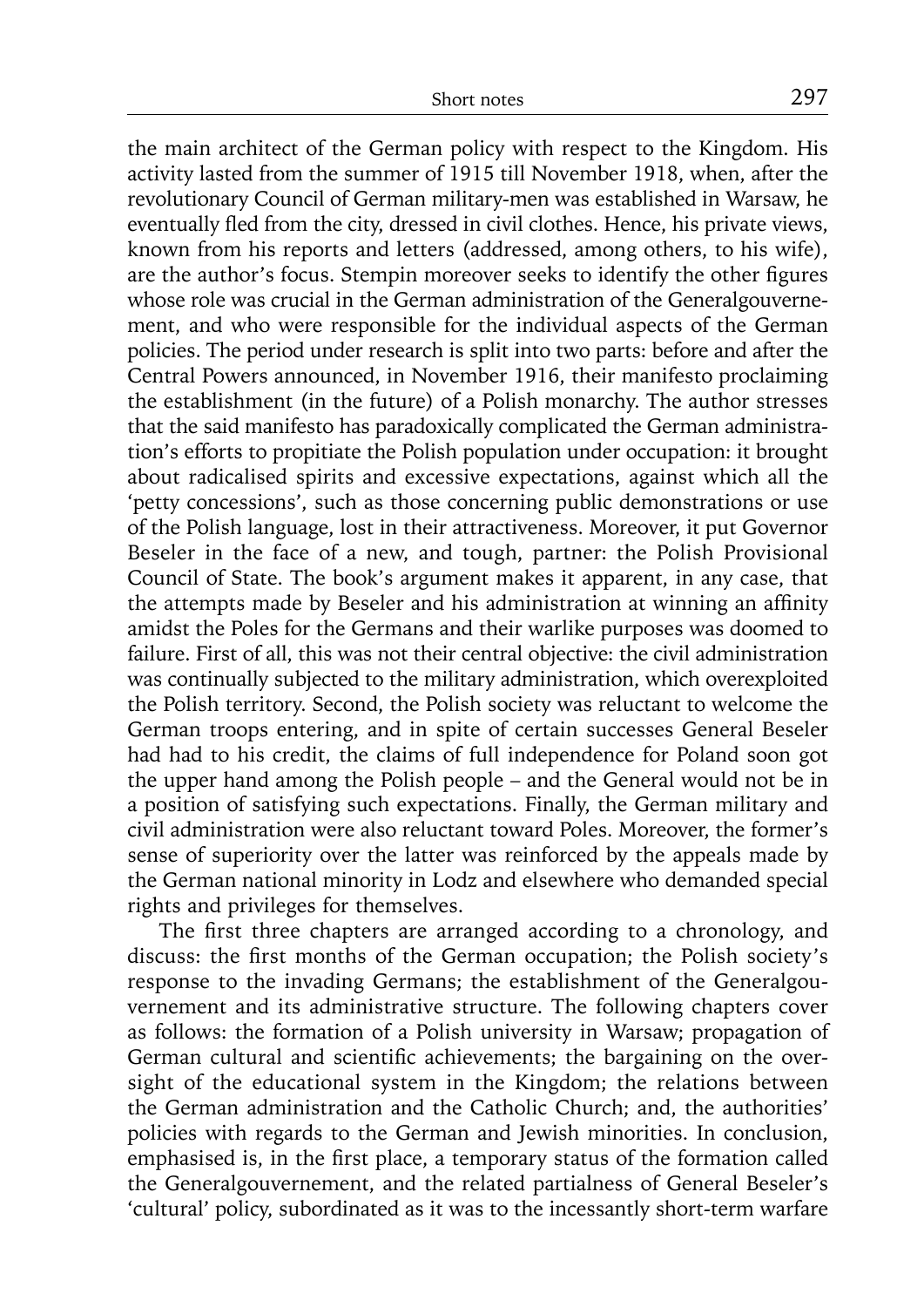purposes. The author moreover offers some, rather superficial, comparisons between the German occupational policy of 1915–18 and the dramatically dissimilar realities of the 1939–45 occupation. (*AK*)

Janusz Sibora, *Dyplomacja polska w I wojnie światowej* [Polish diplomatic service in WWI], Warszawa, 2013, Polski Instytut Spraw Międzynarodowych, 607 pp., ills., bibliog., index

Janusz Sibora, a historian of diplomacy, author of the valued work *Narodziny polskiej dyplomacji u progu niepodległości* [The birth of Polish diplomatic service at the threshold of the country's independence] (1988), has now subjected to critical, and impersonal, evaluation the Polish politics of the period, providing us with a new synthetic monograph on Polish diplomatic service in the Great War time. The reader is offered a pretty nuanced picture of the events of the time. The study consists of four comprehensive chapters, of which three could be separate mini-monographs of the subject-matter. The author gravitates to the idea that Polish diplomatic service of the period, although pursued by at least four mutually independent centres, was not reactive and never diverted from the political compass course. In almost all its manifestations, it proved rooted in its own comprehension of the national interest and, first of all, international realities; this seems to be quite an undisputable conclusion. The value of this book is primarily based on the material the author refers to in order to support this finding; an interesting picture of the 'diplomatic behind-the-scenes', based on this material, is a pretty novel aspect in Polish historiography. Still, the monograph rather remotely corresponds with the incessantly increasing foreign literature concerning the period 1914–19. A careful editing and publishing format is a strong point of this book. (*GK*)

## TWENTIETH CENTURY

Wojciech Musiał, *Modernizacja Polski. Polityki rządowe w latach 1918–2004* [Poland under modernisation: The governmental policies in 1918 to 2004], Toruń, 2013, Wydawnictwo Naukowe Uniwersytetu Mikołaja Kopernika, 320 pp., ills., bibliog., indexes, English sum.; series: Monografie Fundacji na rzecz Nauki Polskiej

This study, by a young political scientist (born 1980) associated with the Jagiellonian University in Cracow, is positioned on the borderline of history of economy, history of historical thought, and political-science comparative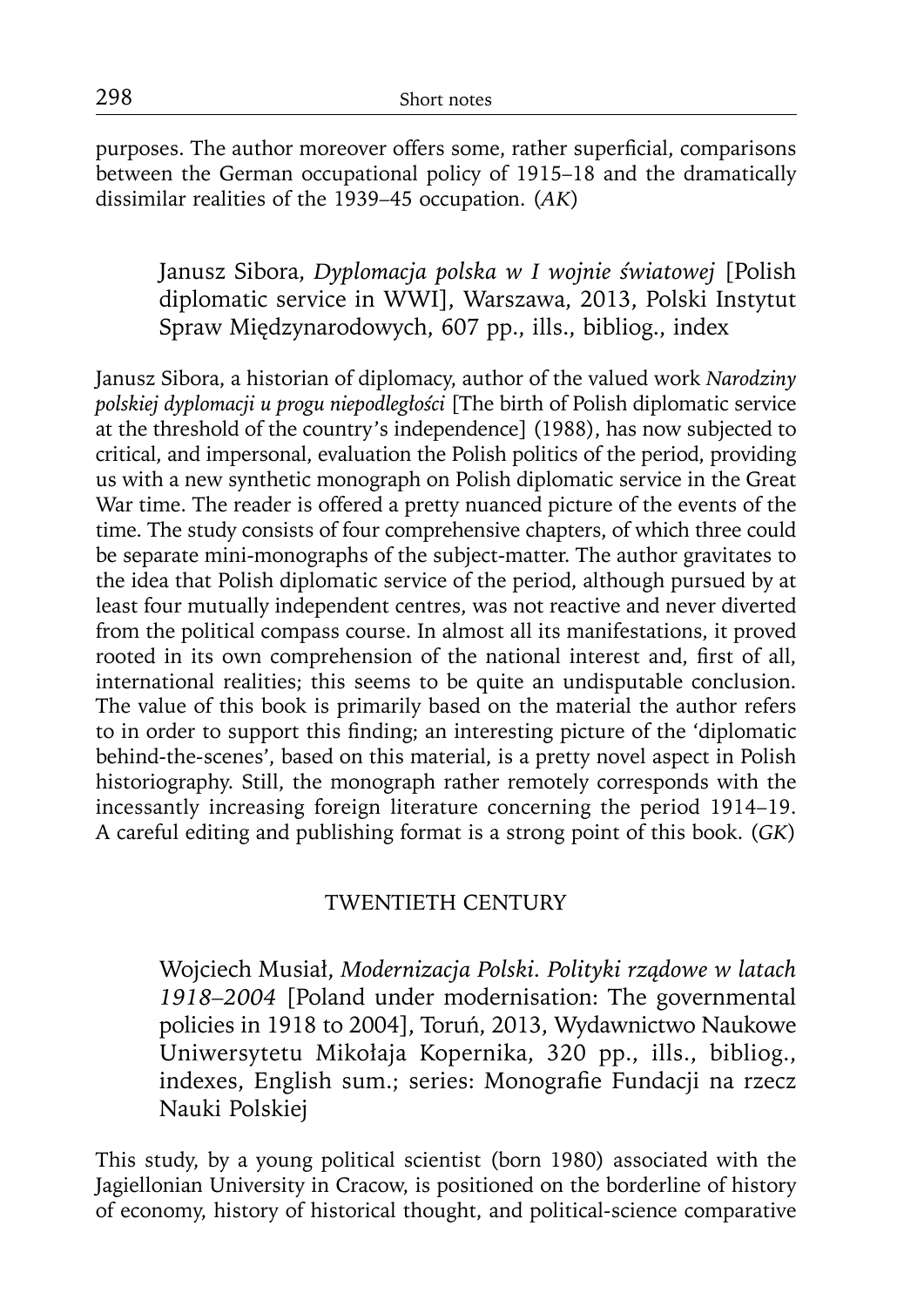research. The book has four chapters, the first offering an extensive introduction to the theory of modernisation; the second discusses the modernisation policy models in the interwar years 1918–39; the third deals with modernisation that followed the Soviet models, and was a selective imitation, in the author's perception. The fourth chapter, definitely the most interesting one, describes the modernisation of the time of political transformation after the fall of the communist system (1989–2004). The monograph attempts at grasping the twentieth-century modernisation changes in Poland, in their entirety, through the prism of the three radical 'developmental leaps'. The author has made a skilful use of the statistics and official documentation, and has proved to be well versed in the literature. His analytical argument somewhat struggles along in the book's first section, as the author refers to existing studies rather than his own research. W. Musiał considers the condition of the economy as the precondition for modernisation of the society; consequently, islands of economic modernity are analysed for each of the researched periods in the first place. Although the study's argument is that all the types of Polish modernisation have been imitative, the conclusions are far from single-sided. All in all, this ambitious book encourages cogitation. (*GK*)

Ewa Maj and Aneta Dawidowicz (eds.), *Prasa Narodowej Demokracji* [The National Democracy press], vol. 4: *Prasa lokalna, regionalna,* środowiskowa [The local, regional and milieu press], Lublin, 2013, Wydawnictwo Uniwersytetu Marii Curie-Skłodowskiej, 417 pp., bibliog., index

This volume, coming out as part of the series 'Prasa Narodowej Demokracji', contains a dozen-or-so studies whose value is unequal. Most of them deal with periodicals and, not as frequently, milieus connected with the nationalist Right between the earliest twentieth century and the first decade of the twenty-first, this timeframe being at times exceeded. As was the case with the preceding volumes, one has the impression that the editors have failed to fully control the collection's content. The problems with the selection of the material result in that valuable and bibliographically useful studies of experienced and established researchers appear alongside scholarly essays written by fledgling graduates of history faculties; added to that is a couple ideological manifestos. The interesting articles do not make up a coherent edition. This, all in all, produces a hodgepodge effect. Consequently, the editors have only partly managed to portray the milieu, which was extensive not only in terms of the local Polish conditions, and whose influence was enormous and apparent, particularly in the Polish provincial areas. (*GK*)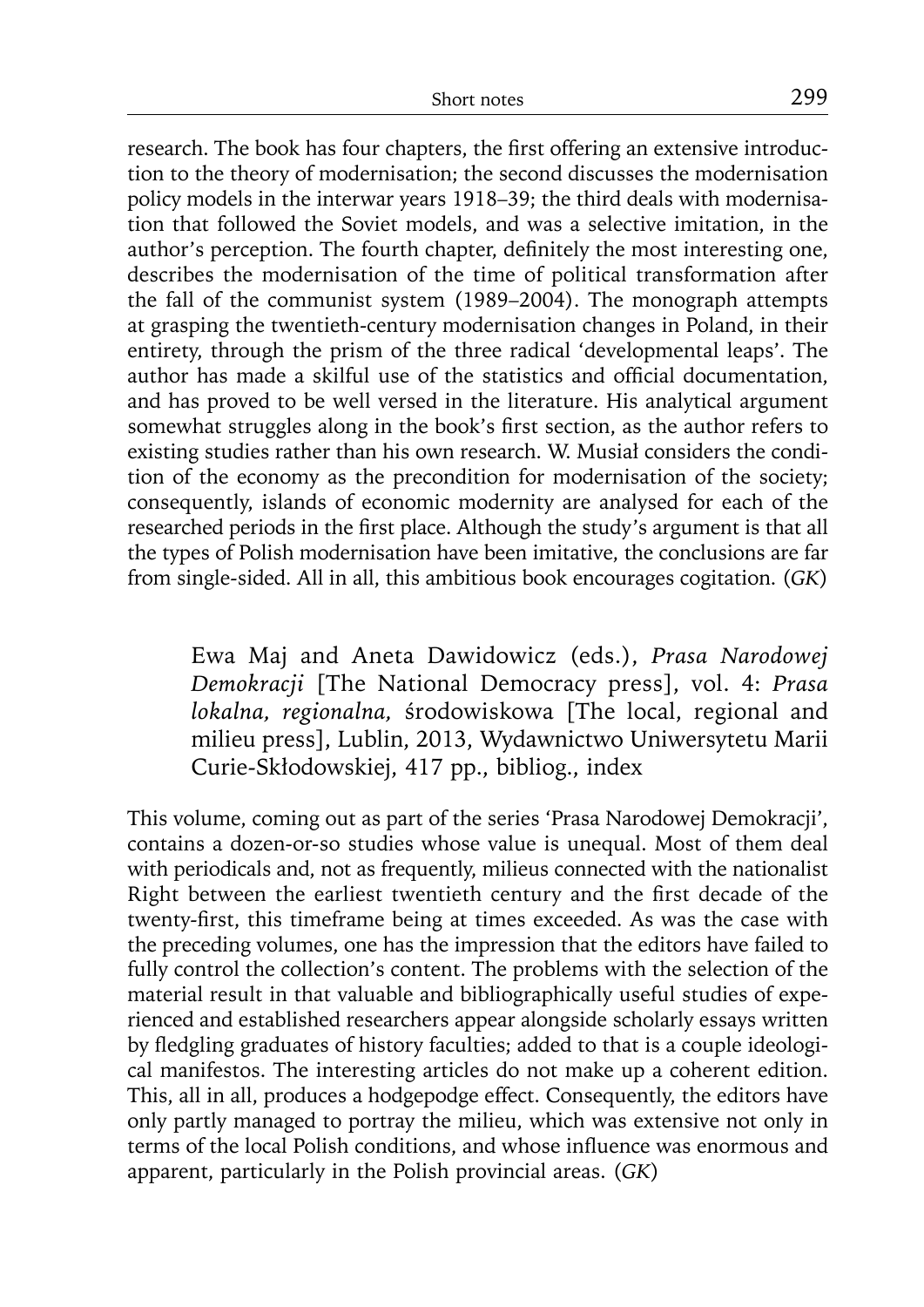Marta Wyka, *Miłosz i rówieśnicy. Domknięcie formacji* [Miłosz and his age peers. A formation under closure], Kraków, 2013, Towarzystwo Autorów i Wydawców Prac Naukowych Universitas, 409 pp., ills., index

The utmost ambition of a generational biography is to propose a description of the social and political reality that allows for grasping the mental and intellectual structure of the entire generation. Has Marta Wyka, the outstanding historian of the twentieth-century literature, succeeded in offering such a description? Her new book is not just another monograph on Czesław Miłosz, but rather, a sort of reconstruction of the key elements of the poet's worldview; it is confronted with those of Jan Błoński, Albert Camus, Simone Weil, and Gustaw Herling-Grudziński. The 'formational archive' is presented: the authors Miłosz read, the places, cities and streets he experienced, and their significance for the formation of his outlook. Traced down are also the parallel vicissitudes and ideological genealogies, by juxtaposing C. Miłosz and Mircea Eliade, for instance, or by pointing to important borrowings (the chapter 'Miłosz and [Stanisław] Brzozowski. A brief history of an influence' evokes Miłosz's discussions with some recently proposed readings of Brzozowski, e.g. those of Sławomir Sierakowski and Cezary Michalski). M. Wyka resumes a few essential but somewhat unrecognised or unappreciated moments in C. Miłosz's biography. These include the wartime Occupation years (chapter 'Reading deep into an Occupation photography: [Jerzy] Andrzejewski, Miłosz, [Kazimierz] Wyka') as well as the poet's last years ('The Literary House as an *Imago Mundi*: Around the Cracow episode in Czesław Miłosz's life'). Analysed are Miłosz's encounters with some eminent authors of his generation, such as Konstanty I. Gałczyński, Jarosław Iwaszkiewicz. The study reconstructs the worldview-related and aesthetical ties of the entire formation that gained awareness in the Second Republic years and then marked the long twentieth century by their presence; the generation's intellectual character and influences are portrayed brilliantly. Along with Piotr Karwowski's *Czytanie Miłosza. O trzech postaciach ideologii historycznej* (Warsaw, 2014), Marta Wyka's study ranks among the most interesting recently published books discussing with Czesław Miłosz's heritage. (*GK*)

Andrzej Z. Makowiecki, *Warszawskie kawiarnie literackie* [Literary cafés of Warsaw], Warszawa, 2013, Wydawnictwo Iskry, 264 pp., bibliog., index, appendix

Although WWII had, unquestionably, severely decimated Polish cultural elite, the universe of literary café was reborn very soon – in some cases, almost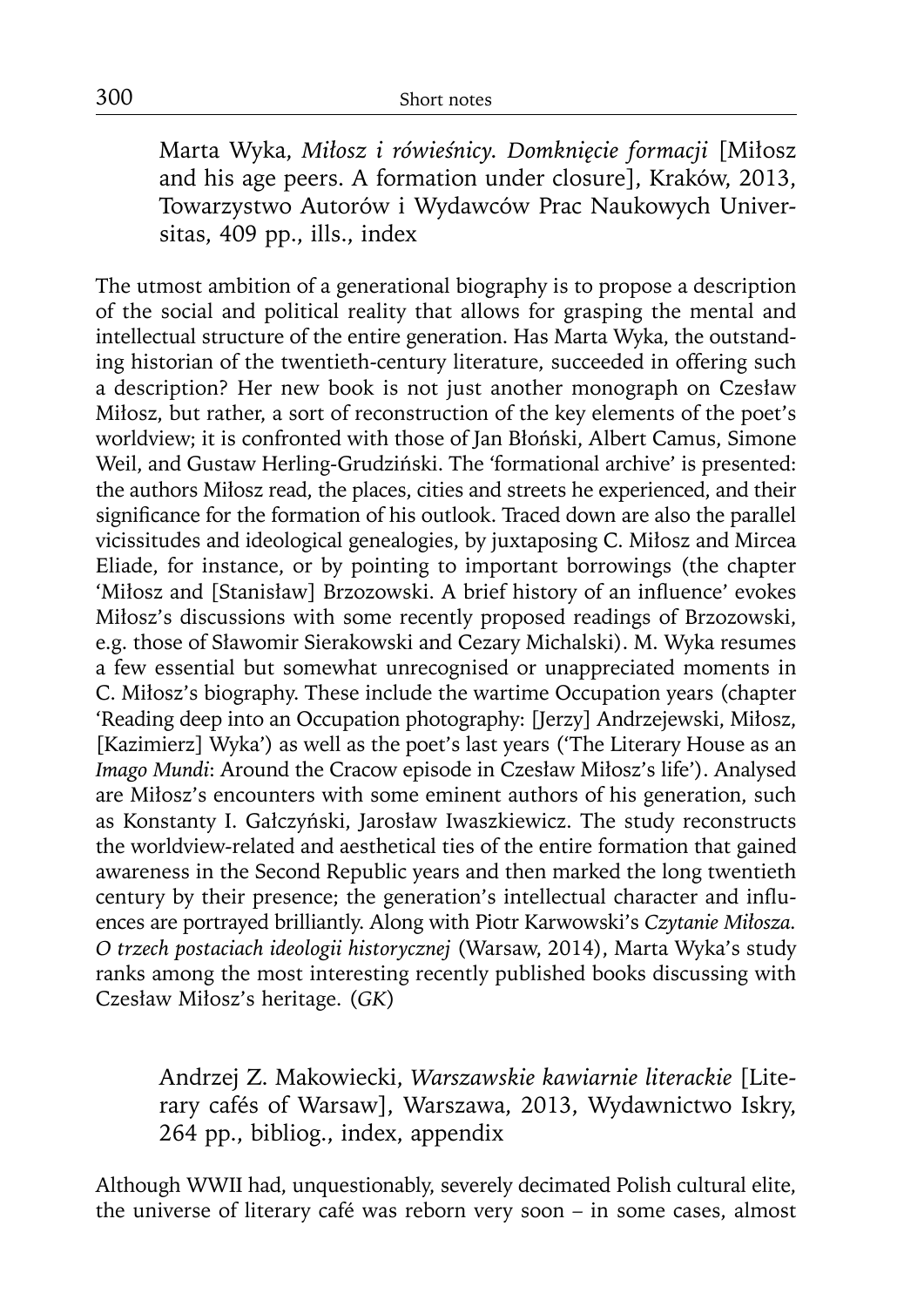grotesquely enmeshed in the time before the disaster. A.Z. Makowiecki's book has four chapters surveying the history of Warsaw literary cafés from the Romanticist period up to the famous meeting tables at 'Czytelnik' café. A serious shortcoming of the book, written by an experienced and wellthought-of Polish literature scholar, a professor at the University of Warsaw, is that it offers no background aspects of political and social history, which sometimes turns the story's narrative into a train of curiosities, titbits, and anecdotes – tasty as they are, to pay the author his due tribute. The book, though based on meticulously collected accounts and reminiscences, would not function as a cultural history of the local literary café. Yet, the summary section brings a number of valuable observations and remarks in the field of literary sociology and readership, which not only literary scholars may find of interest and use. And be it for this particular section, the monograph is worth referring to. A valuable bibliography and an extensive annex, regarding café as reflected in literary anecdote, are attached. (*GK*)

Andrzej Kulig, *Kształtowanie formy rządów u progu niepodległej Polski (1917–1926)* [The emergence of a form of government at the threshold of independent Poland 1917–1926], Warszawa, 2013, Dom Wydawniczy Elipsa, 364 pp., bibliog.

This study, written from the perspective of a political scientist and historian of law, evokes constitutional and juridical debates from the years 1917–26, which concerned the form of government in the emerging state of Poland. The monograph consists of six extensive chapters, the first two being a synthetic introduction to the history of the political systems of several West European countries, including France, Great Britain, and the Weimar Republic. The other four chapters offer a survey of the discussions between Polish lawyers and politicians until the coup of May 1926. The author makes apparent his own historical likings and political preferences; for instance, he assumes from the very beginning that certain legal or constitutional solutions were doomed to failure, whilst some other could bring about beneficial results, which sometimes might come across as exaggerated historical presentism. Yet, A. Kulig strives to reliably legitimise his argument; to be fair, he skillfully works his way around the complex issues embarked on. The study is of particular value to historians of the political system, although the reader interested in the period will certainly find in it a systematised knowledge and a wealth of studiously thought-over material. (*GK*)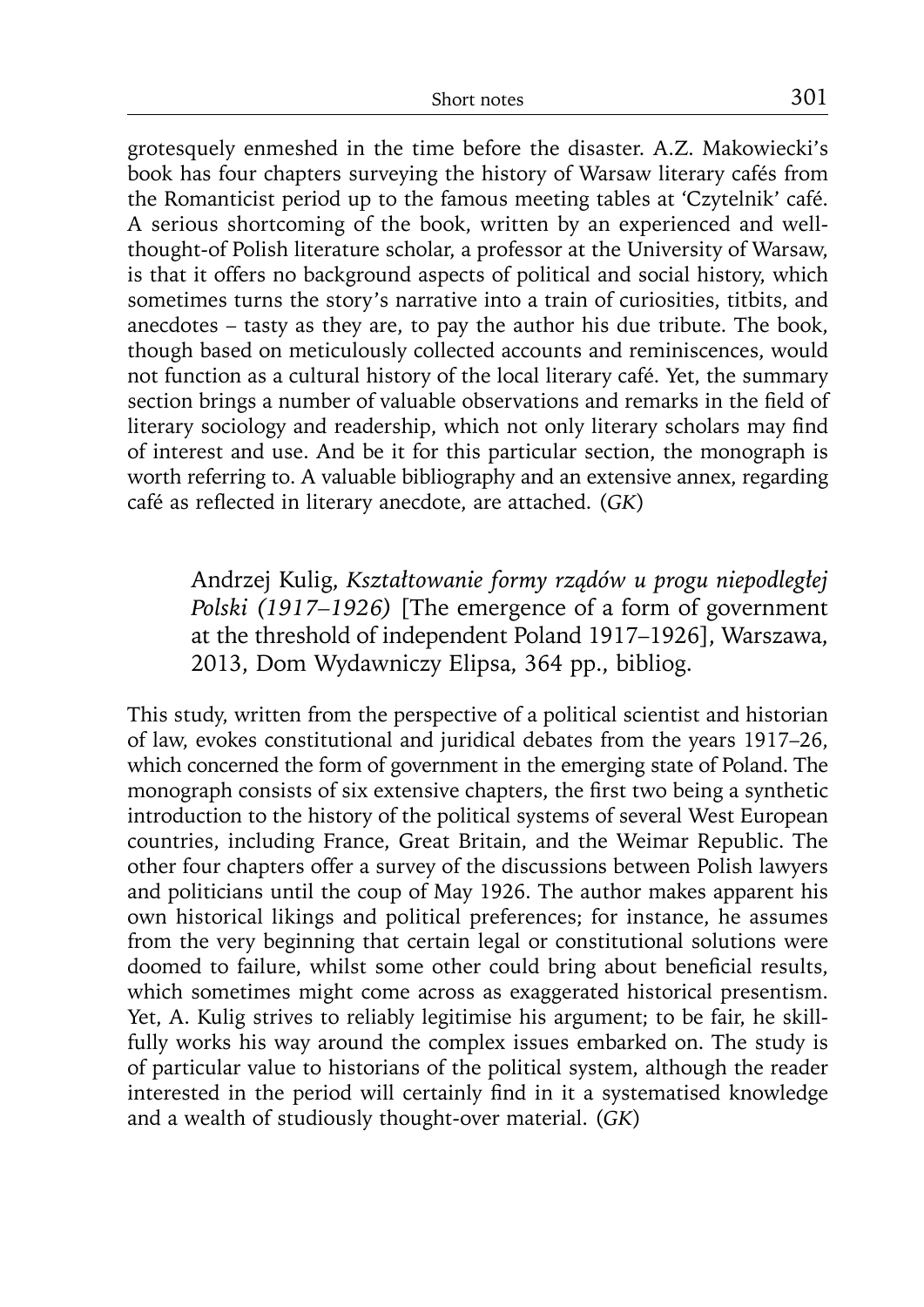*Dziennik Juliusza Zdanowskiego* [The diary of Juliusz Zdanowski], vol. 2: *15 X 1918 – 23 VI 1919*, ed. Janusz Faryś, Tomasz Sikorski, Henryk Walczak, Adam Wątor, Szczecin, 2013, Wydawnictwo Naukowe Wydziału Humanistycznego Uniwersytetu Szczecińskiego Minerwa, 288 pp., ills., index

This second volume of Juliusz Zdanowski's diary, edited by a team of Szczecin University-based historians, brings as stenographical record of the several months of formation of an independent Poland. Zdanowski's report is not unbiased. The author, a leading figure in the Kingdom of Poland's National Democracy from the beginning of twentieth century until Piłsudski's coup d'état of May 1926, held a central role in the formation of the nationalist movement in the period covered by this volume. Historians can find there testimonies of a brutal struggle for power between the involved political camps, accurate profiles of a number or significant figures in the period's politics and, primarily, a record of the mentality of which is still worth of reading. The volume, whose edition was coordinated by Adam Wator, confirms that the *Dzienniki* is one of the most valuable sources for research of the political history of Poland in the first decades of the twentieth century. (*GK*)

Kazimierz Fudakowski, *Między endecją a sanacją. Wspomnienia ziemianina* [Between the National Democracy and the *Sanacja*. Reminiscences of a landowner], ed. Izabela Broszkowska, preface: Szymon Rudnicki, Warszawa, 2013, Towarzystwo 'Więź', 360 pp., ills., indexes; series: Biblioteka 'Więzi', 291

This condensed account is, in various ways, model for a remarkable group in the generation of independency activists who co-formed the Second Republic of Poland. Of a landed-gentry background, the author remained throughout his adult life devoted to the defence of the interests of his own class: initially, through his activities with the National Democracy – as member of the Supreme Council of the Democratic National Party or, for some time, personal secretary to Roman Dmowski himself. Later on, he evolved, with increasing intensity, toward the *Sanacja* circles, never ceasing to endeavour to loyally represent the interests of his social group. Until the mid-1930s, Fudakowski held the post of Chairman of the Central Society for Farming Organisations and Groups (*Centralne Towarzystwo Organizacji i Kółek Rolniczych*). An ideological evolution of this kind seems typical to the extent that a sort of peculiar mythology has accrued around it in Polish historical journalism; Fudakowski's reminiscences, admittedly, provide some such hagiographical threads. Particularly substantial in this valuable account are, as it seems, its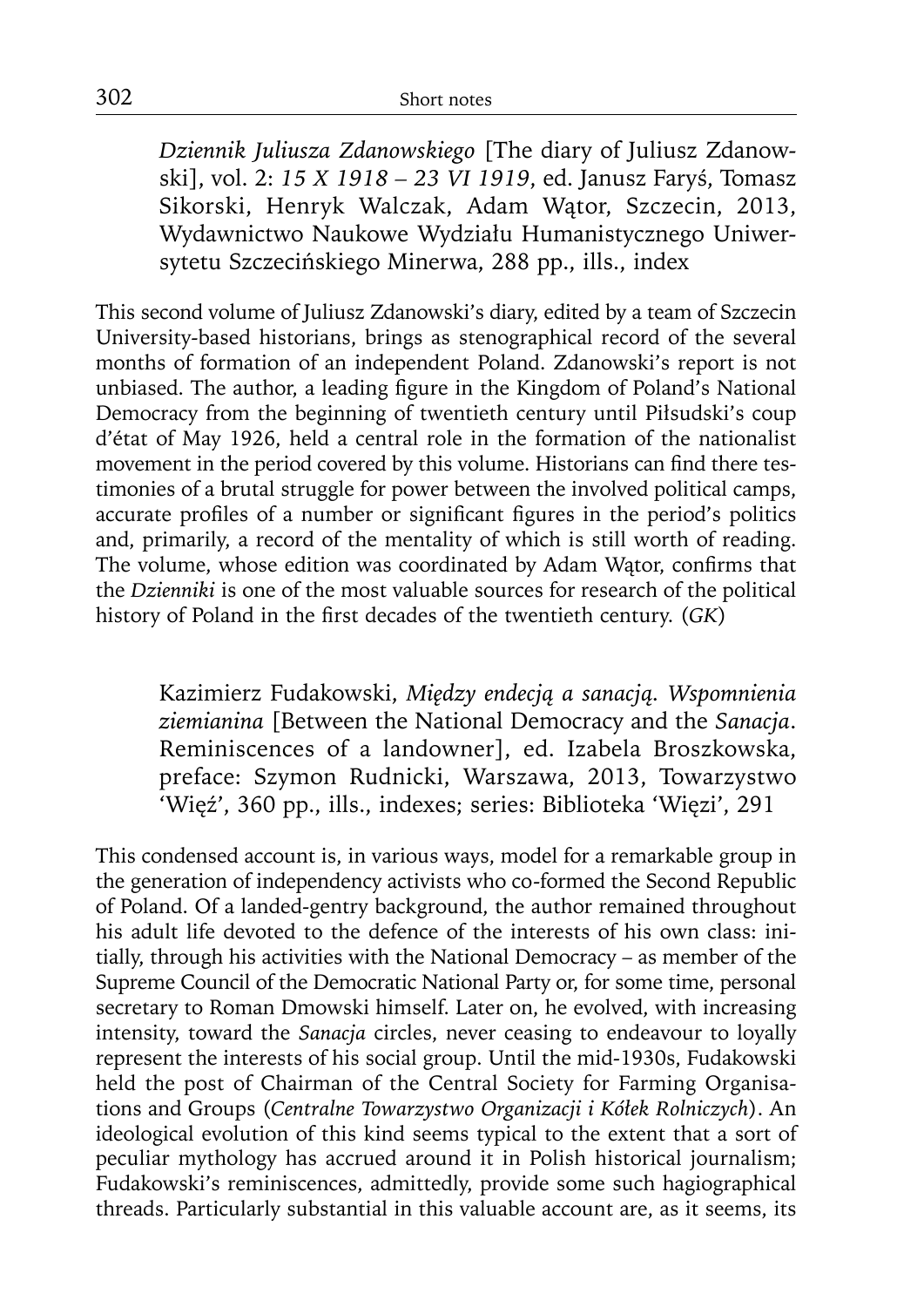penetrating portraits of public life personages with whom the author was associated: just to name R. Dmowski, Bronisław Pieracki, or Henryk Mościcki. 'Więź', the ambitious publishers, has thus edited and published yet another relevant historical testimony. The book contains a valuable essay by Professor Szymon Rudnicki, an outstanding researcher in the field of twentieth-century political history of Polish landed gentry. (*GK*)

Tadeusz Stegner (ed.), *Religia a społeczeństwo Drugiej Rzeczypospolitej*. *Zbiór studiów* [Religion and the society of the Second Republic of Poland. A collection of studies], Warszawa, 2013, Instytut Historii PAN, 370 pp., index; series: Metamorfozy społeczne, 5

This collection of studies, another one in the series 'The Society of the Second Republic of Poland', a project under the auspices of the Tadeusz Manteuffel Institute of History, Polish Academy of Sciences, comprises essays on the position of religion and religious communities in the political and social life of interwar Poland. The book contains a few various types of historical penmanship: from ambitious, though not always completely successful, synthetic essays (to mention G. Bujak's opening article on 'The changes in religiousness in the Catholic Church of the interwar period [1918–39]'; or, R. Płoński's 'The moment of the *sacrum* in the life of the Orthodox religion in the Second Republic. An attempt at a synthetic depiction'), to a series of exiguous studies, of which a few (e.g. K. Chylak's 'Modernisation or archaisation: Aspects of the emolument system of the Catholic Church in the Second Republic', or K. Kijek's 'The worldview and life aspirations of Jewish orthodox youth in interwar Poland: Toward a new type of orthodoxy in Eastern Europe') exceed the limits of their narrowly outlined subjects. The essays describing the broader social processes, such as e.g. selected aspects of laicisation or modernisation against the period's background prove to be not as good. This volume, fifth in the series, clearly shows that researchers in the Second Republic area have an increasing representation of sociologists, historical anthropologists and cultural-studies-oriented historians, which augurs well for the research on the period. The book is equipped with an index; its careful edition is worth highlighting. (*GK*)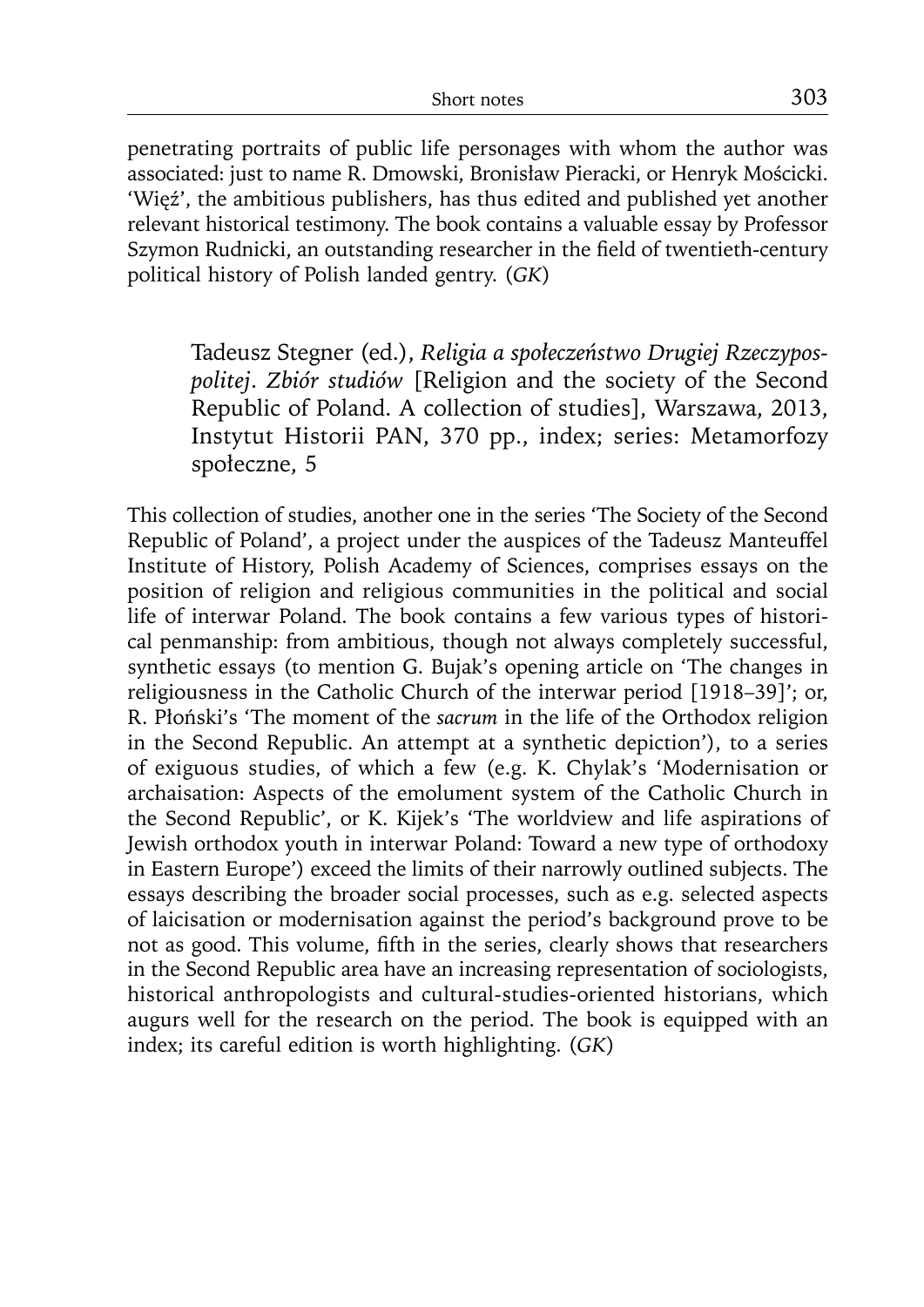Ulrich Schmid (ed.), *Estetyka dyskursu nacjonalistycznego w Polsce 1926–1939* [Aesthetics of nationalist discourse in Poland, 1926–1939], German texts transl. by Patrycja Pieńkowska-Wiederkehr, Warszawa, 2014, Wydawnictwo Naukowe Scholar, 507 pp., ills., bibliog., index, appendix

This study has been issued as a result of an international Polish-German-Swiss scholarly conference which was held a few years ago in Switzerland. It offers more than a typical collection of conference papers would do: in fact, it forms a synthetic introduction to culture-related studies on Polish nationalist Right at the intersection of history of ideas, aesthetics, and gender studies. Composed of four sections ('Method and notions'; 'The nationalist discourse: institutions and positions'; 'Nationalism and literary aesthetics'; 'Art as a national project: A summary'), the study offers a dozen-or-so essays on various aspects of literary aesthetics, alongside what might be deemed the most comprehensive available image of the cultural life of Polish pre-war Right, with all its tints and shades. A broad scope of issues is covered, from conceptualisation of the idea of nation, through the reception of fascism in the Second Republic, the place and role of the Catholic Church, the 'Jewish question', up to the nationalist(ic) concepts of gender and patterns of identity. In an annex, scrupulously compiled by Monika Bednarczyk, the reader moreover finds a survey of literary and cultural periodicals associated with the Right. All in all, it is a collection of studies that is worth our attention, reading, and discussion, not only among experts. (*GK*)

Małgorzata Gmurczyk-Wrońska, *Stanisław Patek w dyplomacji i polityce (1914–1939)* [Stanisław Patek, his diplomatic service and politics (1914–1939)], Warszawa, 2013, Instytut Historii PAN, Wydawnictwo Neriton, 528 pp., ills., bibliog., index, English and Russian sum.

This study, written by Małgorzata Gmurczyk-Wrońska, a historian who has been associated for many years with the Tadeusz Manteuffel Institute of History, Polish Academy of Sciences, is primarily a wide-ranging source-based study in Polish diplomatic service. It has been based on archival query carried out in Poland, England, France, Russia, and the United States. The author, an established researcher in the field of Polish-French relations in the two interwar decades, has recently taken interest in Stanisław Patek (1866–1944), an eminent diplomat of the Second Republic. The diplomatic activities of this man, once a known and valued counsellor before the war, later on, Minister of Foreign Affairs (Dec. 16, 1919 to June 9, 1920), envoy in Tokyo and Moscow and, later, ambassador in Washington and Cuba, is the book's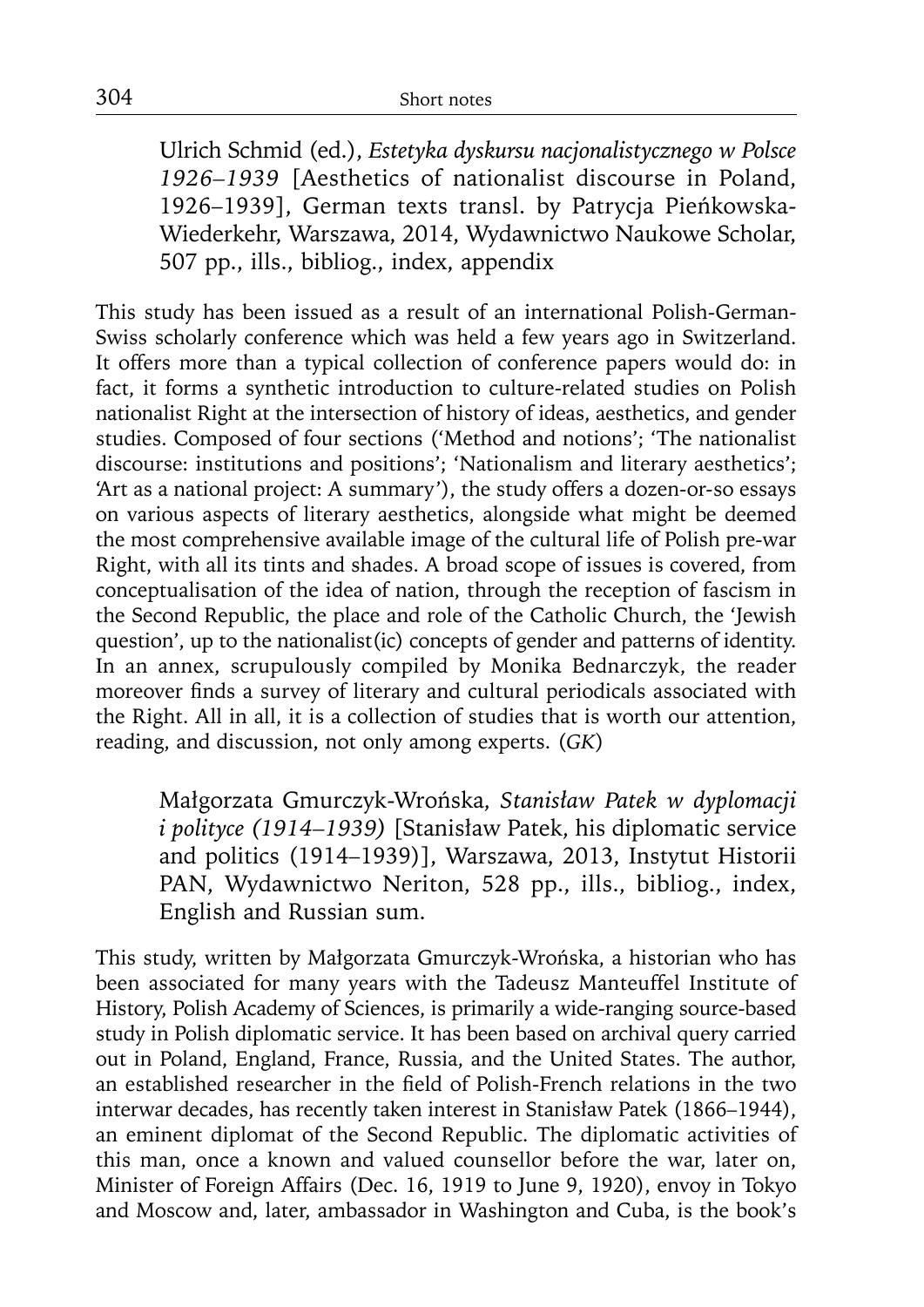dominant subject. It is a pity that the author begins her disquisition from the Great War whilst limiting the entire earlier period to a concise information running a few pages. Consideration of the earlier period of Patek's biography would have given her a possibility to show a peculiar intellectual path that a considerable number of Polish intellectuals affiliated to Piłsudski made together with him (the author frequently uses the phrase 'Józef Piłsudski's diplomat'). The book is solicitously edited, and contains a number of earlierunpublished illustrations. (*GK*)

Bogdan Podgórski, *Józef Retinger: prywatny polityk* [Józef Retinger, a private politician], Kraków, 2013, Towarzystwo Autorów i Wydawców Prac Naukowych Universitas, 418 pp., ills., bibliog., index

Authored by Bogdan Podgórski, a political scientist of the Jagiellonian University, this study concerns one of the most mysterious figures in the Polish politics of the former half of the twentieth century. The monograph is based on a meticulous analysis of sources dispersed across a number of foreign archives – in London, Strasburg, Florence – as well as private collections. The book has seven chapters, arranged in a chronological order and covering, respectively: the years 1918–39; Retinger's collaboration with the Government in Exile; his activity to the benefit of European unity in the post-war years (also as the trailblazer and cofounder of the Bilderberg Group); his political ideas and concepts; and, the controversies and disputes around Retinger. B. Podgórski shows the title character as the Polish precursor of the idea of a united Europe, and, otherwise, an object of ideologically motivated attacks lasting for long decades. The purpose behind the proposed detailed reconstruction of J. Retinger's biography is, however, to demythologise this figure. Although burdened with enormous load of biographical detail, the book is a nice piece of reading. (*GK*)

Marcin Krzanicki, *Fotografi a i propaganda. Polski fotoreportaż prasowy w dwudziestoleciu międzywojennym* [Photography and propaganda. Polish press reportage in the interwar period], Kraków, 2013, Towarzystwo Autorów i Wydawców Prac Naukowych Universitas, 310 pp., ills., bibliog., index

This book by Marcin Krzaniecki of the University of Rzeszów, a historian and photographer, touches the issue that has been underestimated by Polish historians: namely, photography treated as a tool of social and political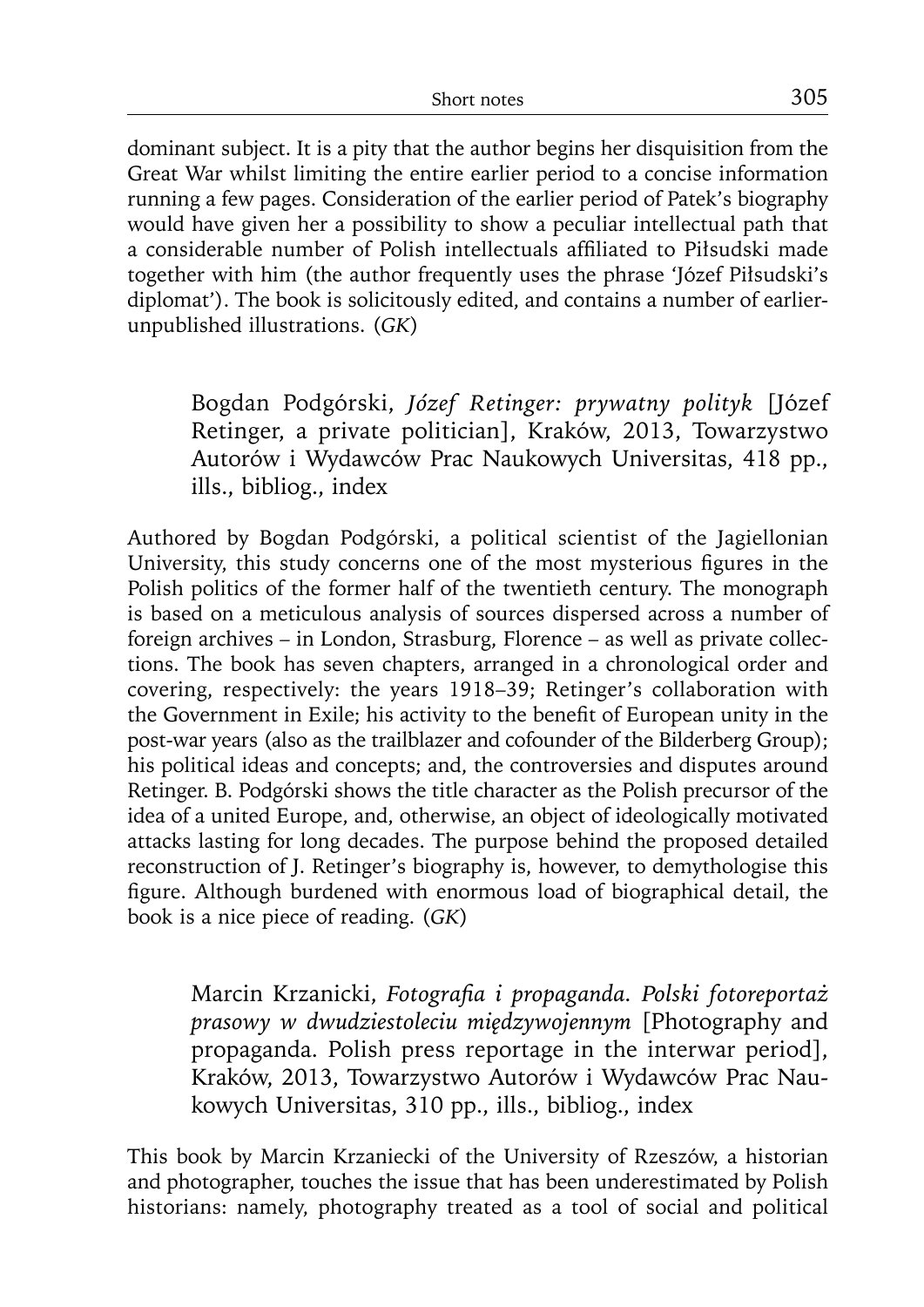communication and an instrument of shaping the social imagination. The study is based on a rich documentary material (taken, primarily, from the resources of the major illustrated magazines of interwar Poland: *Tygodnik Ilustrowany*, *Świat*, the Wielkopolska periodical *Ilustracja Polska*, as well as the press issued by the *Ilustrowany Kurier Codzienny* publishing concern).

The monograph has six chapters, the first two ('The image of the masses' and 'The favour of the masses') may serve as in-depth theoretical introduction to the issues at the intersection of propaganda and photography; three other chapters can be seen as consistently illustrating the theses and assumptions formulated earlier. The conclusive section encounters the problem of distortion and misrepresentation in the press photography. With a few risky statements proposed, the monograph is, all in all, substantial and worth recommending not only to specialists. (*GK*)

Waldemar Grabowski (ed.), *Okupowana Europa. Podobieństwa iróżnice* [Europe occupied. Similarities and differences], Warszawa, 2014, Instytut Pamięci Narodowej – Komisja Ścigania Zbrodni przeciwko Narodowi Polskiemu, 332 pp., index of personal names; French edition: Waldemar Grabowski (ed.), *L'Europe occupée. Similitudes et différences*, Varsovie, 2014, Institut de la Mémoire Nationale. Commission pour la Poursuite des Crimes contre la Nation Polonaise, 356 pp., index of personal names

The book consists of sixteen articles, grouped into four sections. The first section, being thematically the most homogeneous, describes the forms of occupation regimes in the countries or cities of Western and Central Europe (the authors are Tomasz Szarota, Cécile Vast, Julien Blanc, and Maren Röger). There are pretty many similarities identifiable for Brussels and Warsaw, in spite of appearances. Holocaust is the focus in the second section (the contributors being Danuta Drywa, Wojciech Łukaszun, Rachel Feldhay Brenner, Marcin Urynowicz). Included in the third section are essays on Polish-French and Polish-Belgian political and military collaboration in WWII years – particularly, Polish participations in the Belgian Resistance (authors: Zdzisław J. Kapera, Emmanuel Debruyne, Fabrice Maerten, Przemysław Gasztold-Seń). The fourth, and last, section (written by Marek Ney-Krwawicz, Maciej Żuczkowski, and Waldemar Grabowski) is of higher importance to the foreign, rather than Polish, reader, as it comprises three popular-form and synthetic articles on the Home Army, military troops associated with Polish communists, and civilian structures of Polish Underground State. The bilingual edition no doubt facilitates the putting into circulation of the hitherto narrowly-distributed knowledge on the various aspects of WWII. (*BK*)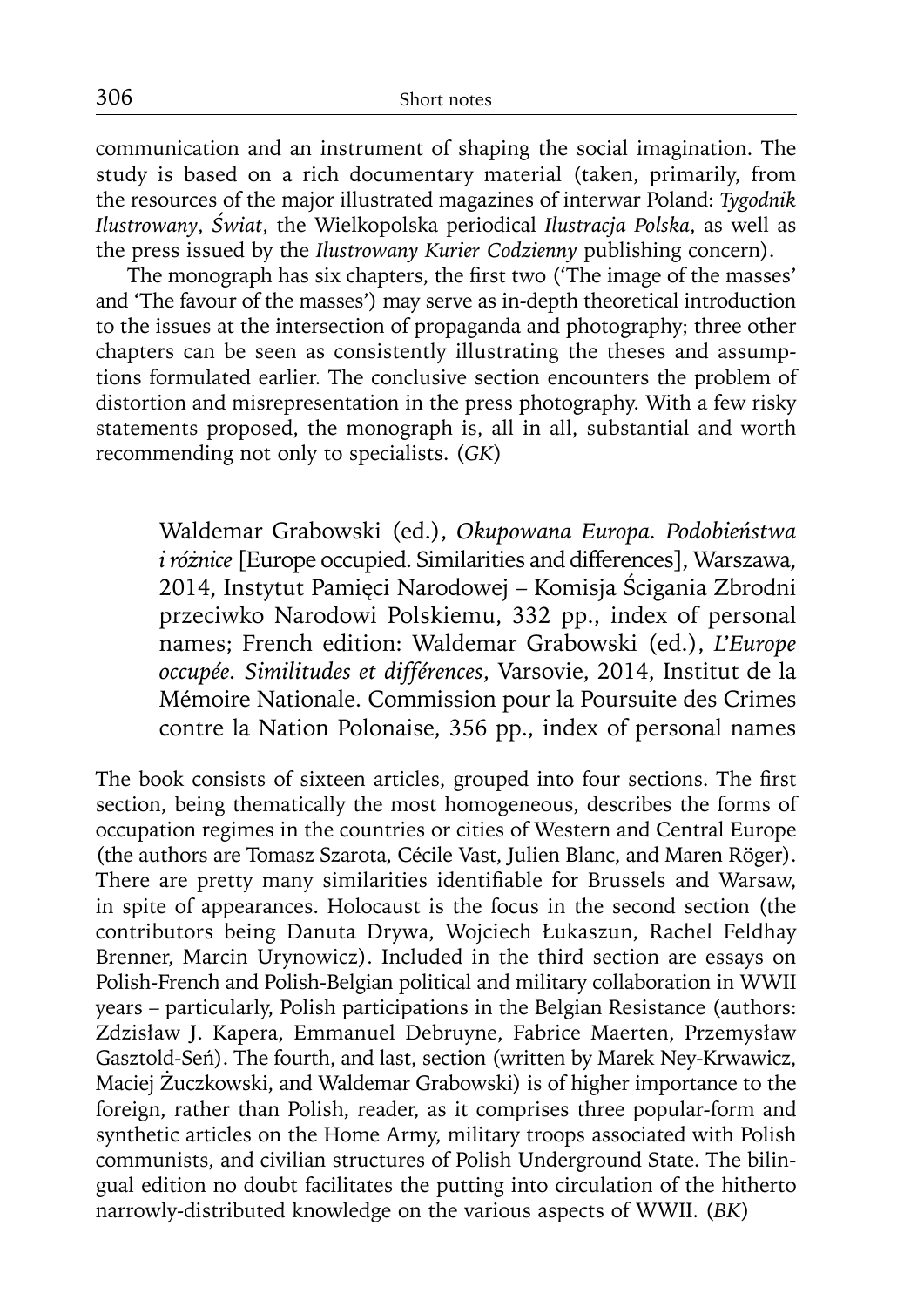Władysław Pobóg-Malinowski, *Z mojego okienka. Fakty i wrażenia z lat 1939–1945* [From my window. Some facts and impre ssions from the years 1939–1945], vol. 1: *1939–1940*, ed. Przemysław Marcin Żukowski, Łomianki, 2013, Wydawnictwo LTW, 764 pp.

One of the most influential historians in the Polish émigré community, Władysław Pobóg-Malinowski (1899–1962) is a legendary figure for researchers in the field of the political history of the Second Republic of Poland. His best known work is, obviously, *Najnowsza historia polityczna Polski* ['A most recent political history of Poland'], reedited several times. His biography is not as well known, though. In WWI, Pobóg-Malinowski served with Józef Dowbór-Muśnicki's army, and subsequently took part in the Polish-Bolshevik war. Since 1928, he was member of the Institute for Research in the Most Recent History of Poland (named after Józef Piłsudski, after the Marshal's death). In the last years of the interwar period, he was head of the Section of Archives in the Ministry of Foreign Affairs. He spent the evening of his life in emigration, without a permanent employment. W. Pobóg-Malinowski died in Geneva in 1962.

His memoirs written down in 1943–4 are kept at the Polish Library in Paris. The volume recently printed encompasses the pre-war period (the records already published in 2008–9 as *W Polsce przed wojną* ['In Poland before the war']), the defeat of September 1939, the author's stay in Romania (*Na rumuńskim bezdrożu* ['On the sideways of Romania']) and the French campaign of 1940. Although there is a bulk of biographical knowledge in these memoirs, the work makes no significant contribution to our knowledge of the social-political relations in the late years of the Second Republic. The chapters describing the war years perform much better in this respect. The volume is carefully edited and published in a decent manner, promisingly heralding the next volumes to come out. (*GK*)

Marceli Najder, *Rewanż* [Retribution], ed. Marta Janczewska, epilogue by Tomasz Najder, afterword by Andrzej Żbikowski, Warszawa, 2013, Ośrodek KARTA, 253 pp., ills.; series: Żydzi polscy

Marceli Najder's background was a strongly assimilated Jewish family. Born 1914 (his name spelled 'Neider' before 1945), Marceli studied pharmacy at Lvov's John Casimir University, gained his work experience as a pharmacist since 1938, and joined the military for the Defence Campaign of September 1939. In 1942, we see him serve as an orderly with the Jewish Order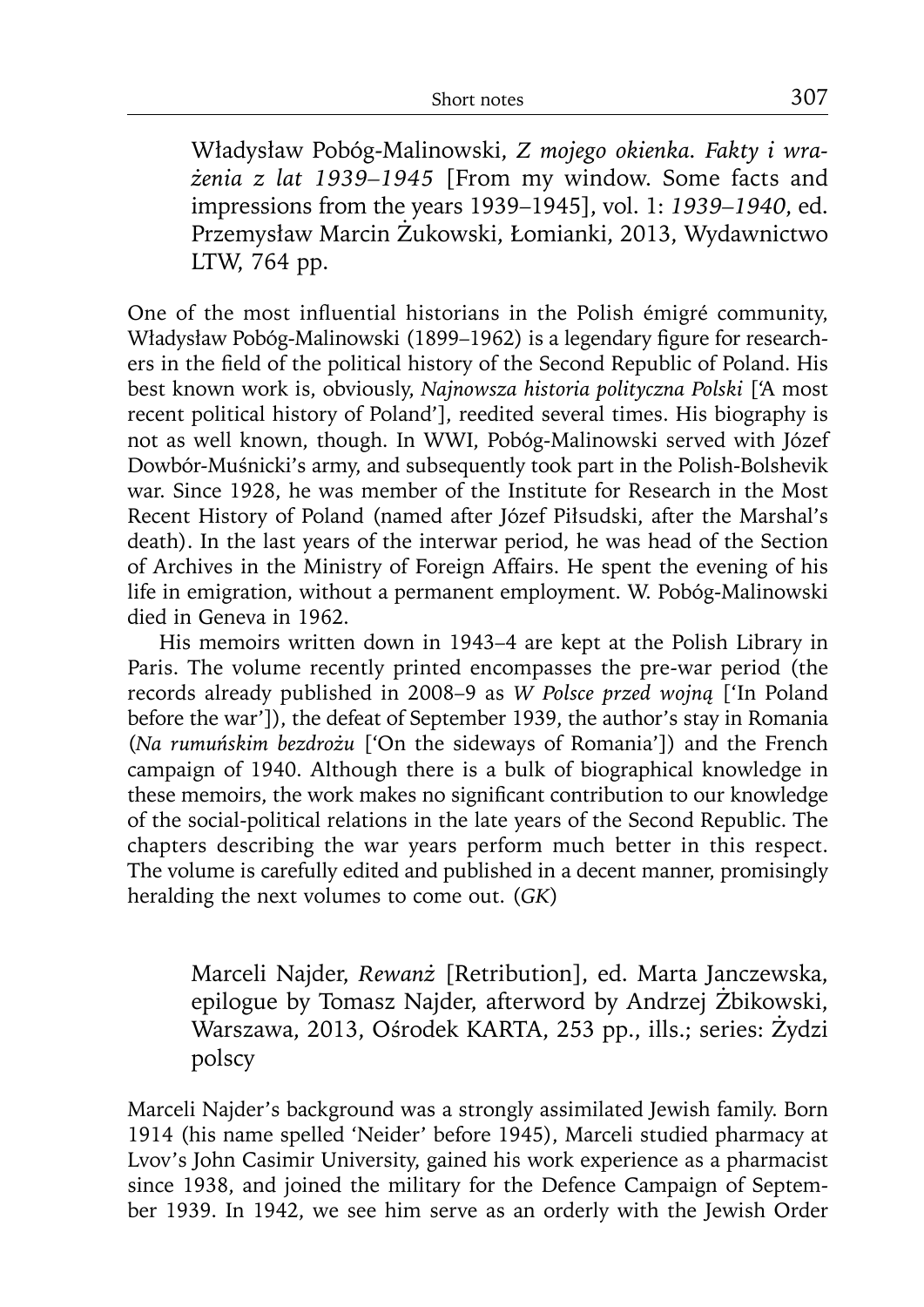Service in the ghetto arranged by the Germans in Kolomiya. He began hiding himself in January 1943; together with his wife and eight other individuals, he found shelter in an underground hideout arranged by a certain Andrzej Śliwiak, a Polish communist. Between February 1943 and March 1944, the pharmacist kept a diary. Extracts of this diary, along with some notes dated 1941 and flashback records of 1945, form the basis of the book. This source is extremely valuable, as the like records for the area of Galicia are quite scarce. Najder took notes describing an everyday life at the edge of death: how the bunker was arranged, what the time diary was like, and how were the functions distributed within the hiding community; what were the ways of staying in touch with the other dispersed family members who stayed in hiding elsewhere. The diary deals extensively with conflicts and tensions within the group of Jews, as well as between the group on the one hand and Mrs. and Mr. Śliwiak, who directly bore the risk, on the other. Although hiding the Jews could bring them to death, the couple were breaking many more bans imposed by the occupation administration: they had some weapons and a radio with them. These notes give us an insight in the occupation-time economics (illegal trade, including with German soldiers; illegal slaughter of animals, *etc.*). Ten of the hiding people entered into a peculiar contract with the Pole, promising him that they would be financing their own hiding; to this end, they gave him money and valuables – and, in addition, ensured he would be remunerated once Germany is defeated. In March 1944, Kolomiya was seized by the Soviet army. Najder eventually left the Eastern Borderland. After the war, he worked for some government offices as a specialised pharmacist; in 1957–61, he was Member of the *Sejm* – the Lower House of the Parliament of the People's Republic of Poland. Marceli died in 1991. Mr. Śliwiak was posthumously granted a 'Righteous Among the Nations' award. (*BK*)

Andrzej Friszke, *Rewolucja Solidarności 1980–1981* [The revolution of 'Solidarność', 1980–1981], Kraków, 2014, Znak Horyzont, Instytut Studiów Politycznych PAN, Europejskie Centrum Solidarności, 997 pp., index of personal names

This book describes a fragment of the political biography of Jacek Kuroń, the democratic opposition activist under the Communist regime; in parallel, it offers a new description of the history of the 'Solidarność' Independent and Self-Governing Trade Union, based on the most recent studies and the author's own source research. Extensive account is also taken of commotions and frictions within the Communist authority camp. Andrzej Friszke's work is meant to polemicise against a current in Polish historiography of the most recent period which he names a 'historiography of suspicion', finding it quite strong in the last dozen-or-so years. A characteristic trait of this trend is detecting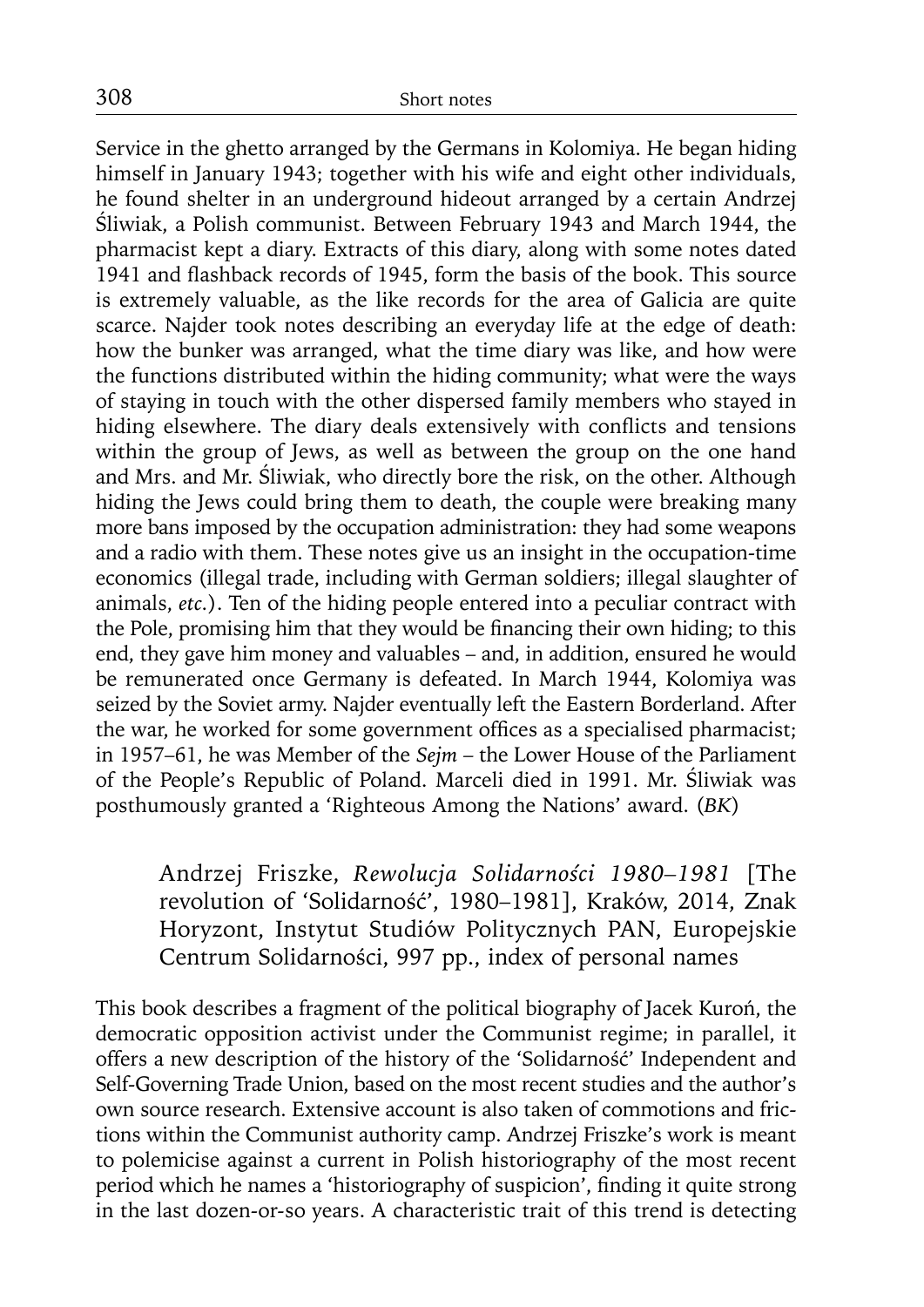an inspiration of secret communist services in independent oppositional and social actions. In describing the events of 1980–1, Friszke highlights the spontaneity and objective nature of the social processes of increasing dissatisfaction of the citizens, leading to the strike actions and, eventually, to the emergence of 'Solidarność'. Analysed are the concepts of how to solve the conflicts between the authorities and the society, including, naturally, the activities pursued by J. Kuroń, an important advisor to the trade union. Kuroń extensively travelled across Poland at that time, meeting workplace crews and students; his itinerary forms an important, though not prevalent, thread in this study. A. Friszke has complemented the hitherto-known image of the ruling party crisis and the road to confrontation, concluded with the imposition of martial law on December 13, 1981, with many a substantial detail. The international context of the occurrences described has not been neglected. The political culture of 'Solidarność' in action has been pictured, with its weak and strong points. A synthetic and extensive panorama has been created of social and political change taking place in Poland in what was, Friszke argues, a truly revolutionary period in its history. (*BK*)

*Narodziny 'Solidarności'. Krajowa Komisja Porozumiewawcza 17 września – 10 listopada 1980 r.* [The birth of 'Solidarność'. The National Coordinating Commission, 17 September – 10 November 1980], ed. Tomasz Kozłowski, Warszawa, 2013, Instytut Pamięci Narodowej – Komisja Ścigania Zbrodni przeciwko Narodowi Polskiemu, 547 pp., index of personal names; series: Dokumenty, 56

The volume is a collection of seventy-four documents of varied provenance, from the period of 31 August to 10 November 1980, which show the emergence of the organisational form of the new trade unions that were set up under the agreement concluded between the striking workers and the government delegation on August 31, 1980 in Gdansk. The process has hitherto remained poorly recognised, due to its spontaneous and disorderly character. On September 17, 1980, the new labour unions assumed the shape of a single countrywide Independent and Self-Governing Trade Union 'Solidarność'. The documents contained in this volume demonstrate that the birth of 'Solidarność' was occurring amidst disputes and conflicts between strike-action activists and advisors. On the one hand, endeavours were taken to establish one organisation that would be capable of submitting the employees' postulates to the authorities; on the other, it was feared that the Polish communist authorities would not be willing to acknowledge of a single organisation encompassing the whole of Poland, as such an organisation would have been too strong. The book also documents the stages of development of the organisation's Statutes, the legal and political struggle for